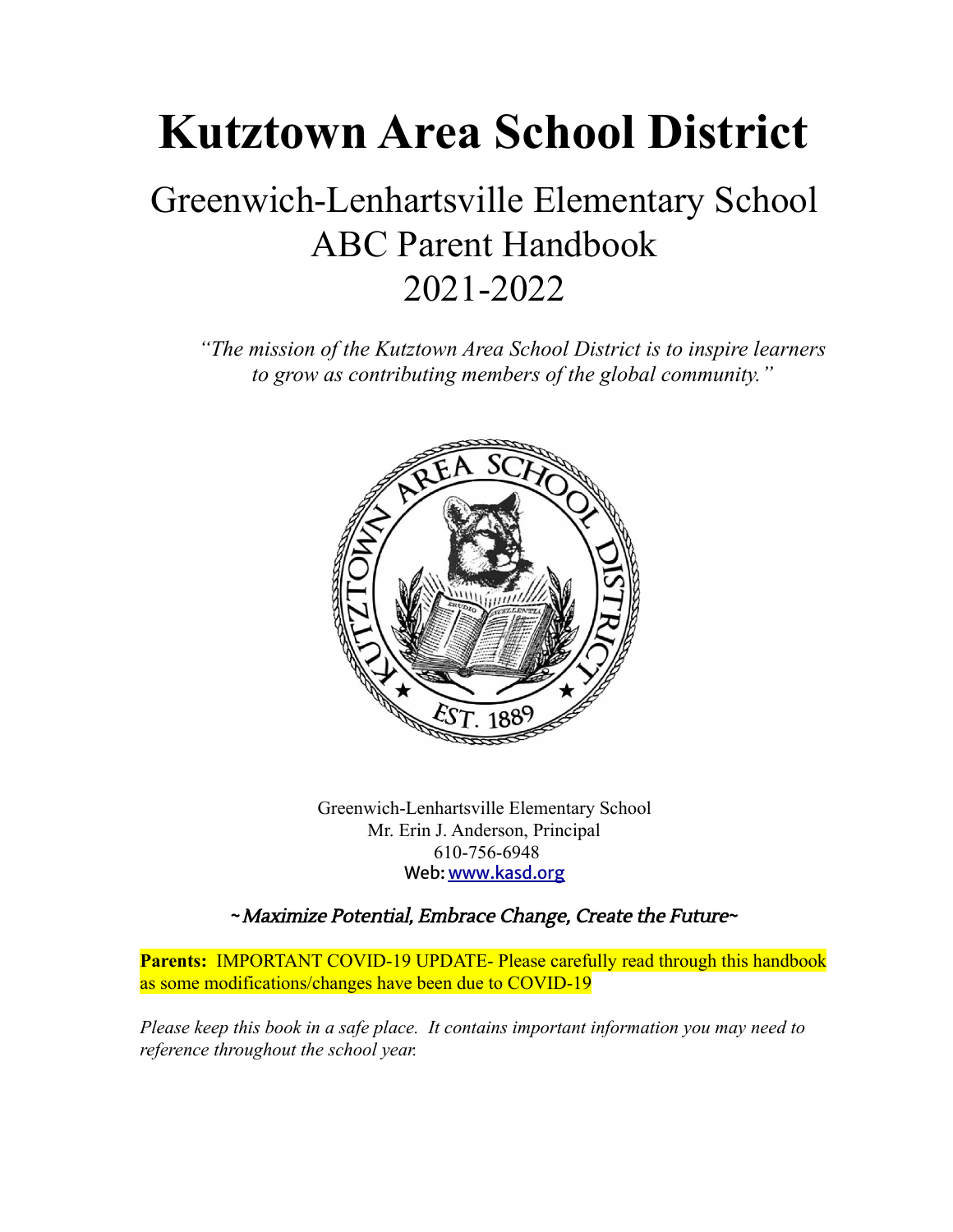## **Kutztown Area School District**

## **Mission Statement:**

The mission of the Kutztown Area School District is to inspire learners to grow as contributing members of the global community.

## **Vision Statement:**

Maximize potential, embrace change, create the future.

## **Shared Values:**

We believe that…

All students can learn.

Lifelong learning is essential.

Individuals must possess a sense of purpose and belief in their own potential for excellence.

Collaboration between the home, school district and community positively impacts learning.

Critical thinking and the acquisition and application of knowledge are keys to success.

Diversity is valued and individuality is celebrated.

Individuals are responsible for their choices and accountable for their actions.

Healthy lifestyle choices are imperative for optimal development.

A safe and interactive environment is critical.

Ethical decision-making is expected.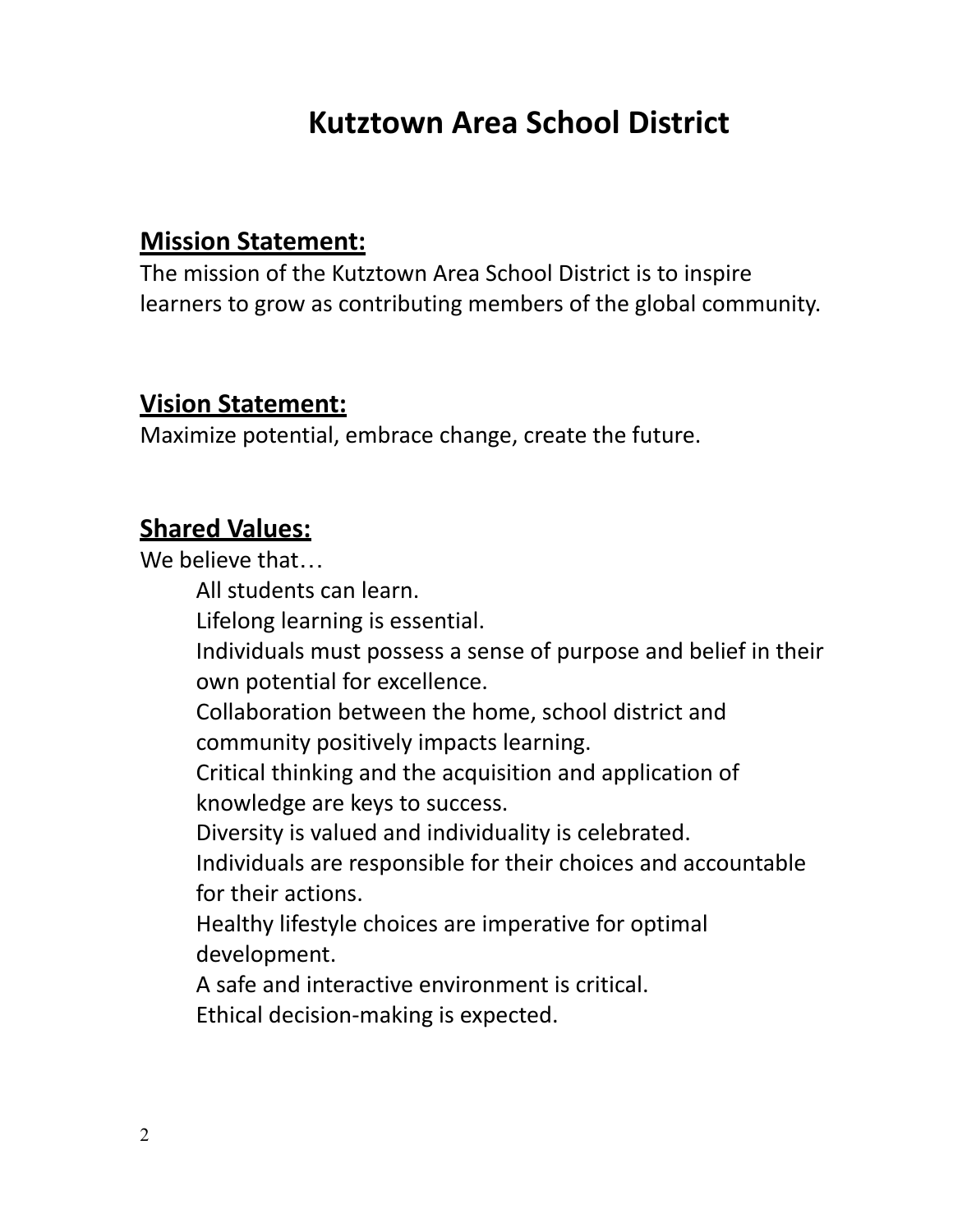### **Greenwich-Lenhartsville Elementary School Mission Statement:**

*Through the active involvement of our professional and caring staff, parents, and shared leadership, Greenwich-Lenhartsville Elementary offers all students a safe learning environment and a comprehensive educational program. We feel both parents and teachers have valuable talents, skills, and resources that can be used in a positive way to provide our students with a tremendous learning opportunity. In partnership with all stakeholders, we are dedicated to meeting the academic, social, and emotional needs of all our students.*

Dear Parent(s) / Guardian(s):

Welcome to the 2020-2021 school year! We are excited to see all our students on the first day of school at Greenwich-Lenhartsville Elementary School on Monday, August 31. Whether you are a newcomer to our school or an "old timer," we hope you will find this school year to be a memorable and exciting one.

Along with many other elements, we believe that cooperation and respect are essential elements to experiencing success. With that in mind, we kindly ask that you read this handbook thoroughly and discuss its contents with your child. After you have read and discussed it, please sign and return the acknowledgement page at the end of this handbook. You may then keep this handbook as a handy referral throughout the school year.

A great way to be involved is to become an active member of our Parent Teacher Organization (PTO). Our PTO is a wonderful group that supports the learning and growth of our students in many ways. Information including meeting dates and times will be distributed to families at Back To School Night and is available throughout the year. We hope to see you in attendance at least one PTO meeting between September and June.

We thank you in advance for taking an active role in your child's education and hope you will continue to seek out more opportunities to be a part of your child's educational experience. Please be sure to read your child's classroom newsletters and check our school website and teacher websites often for upcoming events and information.

At Greenwich-Lenhartsville Elementary School, we believe that every child can and will learn. We hope you will join us in providing your child with those opportunities to learn and grow by being an active partner in their education. We are looking forward to working together with you and your child this school year!

Believe,

Mr. Erin J. Anderson, Principal, Greenwich-Lenhartsville Elementary School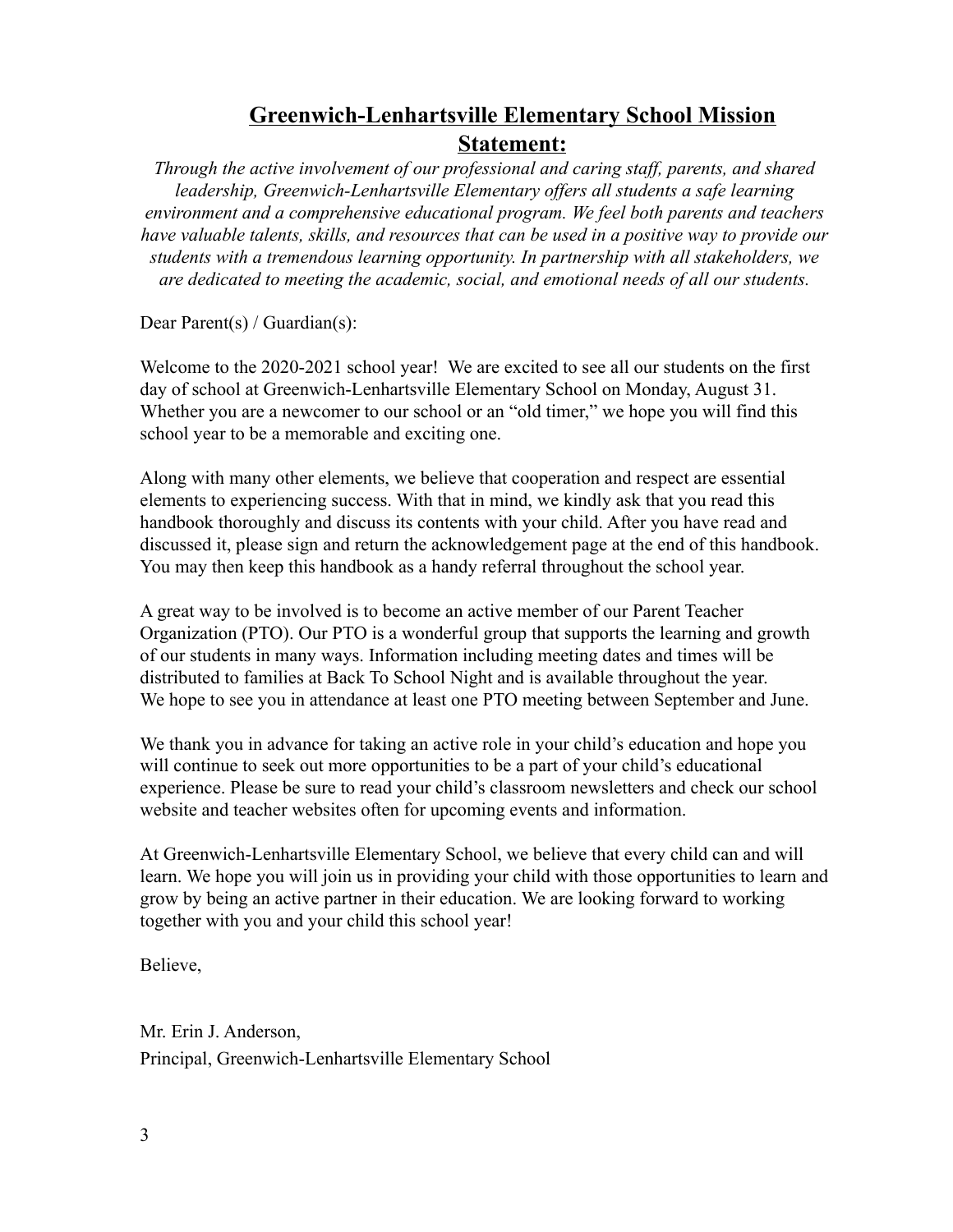## **GREENWICH-LENHARTSVILLE ELEMENTARY SCHOOL 2021-2022 Staff**

|                                                               | Dr. Anderson<br><b>Mrs. Barrell</b><br>Mrs. Heil                            | Principal<br>Secretary<br>Office Aide                                 |                                                                                                     |
|---------------------------------------------------------------|-----------------------------------------------------------------------------|-----------------------------------------------------------------------|-----------------------------------------------------------------------------------------------------|
|                                                               | Mrs. Parker<br><b>Mrs. Dahlquist</b>                                        | Kindergarten<br>Kindergarten                                          |                                                                                                     |
|                                                               | Mrs. Caulfield<br>Mrs. Wessner                                              | Grade 1<br>Grade 1                                                    |                                                                                                     |
|                                                               | <b>Ms. Dewald</b><br>Mr. Sabetti                                            | Grade 2<br>Grade 2                                                    |                                                                                                     |
|                                                               | <b>Mrs. Emery</b><br>Ms. Scheidt                                            | Grade 3<br>Grade 3                                                    |                                                                                                     |
| Ms. Oswald<br><b>Mrs. Raifsnider</b>                          |                                                                             | Grade 4<br>Grade 4                                                    |                                                                                                     |
|                                                               | Mrs. Ashman<br>Mrs. Blatt                                                   | Grade 5<br>Grade 5                                                    |                                                                                                     |
| <b>Mrs. Nattress</b><br>Mrs. Schoener<br>Ms. Oppmann          | Special Education/Read 180<br><b>Special Education</b><br>Special Education | Mrs. Steigerwalt<br>Mrs. Schegan<br><b>Mrs. Austin</b><br>Ms. Sherrer | <b>School Counselor</b><br>Reading Specialist<br><b>Instructional Support</b><br><b>Staff Nurse</b> |
| Mrs. Fidler<br>Ms. Mease<br>Mrs. Maggio                       | Art<br>Technology<br><b>Vocal Music</b>                                     | Mrs. Mohler<br>Mr. Fretz                                              | <b>Instrumental Music</b><br>Fitness                                                                |
| Mrs. Gruber<br><b>Mrs. Mace</b><br>Mrs. Markley               | Library<br>Gifted Program<br>Paraprofessional                               | Mrs. DeWitt<br><b>Mrs. Faust</b>                                      | Speech/Language<br>Paraprofessional                                                                 |
| Mr. Ramirez<br>Mrs. Love                                      | Head Custodian<br>Paraprofessional                                          | Mrs. Hege<br>Mrs. Houp                                                | Library Aide<br><b>RtII</b> Aide                                                                    |
| <b>Mrs. Newberry</b><br><b>Mrs. Moyer-Bercaw</b><br>Mrs. Berk | Paraprofessional<br>Reading Aide<br>Head Cook                               | Mrs. Berk<br>Mrs. Schmeck<br>Mrs. Bachman                             | <b>Head Cook</b><br><b>Elementary Nurse</b><br>Food Service                                         |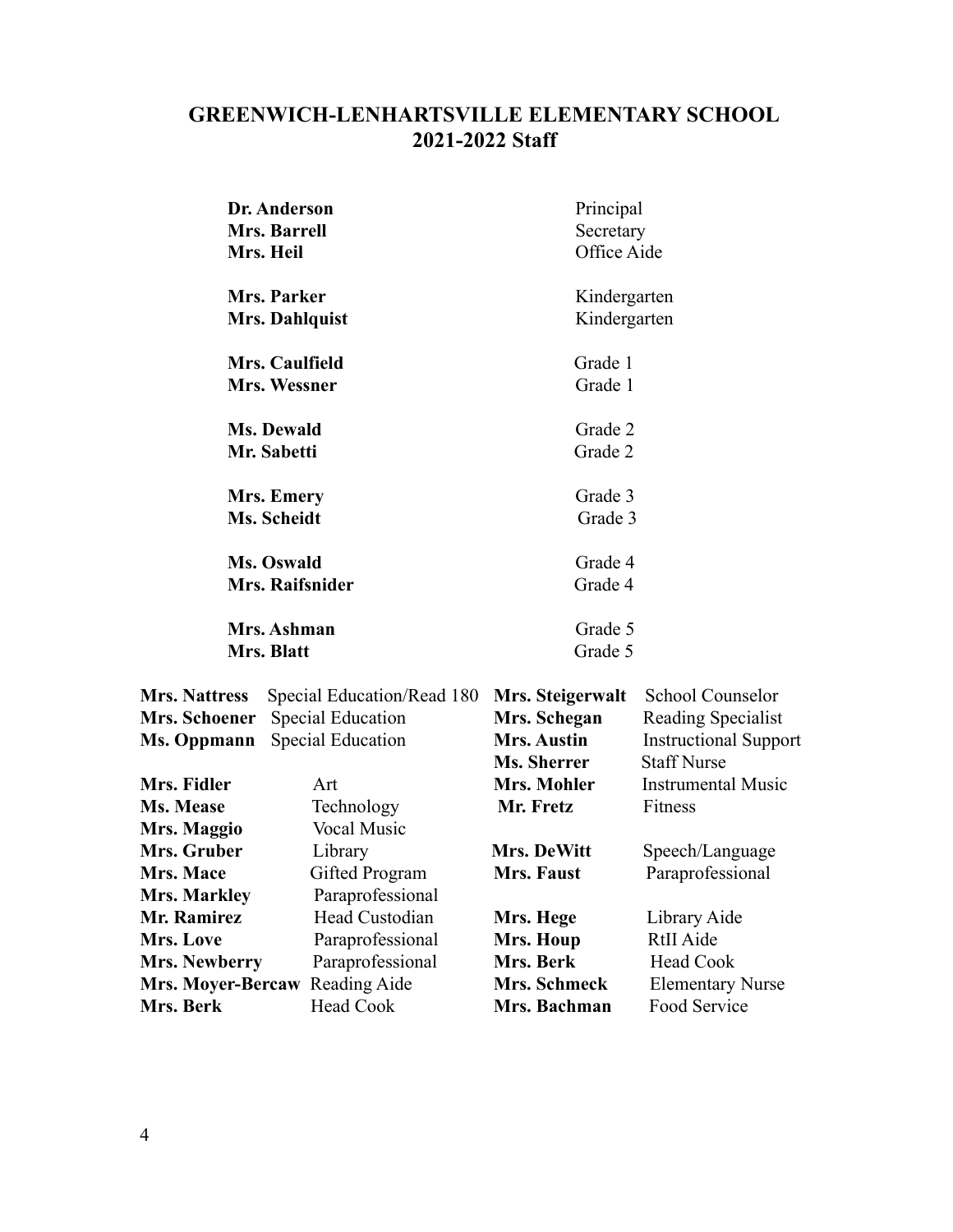#### **TABLE OF CONTENTS**

ABC's of Positive Parenting Ten Reasons for Reading to Your Children Arrival Assembly Programs Attendance **Birthdays** Birthday Books Bullying Calendar Canvas Chorus Communicable Diseases **Conferences** Concussion Management Connect ED Cough Drops Custody Information Discipline Dismissal Early Dismissal Elementary Student Assistance Team (ESAP) Emergency Drills Emergency Information Forms Emergency Staff Leader Excuse Blanks Footwear Free and Reduced-Price Lunches Guidance Gum Head Lice Health Program Homeless Information (McKinney-Vento Act) Homework Injuries Instrumental Music Integrated Pest Management (IPM) Junk Food Lost and Found Lunch Money Lunch Visitation Medication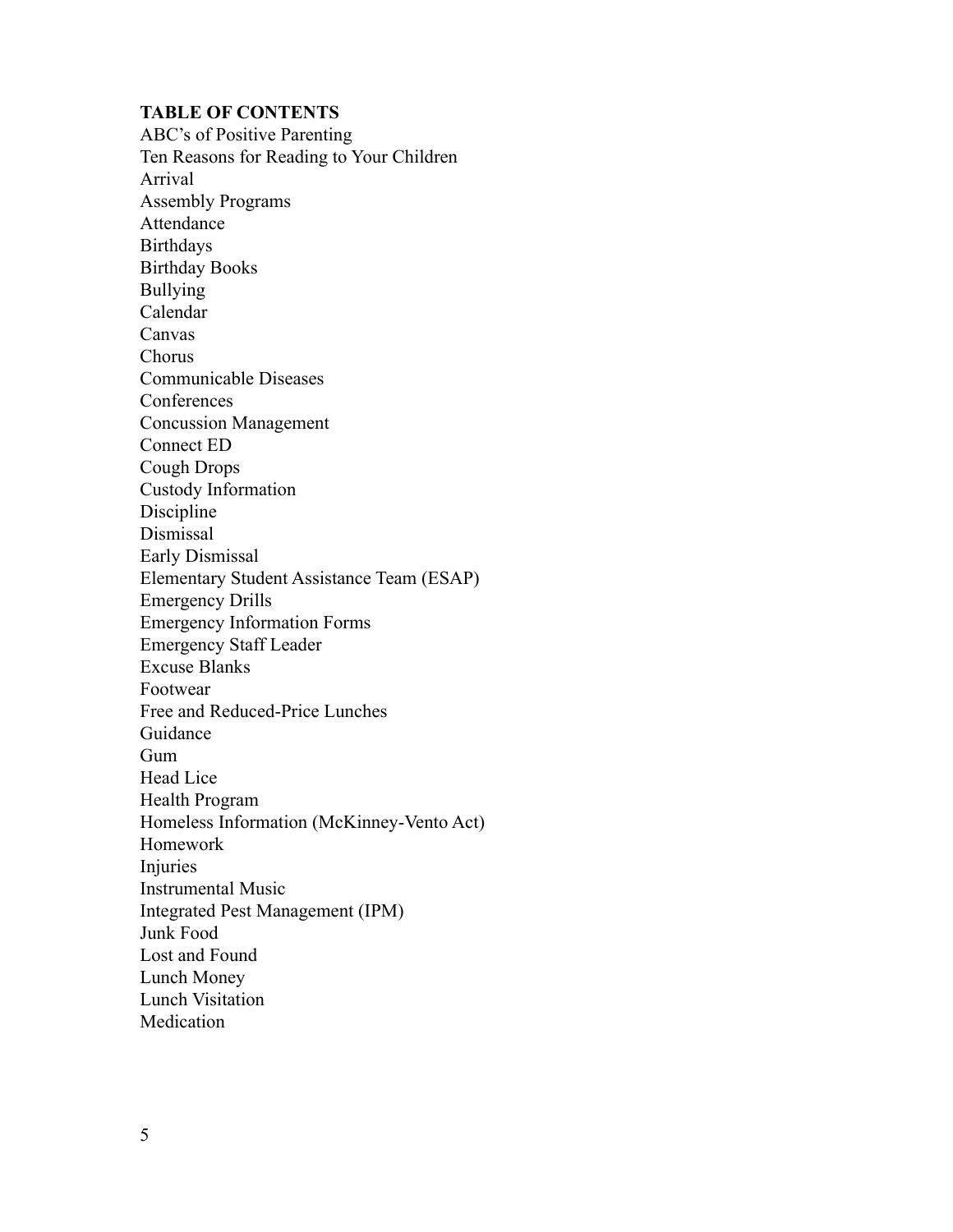#### **TABLE OF CONTENTS (CONTINUED)**

Non-Discrimination Policy Office PTO Personal Appearance Photographs Playground Policies Programs – Handicapped Students Questions and Concerns Report Cards and Conferences Retention In Grade Rollerblades/Skateboards/Scooters Safe Arrival Program Safety Patrol Schedule Standardized Testing Student Day Student Responsibilities Sunscreen Technology Policy Telephone Use Toys Transportation Information Unbirthdays Vacations Visitors Volunteers Weather Website Words of Wisdom XYZ

*Authorization for Medication Form Protected Student Information Online Educational Services Form/Sign-Off Sheet Acknowledgement Form/Sign-Off Sheet*

**APPENDIX A:** Greenwich COVID-19 Safety Procedures **APPENDIX B:** Attendance Policy #204 **APPENDIX C:** Concussion Management Policy #123.1 **APPENDIX D:** Greenwich Behavior Expectations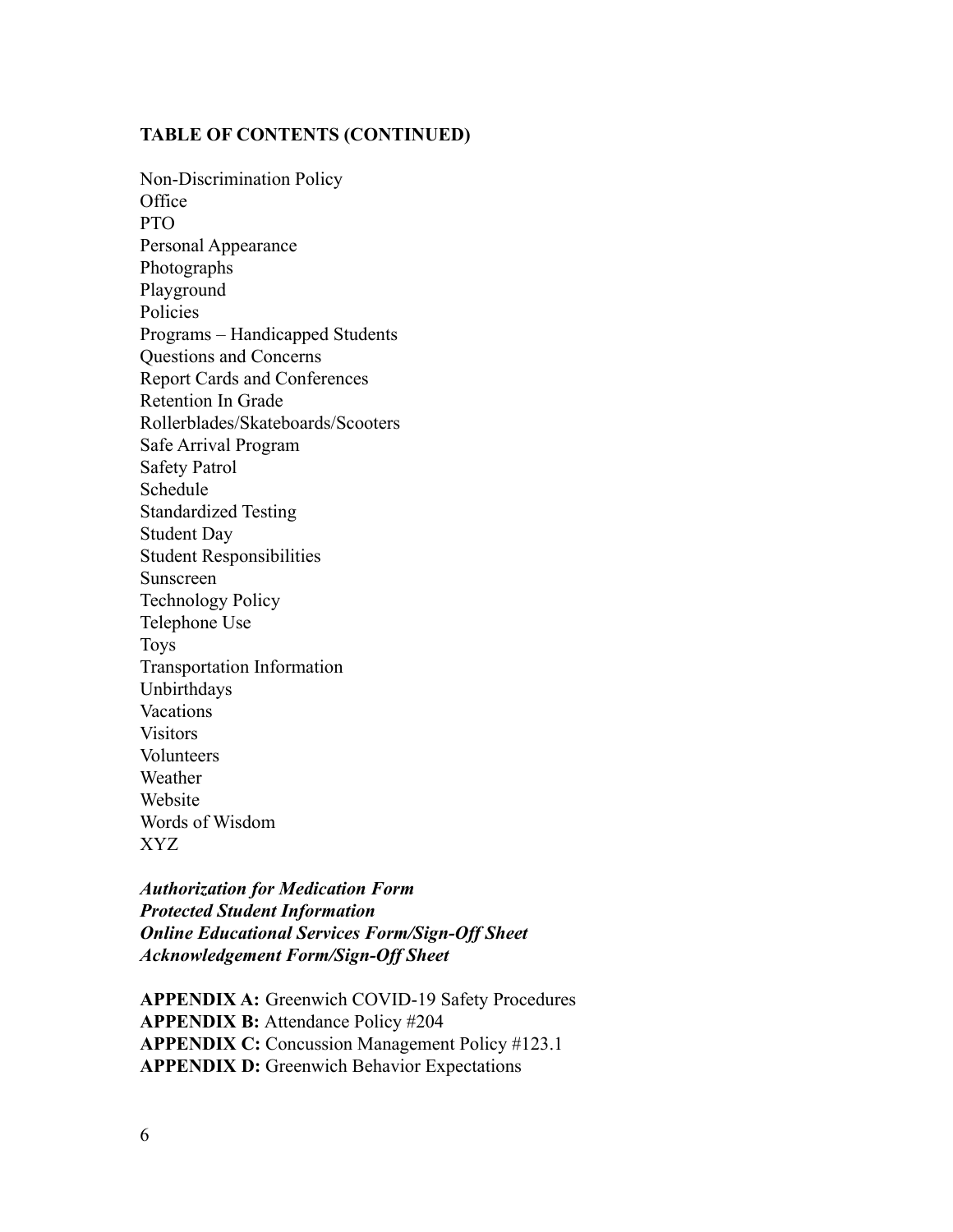## ABC'S OF POSITIVE PARENTING

**B**elieve in your child.

**C**omplement the *smallest* efforts of your child. **Q**uestion the amount of time you spend

**D**iscipline your child calmly and without anger.

**E**njoy simple things with your child.

**F**orgive your child.

Greet your child with a smile.

**I**mitate the simple faith and optimism **Value the time you share alone with** of your child. your child.

**K**now what matters most to your child.

Love your child with daily expressions and kisses. of affection.

**Model appropriate behaviors for your with your child.** child.

**Nurture the creativity in your child.** celebrating the positive differences

**A**ccept the individuality of your child. **O**bserve classroom progress through your child's schoolwork.

**P**ause and have fun with your child.

with your child.

**R**ead frequently.

**S**tudy and grow with your child.

**T**alk in a gentle tone to your child.

**U**nderstand and nurture the traits you **Hug** your child. wish for your child.

**Joke with your child. Work toward appreciating small** successes with your child.

**X**XX – Give your child lots of hugs

**Y**ield to building happy memories

**Z**ero in on your strengths as a parentyou are making for a better tomorrow.

Dr. Anthony P. Witham President American Family Institute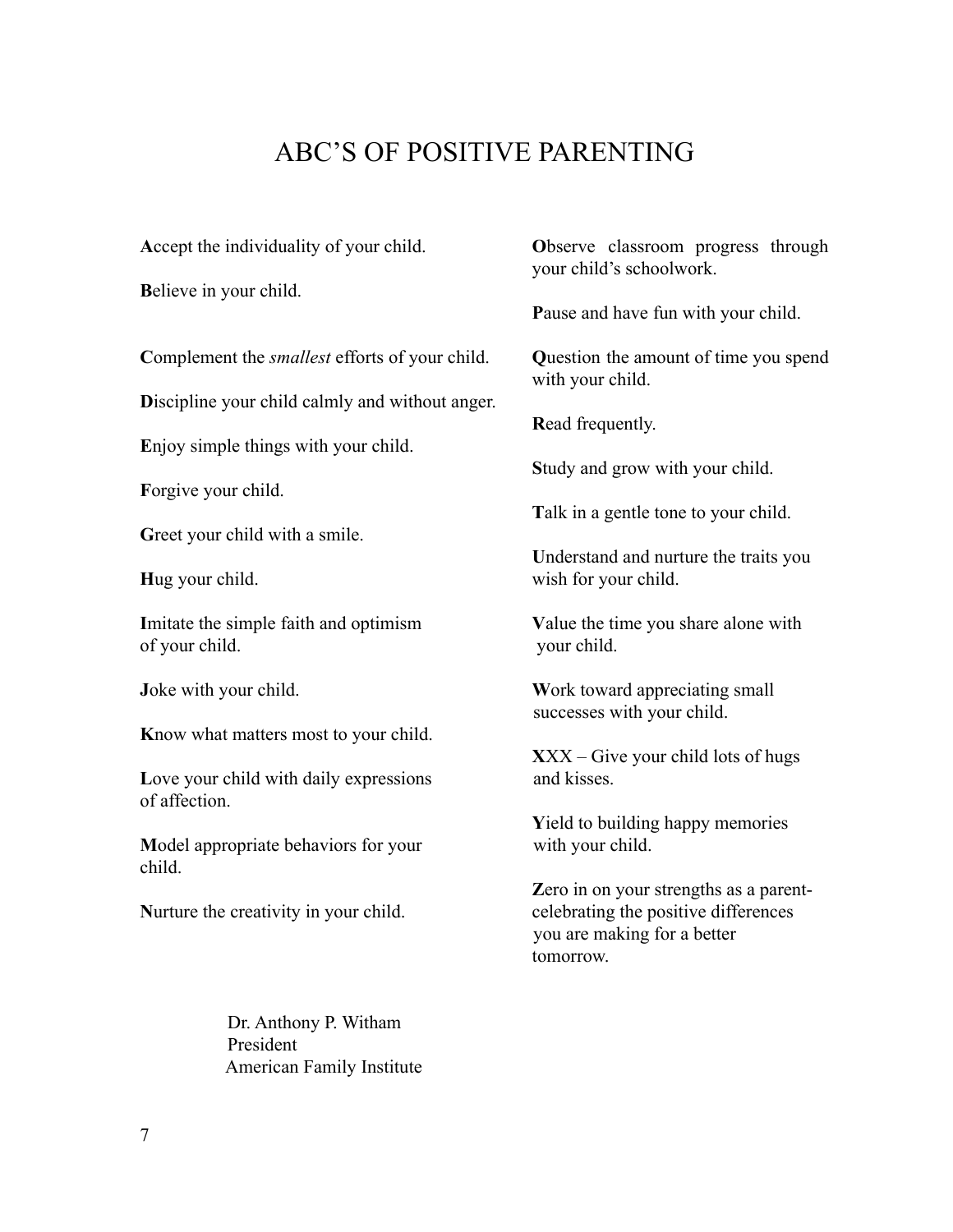## **10 reasons for reading to your children…**

- *1. Because when you hold them and give them this attention, they know you love them.*
- *2. Because reading to them will encourage them to become readers.*
- *3. Because children's books today are so good that they are fun even for adults.*
- *4. Because illustrations in children's books often rank with the best, giving children a lifelong feeling for good art.*
- *5. Because books are one way of passing on your values.*
- *6. Because books will enable your child's imagination to soar.*
- *7. Because, until they learn to read themselves, they will think you are magic.*
- *8. Because, for that short space of time, they will stay clean and quiet.*
- *9. Because, if you do, they may then let you read in peace.*
- *10. Because every teacher and librarian they ever encounter will thank you.*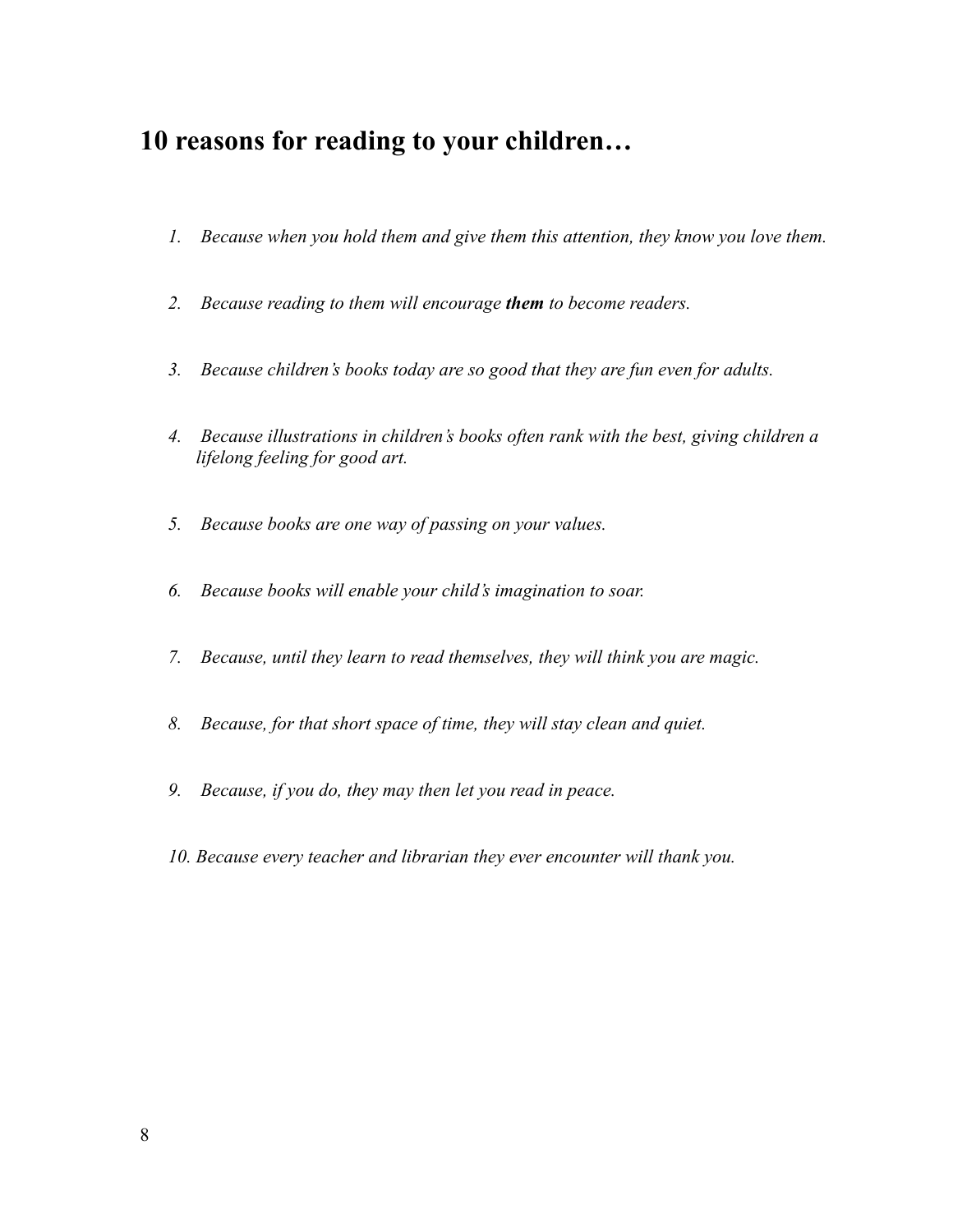#### **ARRIVAL**

#### Arrival Time

Students arriving by car should arrive no later than 8:45 a.m. This will allow ample time to unpack and prepare for the day. *Please note that students who arrive after dismissal to the classrooms (8:45 am) are less likely to be prepared for the start of the school day.*

#### Early Arrivals

Greenwich Elementary students may enter the building at the main entrance. Children will be supervised in the gym and cafeteria between 8:15 and 8:45 a.m. At 8:45 a.m., they will be dismissed to their classrooms. Students should not arrive at school earlier than 8:15 a.m. We realize that there may be an emergency situation during the year when it becomes necessary to drop your child off before 8:15 a.m. If that should happen, please call the office to make special arrangements.

#### Late Arrivals

Students arriving after 9:00 a.m. will need to enter through the front door and report to the main office. Students arriving after 9:00 a.m. will be marked tardy. Students arriving after 10:30 a.m. will be marked as a half-day absence.

#### **ASSEMBLY PROGRAMS**

The Greenwich Elementary School Parent Teacher Organization graciously provides funding for assembly programs throughout the school year.

#### **ATTENDANCE**

Policy #204 – Attendance:

#### **SEE APPENDIX A (ATTENDANCE) IN BACK OF THIS BOOK**

Students are expected to attend school in accordance with the laws of this State. The following conditions constitute acceptable reasons for absence from school: illness, quarantine, recovery from an accident, required court attendance, death in family, family educational trips, and educational tours and trips.

A child who has been absent will be given an excuse blank upon their return to school. Our office will also accept a written excuse signed by a parent (up to 10 per school year) or a physician's excuse. If no excuse is returned within three (3) school days following the absence, it will be considered illegal/unexcused and recorded accordingly.

After three illegal/unexcused absences, the school district reserves the right to refer the matter to the District Justice for prosecution in accordance with the provisions of the PA School Code. Letters will be sent when a student has excessive tardiness, or when a student has 3 unexcused days of absence.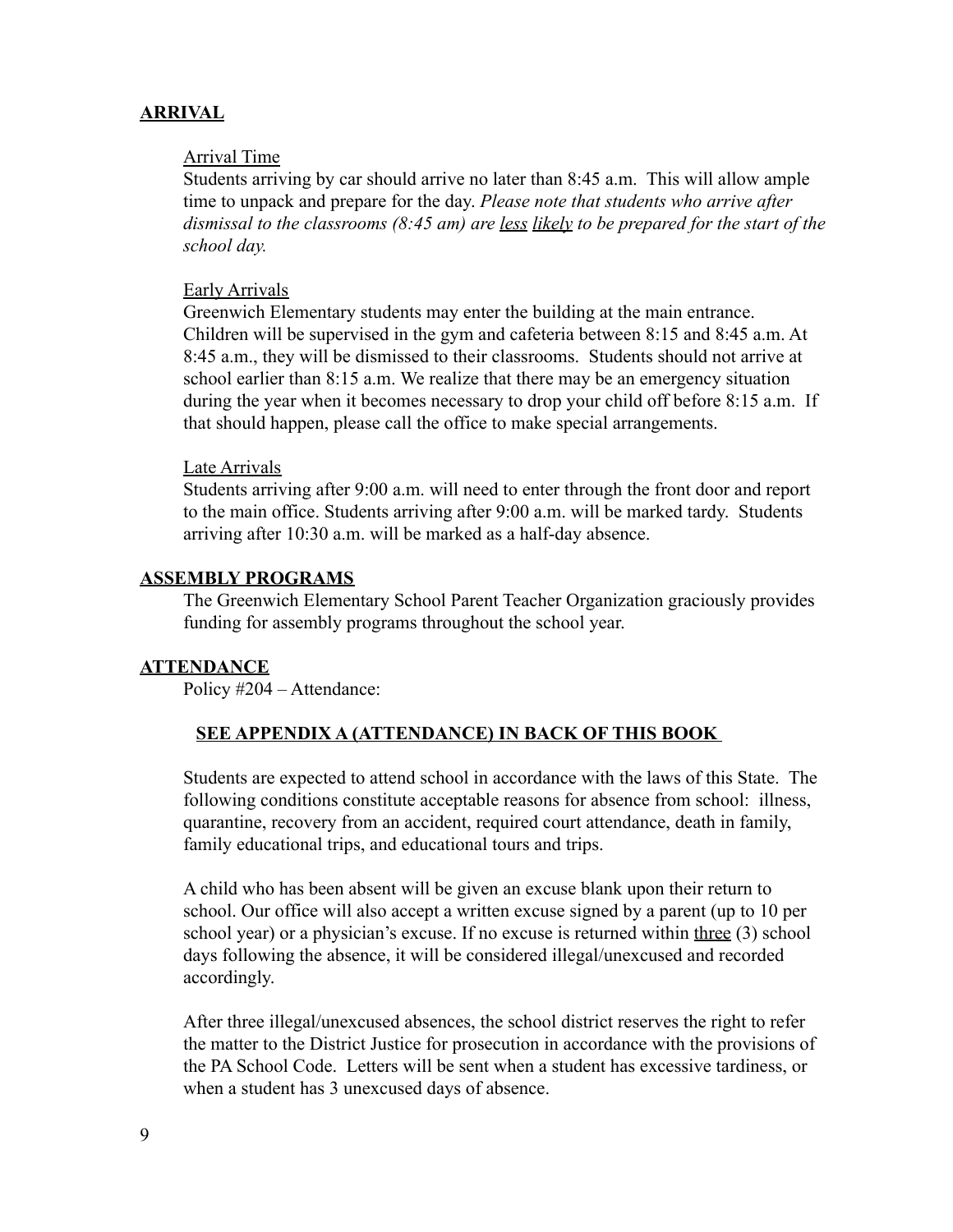**When a physician sees students during the school day, parents are urged to request a medical excuse. Absences accompanied by a doctor's excuse are not considered to be cumulative. A student is permitted no more than 10 cumulative days of absence documented by parental excuse each school year. (Absences documented by doctor's excuse can exceed this limit.)**

**The school day officially begins at 9:00 a.m**. Students who arrive prior to 10:30 a.m. will be marked tardy, and a tardy slip will be issued. After 10:30 a.m., the student will be charged with a half-day absence. A student who leaves prior to 2:00 p.m. will be charged with a half-day absence.

**Medical/Dental appointments** – If you wish to have your child excused from school for a medical/dental appointment, please notify the teacher at the beginning of the school day or call the school office. Please come to the office to pick up your child and again upon returning her/him to school. All students are signed in and out on the register in the office. The office staff will call the classroom to ask the teacher to release your child. *In most cases, Dr. appointments scheduled during school hours will not require a student to miss an entire day of school. Depending on the time or location of the appointment, the child is expected to be at school either immediately before or immediately after the appointment.* We appreciate your efforts to schedule medical/dental appointments at times other than school hours.

**The following guidelines have been developed based on the recommendations of the Pennsylvania Department of Education and in compliance with District Policy #204.**

#### **Excessive Absences:**

When a student reaches the threshold of cumulative absences in a school year (10) days documented by parental excuse *or educational trip*), a letter will be sent to the parents informing them that any absences thereafter must be substantiated by a doctor's note, or the absence will be deemed unlawful/unexcused. In turn, if excessive unlawful absences have accrued, truancy proceedings may be instituted.

*Procedures:* When a student's absences reach or exceed 10 cumulative days, the Building Administration will issue a ten-day letter to the parents.

*In calculating the number of cumulative days, those absences verified by a doctor's note will NOT count toward the ten days.*

#### **Unlawful Absences:**

All absences should be treated as unlawful until the school district receives a written excuse explaining the reason(s) for an absence. Parents/Guardians must submit the written explanation within three days of the student's return to school. **Please be informed that if you fail to provide a written excuse within three days of the absence, the absence will be permanently counted as unlawful.** Each building administrator will determine the validity of submitted excuses.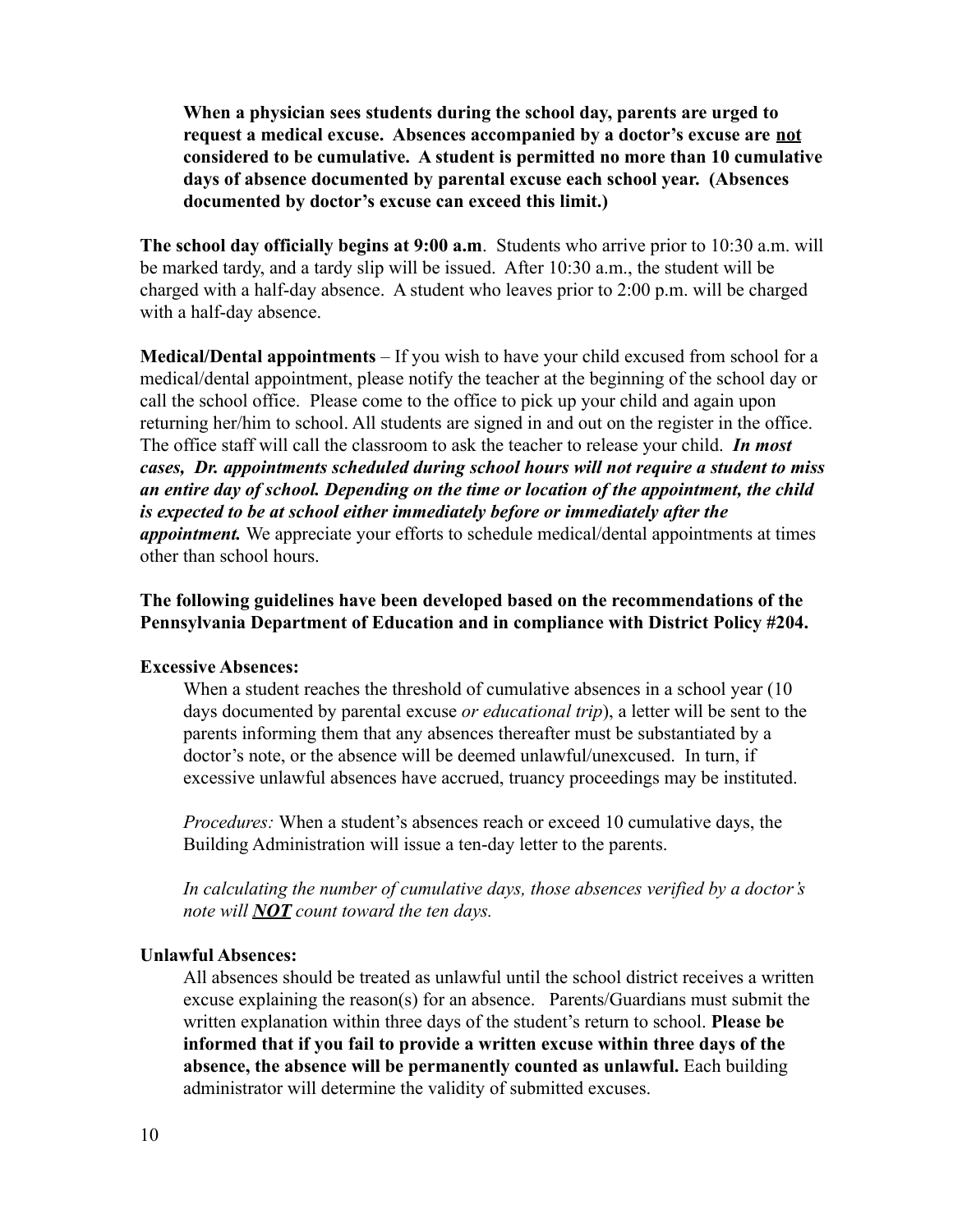#### *Third Unlawful Absence:*

Letter mailed home to the parent/guardian notifying them of the unlawful absence and requesting a school-family conference to develop a Truancy Elimination Plan.

#### *Fourth and Subsequent Unlawful Absences:*

**School will notify the family that the truancy elimination plan has been violated and issue truancy citation(s).**

#### **Truancy Elimination Plan:**

Issues to be reviewed at the school-family conference include the appropriateness of the child's educational environment, current academic difficulties, physical or behavioral health issues, and family/environment concerns. At the end of the conference all parties should sign a comprehensive TEP that is agreed to by the school representative, the child, and the parents and/or family. The plan could include accessing academic and social/health supports from the school and community organizations, an outline of family/parent and student responsibilities, and levels of performance monitoring that include rewards and consequences.

#### **BIRTHDAYS**

Student birthdays are announced over the intercom during Morning Announcements. Students may bring a small, healthy treat to school to be enjoyed by their classmates.

#### **BIRTHDAY BOOKS**

Students are invited to purchase a book in honor of their birthday, which will become part of the library collection. You are welcome to call the school librarian for details.

#### **BULLYING**

The Kutztown Area School District has worked to implement a bully prevention program to address bullying and other violent behavior among school children. Bullying occurs when one child or a group of children *repeatedly* hurt another child through words or actions. Bullying may involve physical aggression such as fighting, shoving, kicking; verbal aggression such as name-calling; or more subtle acts such as socially isolating a child. **Bullying will not be tolerated within our school family.**

#### **Warning signs of being bullied- A child:**

comes home from school with torn or dirty clothing, damaged books has cuts, bruises, scratches has few, if any, friends to play with seems afraid to go to school, complains of headaches, stomach pains doesn't sleep well, has bad dreams loses interest in school work seems sad, depressed or moody is anxious, has poor self-esteem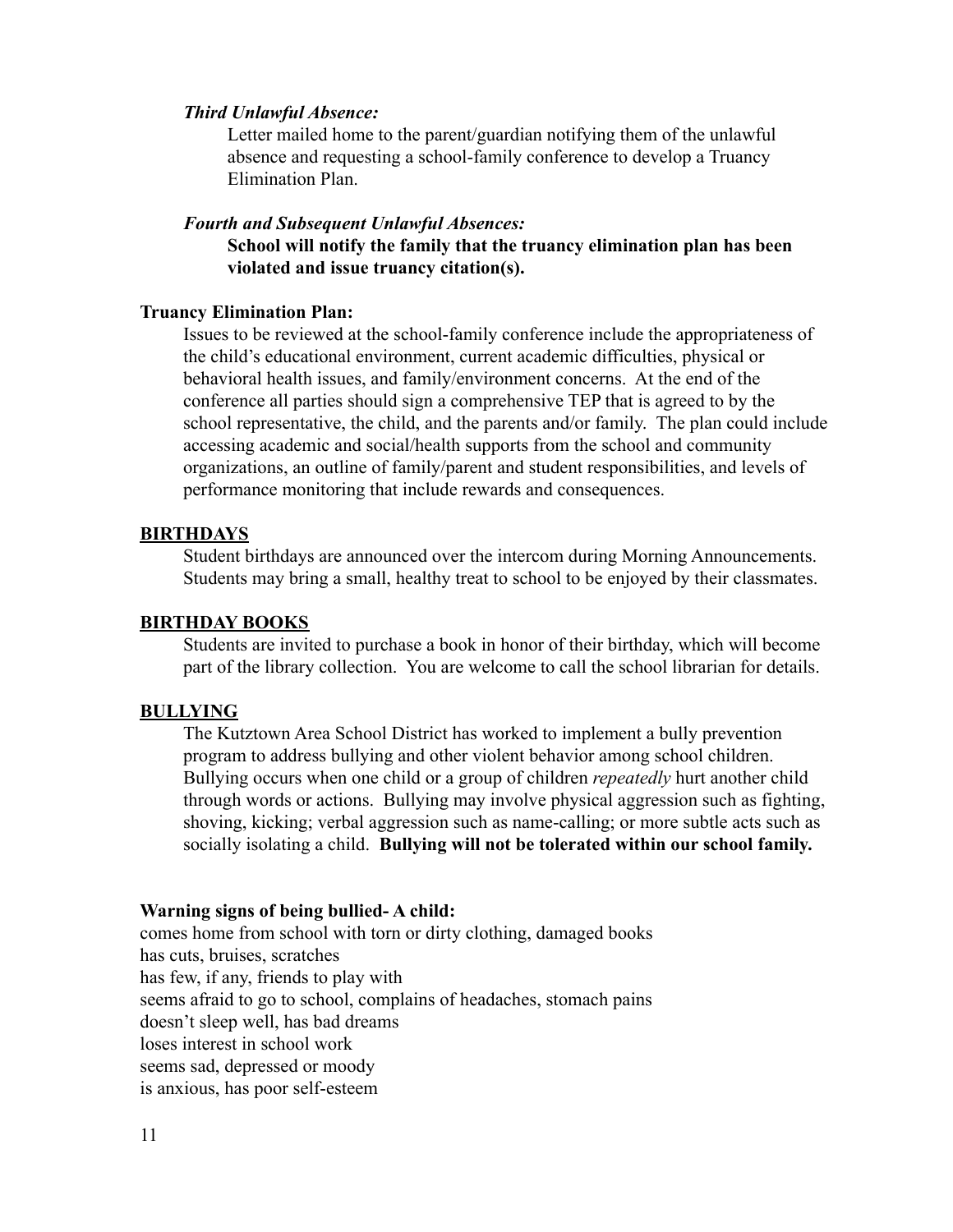is quiet, sensitive, passive

If your child shows several of these warning signs, it is possible that he or she is being bullied. You may want to talk with your child to find out what is troubling him or her and schedule a conference with your child's teacher to discuss your concerns.

#### **Warning signs of bullying others- A child:**

teases, threatens, kicks other children is hot-tempered, impulsive, has a hard time following rules is aggressive toward adults is tough, shows no sympathy toward children who are bullied has been involved in other anti-social activities such as vandalism or stealing talks about being in a special "club" or group

If your child shows several of these warning signs, it's possible that he or she is bullying one or more children. You may want to spend some extra time talking with your child about his or her behavior and schedule a conference with your child's teacher to talk about these issues.

#### **CALENDAR**

A calendar of school events can be found at our web page at **[www.kasd.org](http://www.kasd.org).**

#### **CANVAS**

*Canvas* is a web-based tool that many teachers use to provide parents and students with important information and learning activities related to students' experiences in the classroom. Please contact your child's teacher to learn more about how to access your child's classroom *Canvas* page.

#### **CHORUS**

Chorus is an extracurricular activity that meets one time during a five-day cycle from 3:00-3:25 p.m. Fourth and fifth grade students may choose to participate in this activity. All fourth and fifth grade parents will receive chorus information from the music department.

#### **COMMUNICABLE DISEASES**

Mild illnesses are common during the school year; however, there are a few illnesses that the Pennsylvania Department of Health mandates exclusion from participation in school. Below is a list of the diseases and the guidelines the district will be using for exclusion from school. Please refer to this as your guide in sending your child back to school after an illness. If you are unsure about sending your child to school with these guidelines, please contact the school nurse.

COVID-19: Exposure and/or diagnosis - refer to the CDC or Pennsylvania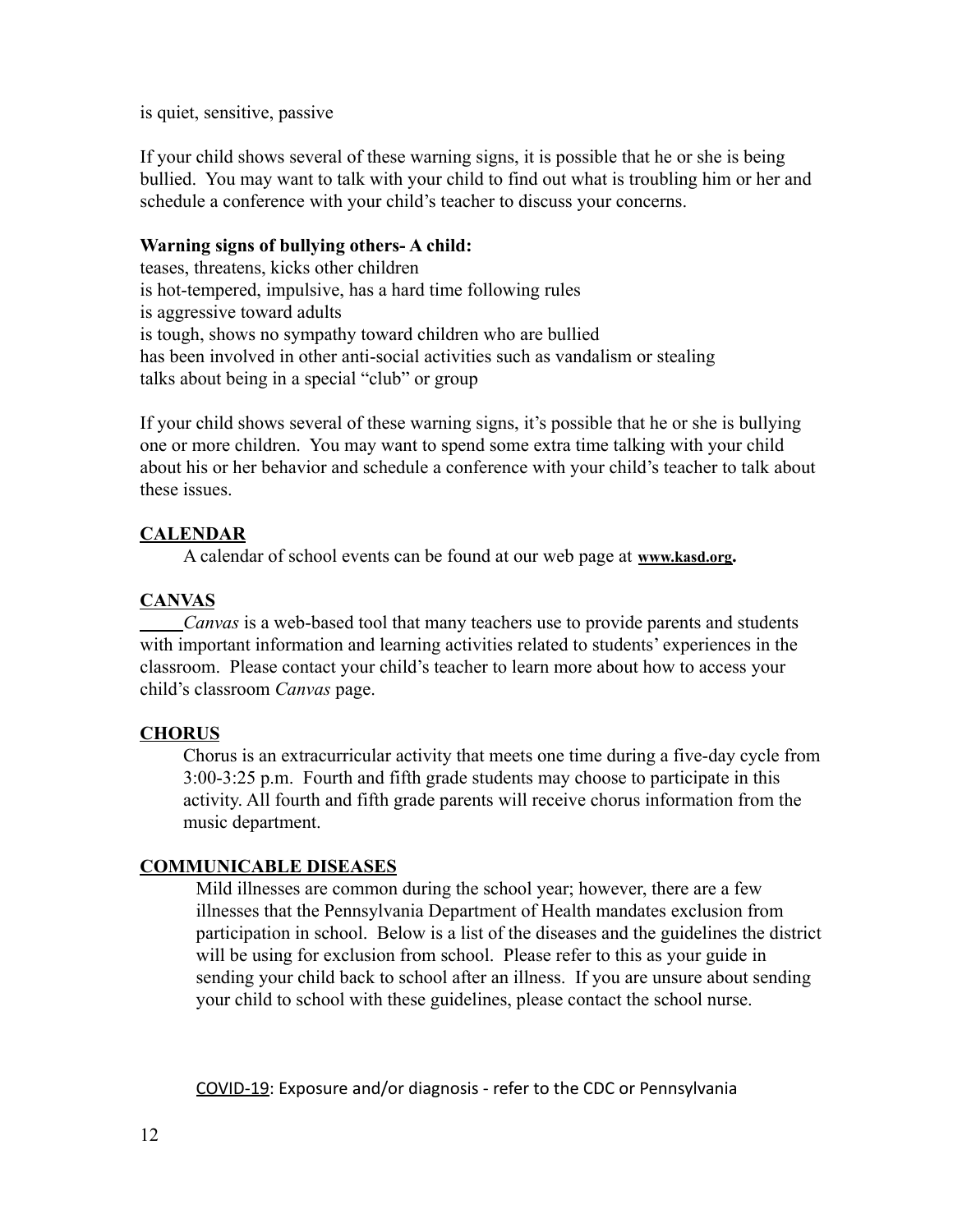Department of Health for specific time frame of exclusion quarantine and isolation

Streptococcal Pharyngitis (strep throat): Students should be excluded from school until their temperature is below 100 degrees Fahrenheit and at least 24 hours after the institution of appropriate antibiotics.

Acute Gastroenteritis (fever with vomiting and/or diarrhea): Students vomiting 2 or more times in the previous 24 hours and/or having a temperature above 100 degrees Fahrenheit should be excluded from school.

Conjunctivitis (pink eye): Students should be excluded from school until 24 hours after the institution of antibiotics or at the discretion of the school nurse or family physician.

Scabies: Students will be excluded from school until 24 hours after treatment is completed or at the discretion of the family physician.

Ringworm: Students should be excluded from school until 24 hours after the initial treatment.

Impetigo: Students will be excluded until 24 hours after institution of therapy and their temperature is below 100 degrees Fahrenheit.

Varicella (chicken pox): Students will be excluded from school until the sixth day after the last appearance of lesions.

Diphtheria: Students excluded from school for two weeks from the onset or until appropriate negative culture tests.

Measles: Exclusion for four days from the onset of rash. Exclusion may also be ordered by the Department as specified in § 27.160 (relating to special requirements for measles).

Mumps: Students excluded for nine days from the onset or until subsidence of swelling.

Pertussis: Exclusion three weeks from the onset or 5 days from institution of appropriate antimicrobial therapy.

Rubella: Students are excluded four days from the onset of rash.

Trachoma: Exclusion for twenty-four hours after institution of appropriate treatment.

Tuberculosis: Following a minimum of 2 weeks adequate chemotherapy and three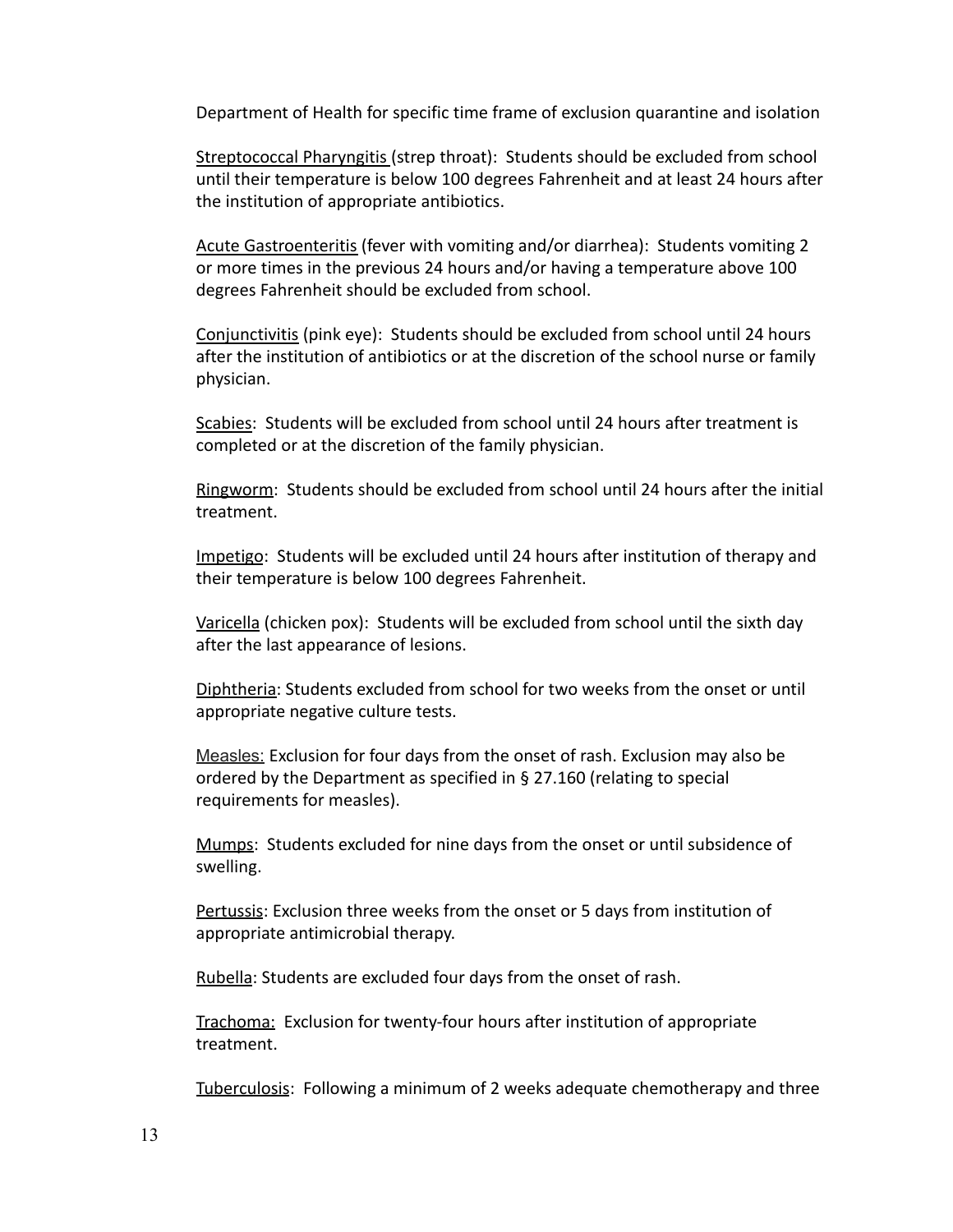consecutive negative morning sputum smears, if obtainable. In addition, a note from the attending physician that the person is noncommunicable shall be submitted prior to readmission.

Neisseria meningitidis: Excluded until judged noninfective after a course of rifampin or other drug which is effective against the nasopharyngeal carriage state of this disease, or until otherwise shown to be noninfective.

#### **CONFERENCES**

Parent/teacher conferences are scheduled formally twice a year to update parents on their child's educational progress. Additional conferences may be scheduled by e-mailing the teacher, sending a note to the teacher or by calling the school office.

#### **CONCUSSION MANAGEMENT**

*SEE APPENDIX C (Concussion Management policy # 123.1) IN BACK OF THIS BOOK*

#### **CONNECT ED PROGRAM**

This is a school-to-parent communication system that allows the district to send messages by the telephone, email, or text alert. It can be used for messages relating to weather emergencies, early dismissals and any other important announcements. Your participation is optional. If you would like to participate, you may call the school to receive a ConnectEd form.

#### **COUGH DROPS**

See MEDICATION.

#### **CUSTODY INFORMATION**

Information is requested when an enrolled student does not reside with both natural parents due to separation or divorce. *The parent with whom the child resides will be considered the custodial parent;* however, the non-custodial parent has access to the child and the child's records in the absence of a court order forbidding it. It is the responsibility of the custodial parent to provide the school with any limiting court order. **Parents are reminded to update this information as it changes.**

#### **DISCIPLINE/CODE OF CONDUCT**

It is an expectation that all students will conduct themselves in a courteous, responsible manner.

### At Greenwich Elementary, We:

- Are a Team
- Try our Best
- Learn From our Mistakes
- Celebrate Each Other's Success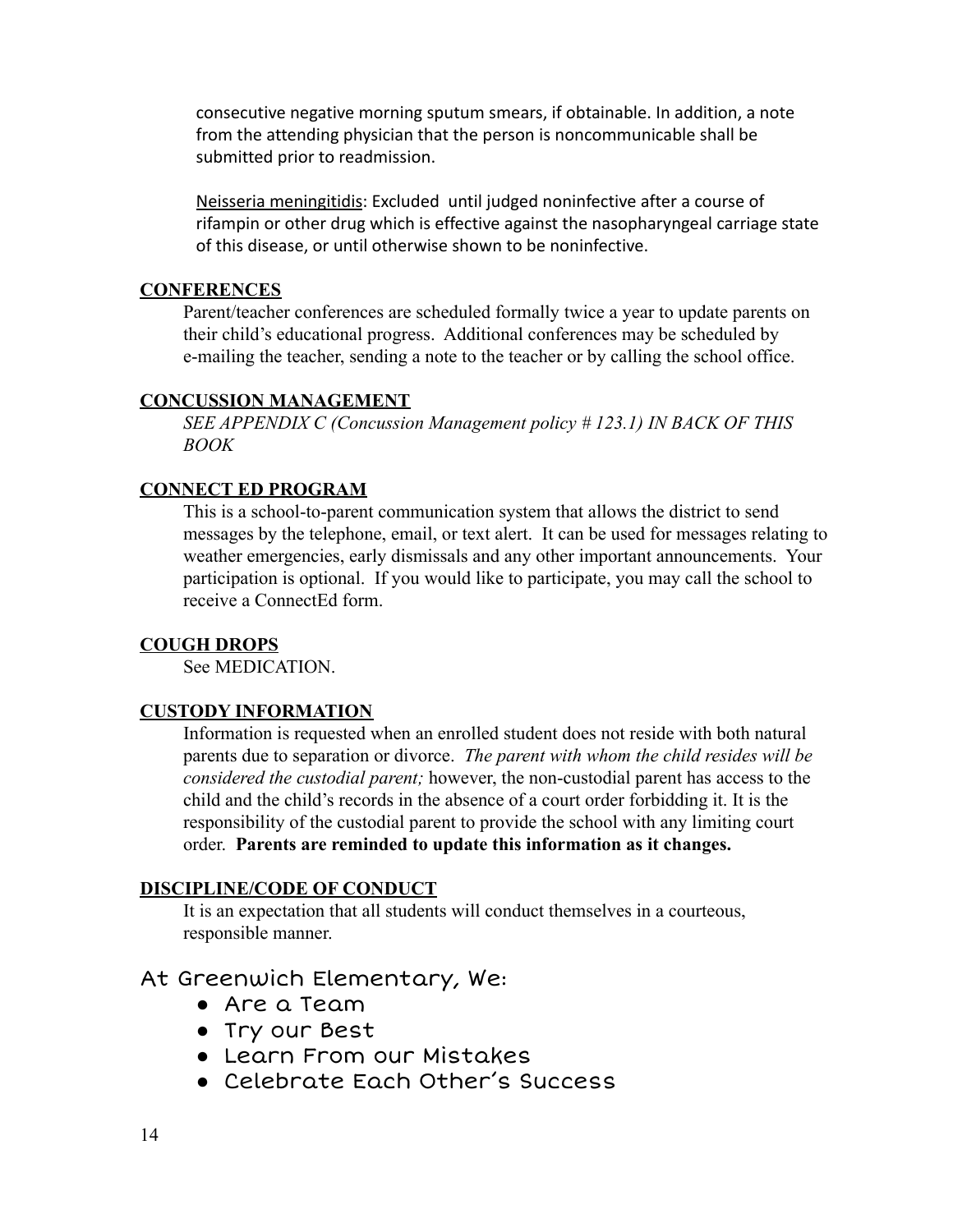- Create
- Respect Each Other

#### **Greenwich Cougars "paws" to say:**

#### **I will be a good school citizen.**

I show respect in words and actions. I work out differences in a peaceful manner. I take care of school property and the property of others. I demonstrate honesty in words and actions.

#### **I will be a quality worker.**

I come to school prepared to learn. I actively participate in the learning process. I complete all assignments. I work to the best of my ability.

#### **I will practice self-control.**

I make responsible decisions. I keep hands and feet to myself. I keep safety in mind at all times. I practice good listening skills

#### **Discipline Framework:**

In the event the teacher's classroom management plan is exhausted, a student will be referred to the building principal. The person referring the student will complete a discipline referral. Together, the principal and child will discuss the infraction. The appropriate warning or consequence will be assigned. These referrals have three levels. In accordance with KASD policy guidelines, there are instances where situations will be referred to the principal immediately and dealt with as a level three offense. In an effort to clearly articulate expectations, the teaching staff has developed the following discipline plan. Please read it carefully and discuss it with your child.

| Level I Offenses                                                                                                                                                          | <b>Level II Offenses</b>                                                                                                                                                                                                                                                                                                                                                  | <b>Level III Offenses</b>                                                                                                                                                                                                                                                                                                                                       |
|---------------------------------------------------------------------------------------------------------------------------------------------------------------------------|---------------------------------------------------------------------------------------------------------------------------------------------------------------------------------------------------------------------------------------------------------------------------------------------------------------------------------------------------------------------------|-----------------------------------------------------------------------------------------------------------------------------------------------------------------------------------------------------------------------------------------------------------------------------------------------------------------------------------------------------------------|
| • Disrupting the learning<br>environment<br>• Non-Compliance<br>• Disrespectful behavior<br>• Disrespect towards property<br>• Technology violation<br>$\bullet$ Bullying | • Continued/Repeated disruption of the<br>learning environment<br>• Continued/Repeated non-compliance<br>• Continued/Repeated disrespectful<br>behavior<br>• Continued/Repeated disrespect<br>toward property<br>• Continued/Repeated technology<br>violations<br>• Bus Misconduct<br>$\bullet$ Theft<br>• Physical aggression towards students<br>• Property destruction | • Physical aggression toward an<br>adult(s)<br>• Physical aggression toward another<br>student causing injury<br>$\bullet$ Fighting<br>• Profanity/Abusive language toward<br>adult(s)<br>• Possession of any firearm(s)/<br>weapons (or look-alike) or drugs<br>• Extreme disruption<br>• Leaving school property without<br>permission<br>• Sexual Harassment |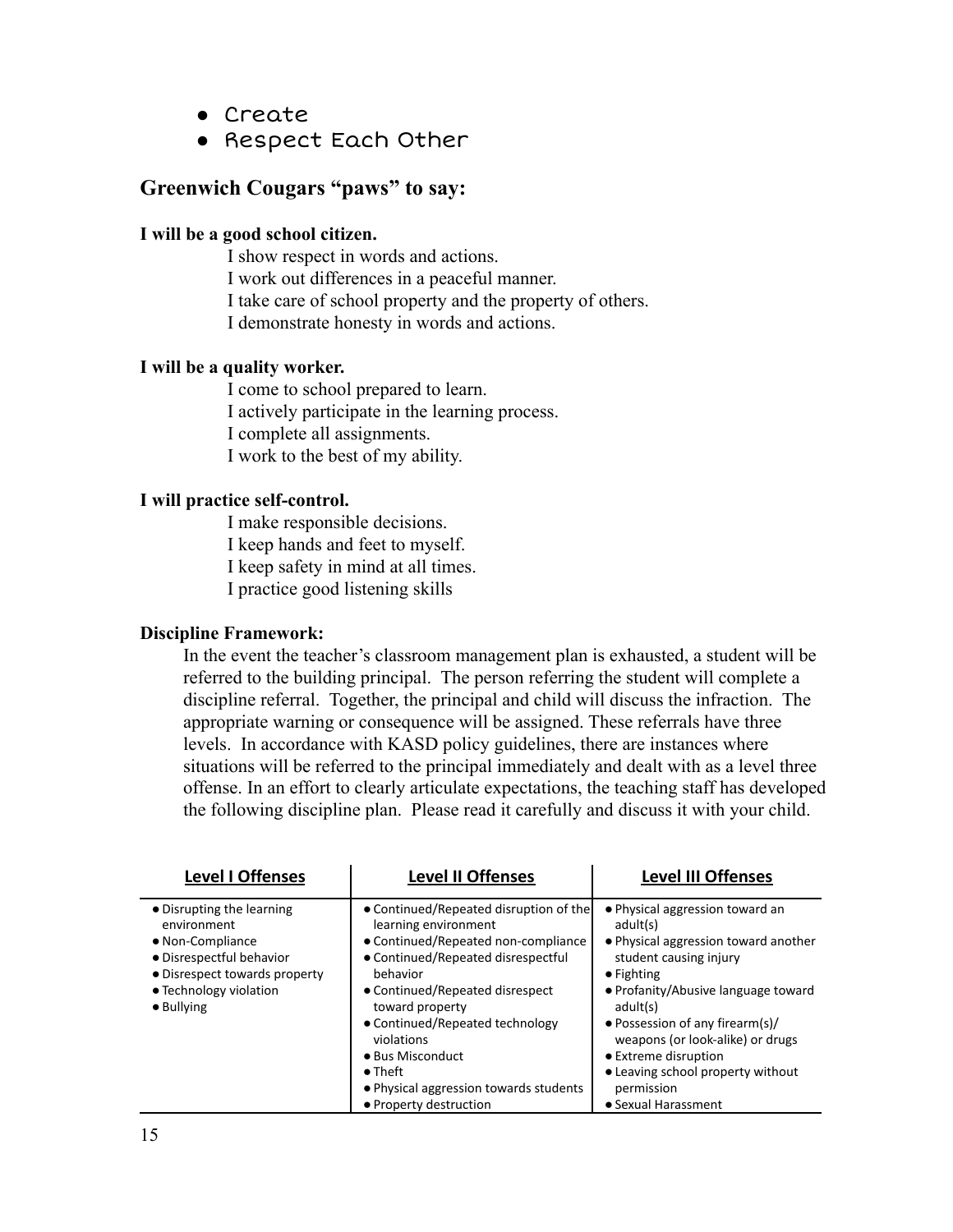| <b>Level I Consequences</b><br>addressed by teacher at<br>the classroom level with<br>classroom consequences                   | • Repeated Bullying<br>• Leaving the classroom without<br>permission<br><b>Level II Consequences</b><br>consequences assigned<br>by administrator                                                                                                | <b>Level III Consequences</b><br>consequences assigned<br>by administrator                                                                                                                                                                                                              |
|--------------------------------------------------------------------------------------------------------------------------------|--------------------------------------------------------------------------------------------------------------------------------------------------------------------------------------------------------------------------------------------------|-----------------------------------------------------------------------------------------------------------------------------------------------------------------------------------------------------------------------------------------------------------------------------------------|
| • Reflection<br>$\bullet$ Time out<br>$\bullet$ Apology<br>• Parent contact<br>• Think-it-Through sheet<br>• Loss of privilege | • Conference with student<br>$\bullet$ Parent contact<br>• Office time-out<br>$\bullet$ Loss of privilege(s)<br>• Apology<br>• Behavior contract<br>• Community service<br>• Restitution<br>• In-school suspension<br>• Out of school suspension | • Conference with student<br>• Parent contact<br>• Office time-out<br>$\bullet$ Loss of privilege(s)<br>• Apology<br>• Behavior contract<br>• Community service<br>• Restitution<br>• In-school suspension<br>• Out of school suspension<br>• Referral to outside agency<br>• Expulsion |

*The above lists are not exhaustive. In all cases, the administration reserves the right to assign consequence based upon circumstances unique to each infraction*

#### **DISMISSAL**

Students being picked up by a parent are dismissed at 3:25 PM. Students who ride a bus will be dismissed at 3:30 PM. Planned early dismissals will be at 11:40 AM for students being picked up by a parent. Students who ride the bus will be dismissed beginning at 11:45 AM. If a child is not going home in the usual manner on a particular day, the parent/guardian is asked to send a note to the homeroom teacher. **A child will not be released to a third party unless that person is on the authorized pick-up list/emergency contact form. Also, please note that your child is NOT permitted to ride a bus to or from school with another student without express written permission from the transportation office in advance. Permission is granted only for emergency /child care purposes and NOT for play dates. Please contact our transportation department at 610-683-7361 ext. 5531 for more information.**

#### **ELEMENTARY STUDENT ASSISTANCE TEAM (ESAP)**

The goal of the ESAP Team is to assist students who are experiencing academic, behavioral, or other challenges in order that they have success in the regular classroom. The team is made up of the principal, the child's classroom teacher, the support teacher, the reading specialist, the guidance counselor, two regular education teachers, a special education specialist, a community agency liaison person, and other educational staff as needed. Parents are encouraged to participate as members of the team. The ESAP process is a positive, success-oriented program. More information can be found on the Greenwich page of the KASD website.

#### **ELEMENTARY SCHOOL COUNSELING PROGRAM**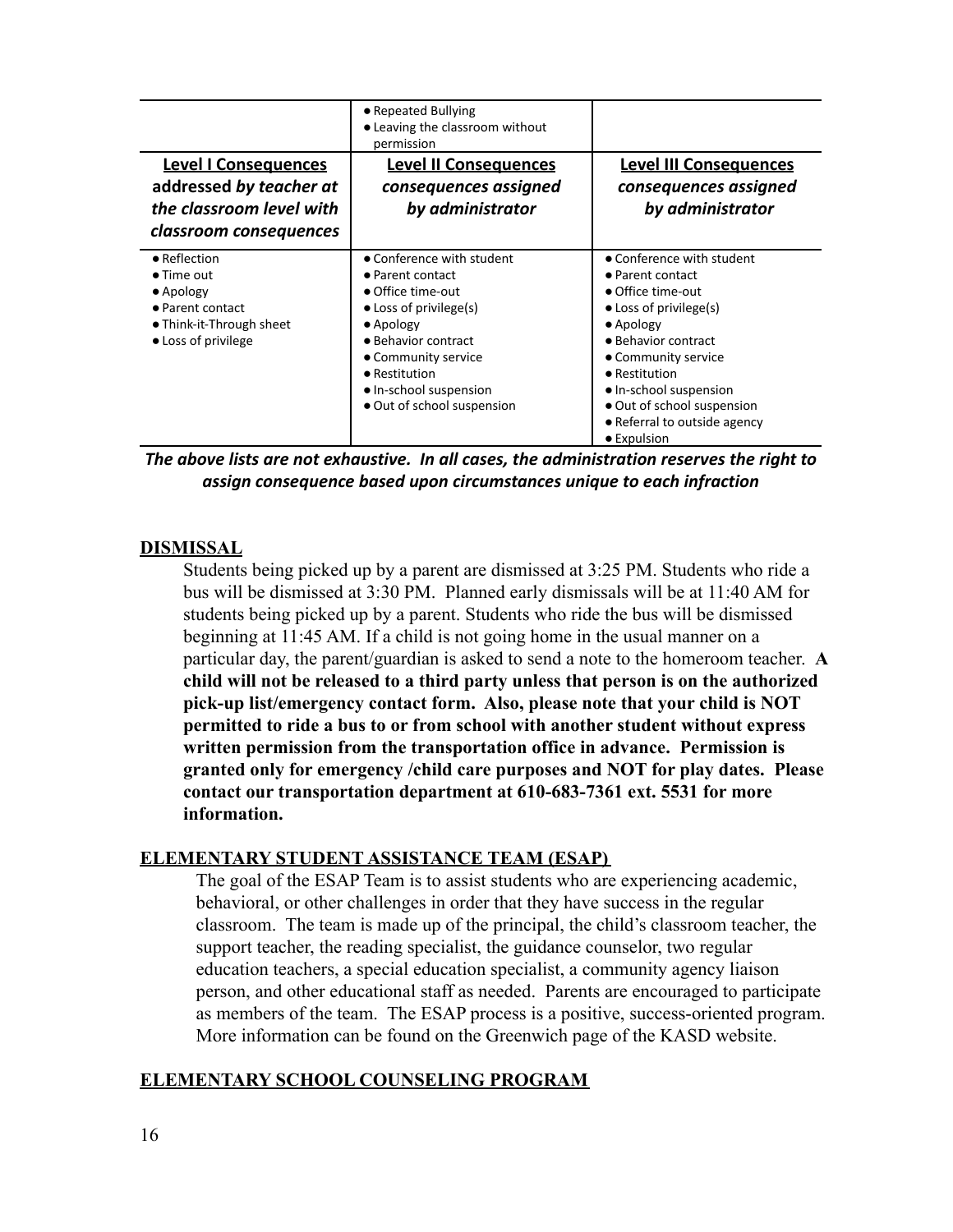#### **KASD School Counseling Department Mission:**

We, the School Counselors of Kutztown Area School District, will nurture our school community by advocating for and promoting a healthy learning environment by encouraging social and emotional growth in order to ensure individual student success in current and future endeavors.

The GES Elementary School Counselor will serve the needs of all elementary students by:

- Helping all students to develop academically, socially, and emotionally
- Ensuring that students transition to middle school with the attitudes, skills, and knowledge necessary to succeed in school and pursue their post-secondary goals.
- Advocating for equal access and high expectations for all students.

The School Counselor delivers a data-informed comprehensive program using a system of tiered interventions as well as consultative and collaborative relationships with parents, teachers, and community supports to help all students learn and grow.

#### Lessons

Classroom lessons are delivered in all K-5 classrooms. The school counselor uses the Second Step Program, which is a social emotional learning curriculum that builds skills in the areas of academic skills, empathy, emotion management, problem-solving, bully prevention, and child safety. In addition, the school counselor provides each grade level with career exploration opportunities geared to their developmental level.

#### Lunch and Learn

The school counselor offers special topics as needed throughout the year during lunch time. Students who have an interest in learning more about the topic or practicing their social skills in a small group environment may sign up to attend these lunches. Parent permission is not necessary to attend a lunch and learn. The sessions are informational and no counseling is provided. If a student is experiencing a significant difficulty, he/she may gain more from participating in Small Group or Individual Counseling.

#### Small Group Counseling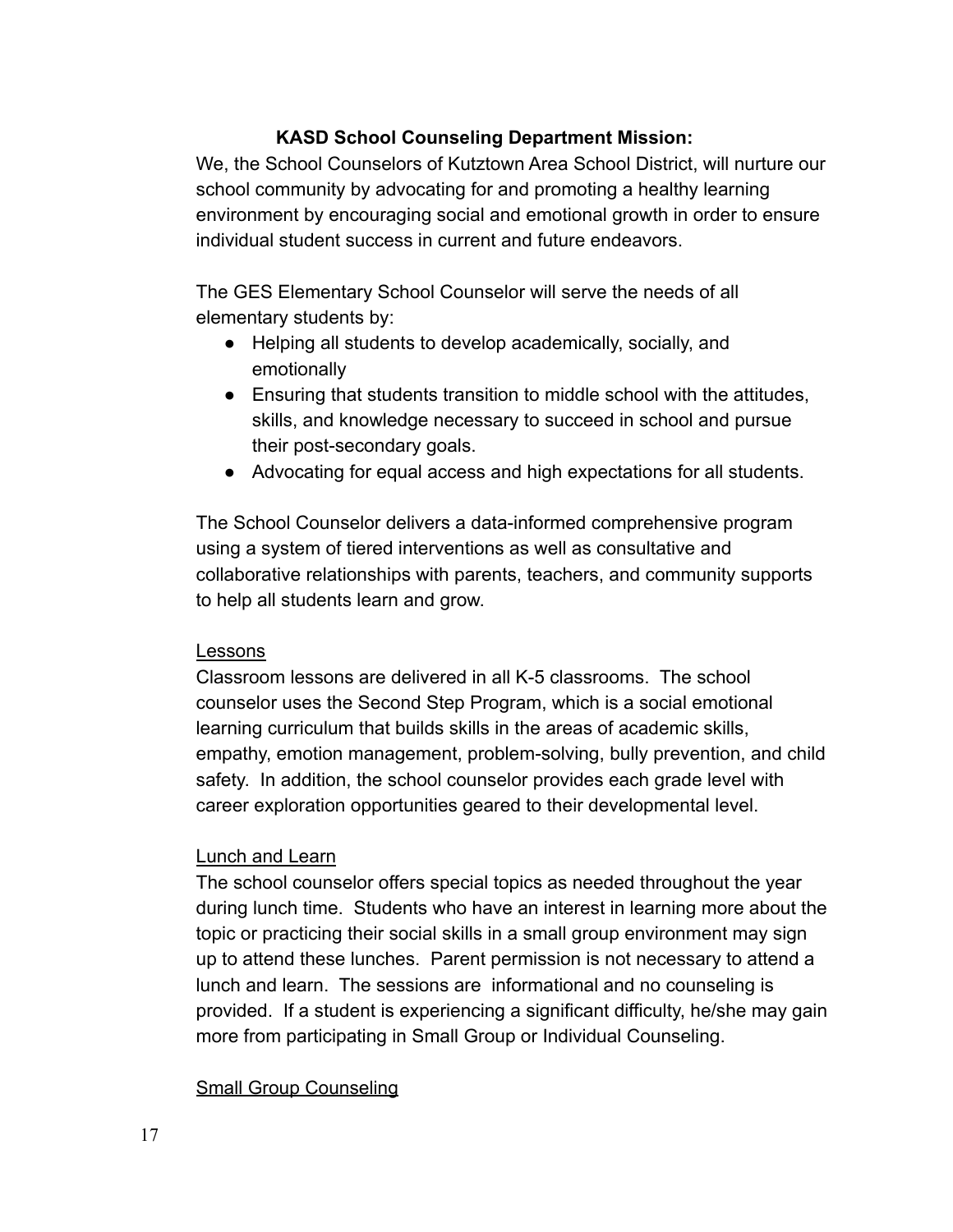Small group counseling is offered on an as-needed basis to help students who are in need of support or intervention beyond the scope of classroom lessons. Small groups allow students to learn and practice new skills in a supportive environment. Students can refer themselves, or they can be recommended by a parent, teacher, or school staff member. Parental permission will be sought before students participate in small group counseling.

#### Individual Counseling

Students who are going through a difficult time may meet with the school counselor to learn coping strategies and receive social or emotional support. Students can refer themselves, or they can be referred by a parent, teacher, or school staff member. Parent permission is not sought for an occasional visit to the school counselor, but if a child is requesting to see the counselor frequently, parents will be contacted for consultation and collaboration.

#### Referrals, Consultation and Collaboration

Your school counselor's job is to work with you to help your child achieve school success and feel safe and happy at school. If you have a major change at home, or notice sudden changes in your child's behavior, please notify the school counselor so that we can be ready to support your child if necessary. Your school counselor is also able to make referrals to community agencies who may be able to help with a variety of needs.

#### School Counseling and Confidentiality

CONFIDENTIALITY means the information disclosed by the student to the school counselor belongs to the student. Students may share information with others as they wish, but they have a right to privacy. Student's privacy will be guarded as much as permitted by the law, ethics, and school rules. We recognize the legal rights and responsibilities of parents in doing what is in the best interest of their children. If students ask that information be shared with others, school counselors will only offer information the student is comfortable with. School counselors are obligated to breach confidentiality when:

- a student poses imminent danger to self or others;
- state laws mandate reporting of suspected child abuse or neglect;
- a court of law requires testimony or student records.

School counselors occasionally consult with other school professionals, but in such cases only information necessary to achieving the goals of the conference will be shared. In addition, school counselors keep informal notes regarding conferences, notes that are stored in a secure, locked location and treated with confidentiality.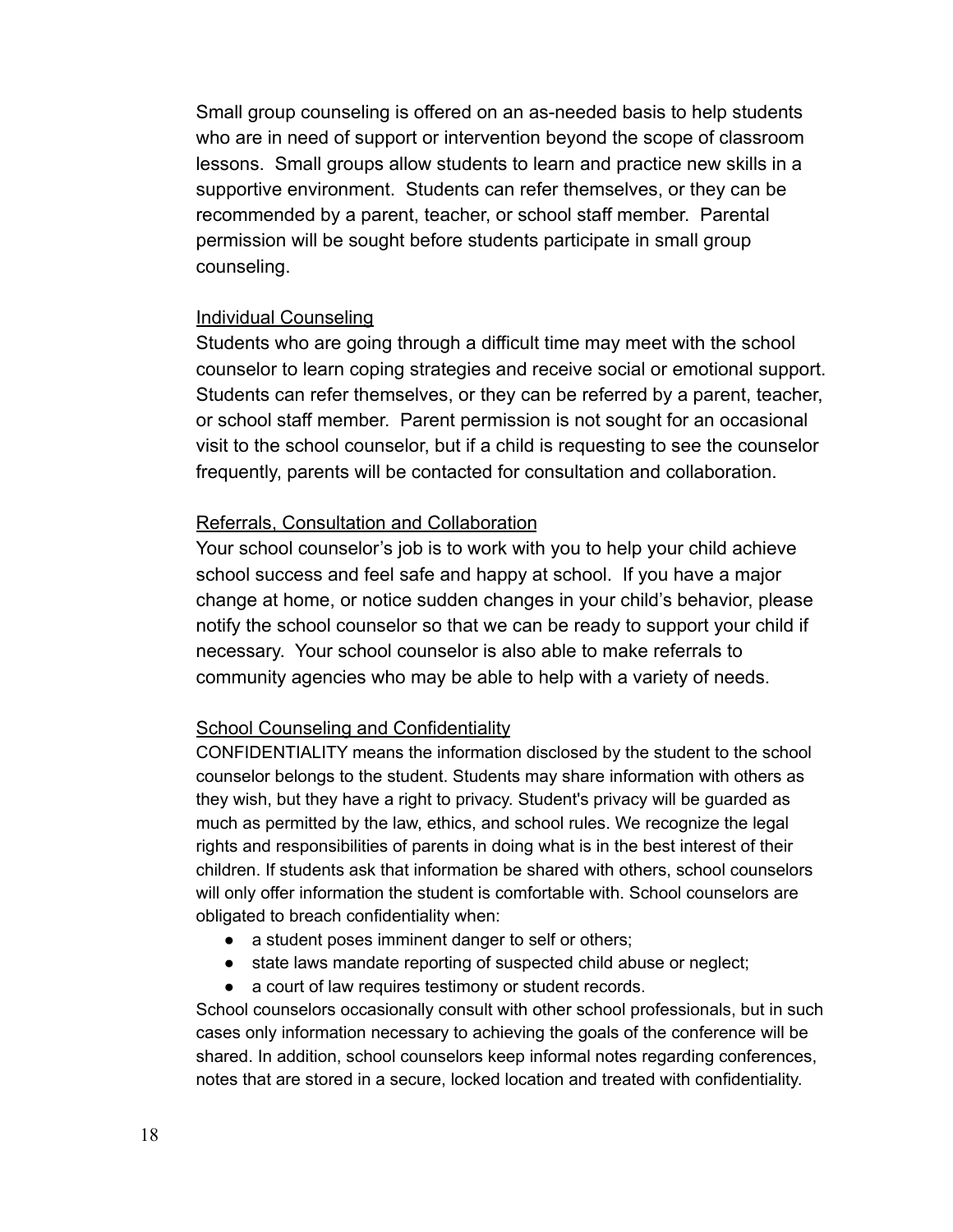#### **EMERGENCY EARLY DISMISSAL**

When dismissing students, teachers will refer to the emergency dismissal forms completed by parents at the beginning of the year. Students should also know what to do in an emergency dismissal situation. **PLEASE make sure that you have established an emergency dismissal plan with your child.**

During early dismissals due to weather or other emergencies, the dismissal time may vary. It is advised that you plan ahead for early dismissals. Your child should know what he/she is to do in an early dismissal situation. You may check the district website, wfmz.com, check the local news station on TV, or listen to your radio for updated information. Radio stations that announce early dismissals are: WAEB-AM (790), WAEB-FM (104.1), WKAP/WZZO-FM (95.1), WEEU-AM (850), WFMZ (100.7), Y102 (102.5), and WRAW-AM (1340).

#### **EMERGENCY DRILLS**

Fire drills are held monthly during the school year. Fire safety procedures are reviewed regularly with the students. Emergency lock-down, evacuation, and severe weather drills are scheduled routinely throughout the school year. Parents may be notified prior to the first emergency lock-down drill with the hope that a conversation about the importance of the drill may be conducted at home.

#### **EMERGENCY INFORMATION FORMS**

A pupil emergency form will be distributed within the first few days of school. **Parents/guardians are urged to complete the form and return it to school immediately.** These forms will be on file in the office and the health room. They will be used in case of an emergency to contact the parent or emergency designee at home or at work. Please be sure that the emergency designee has accepted the responsibility. Parent contact numbers should be updated throughout the year as the need arises.

#### **EMERGENCY STAFF LEADER**

The emergency staff leader helps to handle emergencies when the principal is not present in the school building. The emergency staff leader works with the principal and staff to maintain order and a consistent routine during the principal's absence. Mrs. Blatt serves as the emergency staff leader in Mr. Anderson's absence.

#### **EXCUSE BLANKS**

When a child is absent, an excuse blank or a note must be completed and signed by a parent or legal guardian. If using an excuse blank they may be obtained from your child's classroom teacher and the main office. The completed excuse blank must be returned to school within **3 days**.

#### **FOOTWEAR**

Students are encouraged to wear sneakers or other sturdy footwear to school. Open sandals, flip-flops, and dress shoes are discouraged. The heels on shoes should not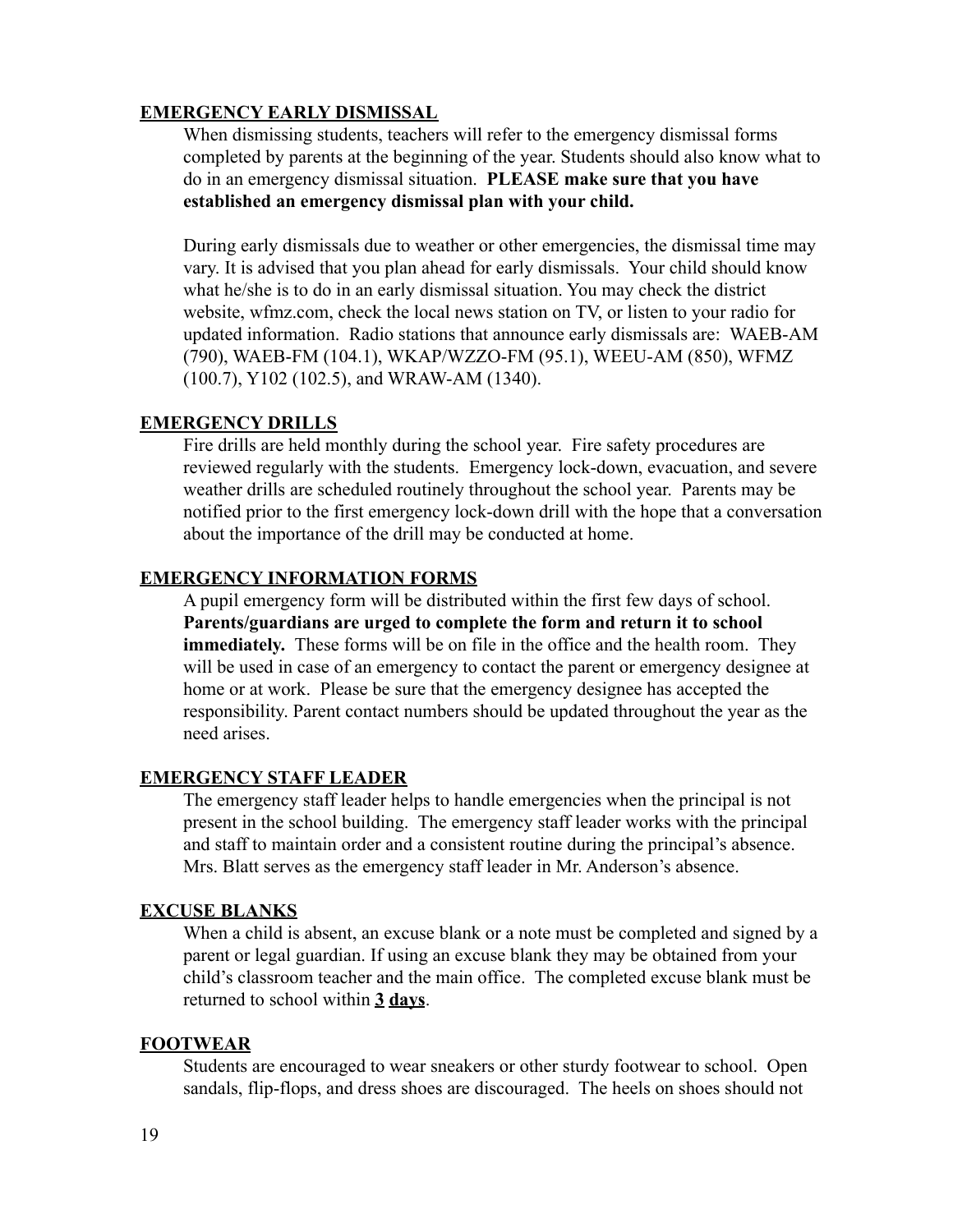exceed two (2) inches. Sneaker/roller skate combination shoes are not permitted in school.

#### **FREE AND REDUCED-PRICE LUNCH**

In an effort to assist families, the Kutztown Area School District uses the Federal Income Eligibility Guidelines for free or reduced-price meals for qualified students. Forms are sent home at the beginning of the school year with each child. During the school year, these guidelines and applications are available in each school office. All information on lunch applications is strictly confidential. Feel free to contact the Food Service Director at 610-683-7346 ext. 5543 if you have any questions.

#### **GUIDANCE**

School Counselor services are available to all students. Developmental lessons are done in the classrooms in addition to individual and small group counseling. You may contact our school counselor by calling the school between 8:15 A.M. and 3:45 P.M.

#### **GUM**

Students are not permitted to chew gum on school property.

#### **HEAD LICE**

If a parent finds that their child has head lice, they should treat it with either an over the counter head lice treatment or treat with a prescription head lice product prescribed by their medical provider. All nits (eggs) should be manually removed. Please check all members of the household and treat as needed. The home should be treated as well. Students may return to school once the treatment is completed. Parents should monitor and check their child's head over the next 2 weeks for a re-infestation from nits. To prevent the spread of head lice, students should not play with other's hair or share combs, hair accessories, or hats.

If a child has symptoms of head lice in school, usually itching scalp or suspected insect observed, the teacher will send them to the school nurse for an assessment. If the nurse finds nits or louse, the parent will be contacted and the child will need to be treated. For more information on treating your family and home see [www.health.pa.gov/My](http://www.health.pa.gov/My) Health/School Health/Pages/Quick Links/Environmental/Pests.aspx#.VqE-pFLiXkI

#### **HEALTH PROGRAM**

Medical examinations are required on admission to school. Dental examinations are required on admission to school and in the third grade.

Height, weight, and vision are checked annually. Hearing screenings are performed annually in kindergarten through third grade and as needed in grades four and five. The school is equipped to handle only emergency care for illness or injury. The parent will be notified about any necessary follow-up care. Emergency care given at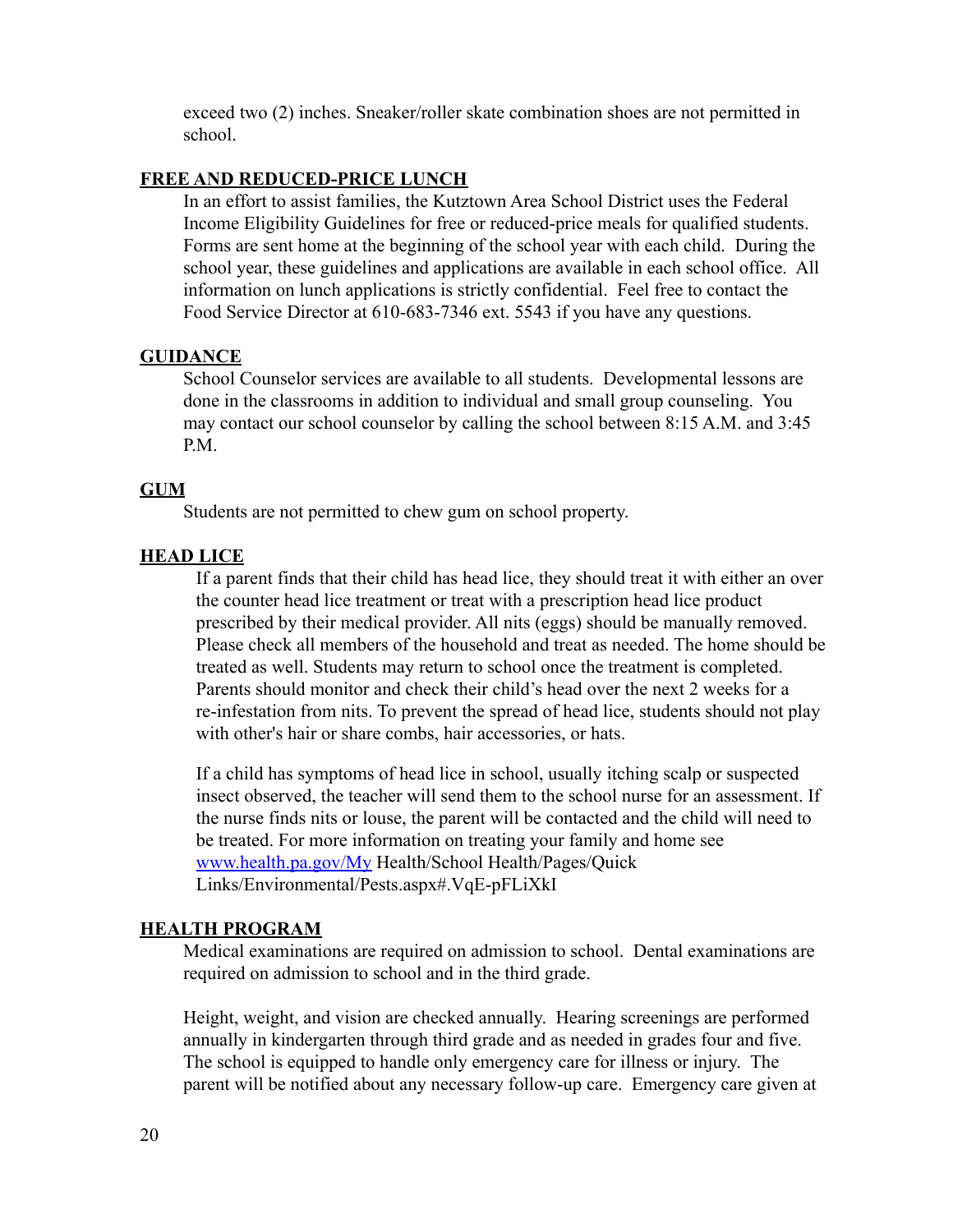school is temporary and in accordance with the standing orders of the school physician. Please contact the school nurse if your child has special needs.

#### **HOMELESS INFORMATION McKinney -Vento Act)**

The McKinney–Vento Homeless Education Assistance Act guarantees a free and appropriate public education for all homeless children and youth. B.E.C. 42 U.S.C. 11431 outlines procedures for deciding school placement, enrolling students, and determining responsibility.

#### **What is the definition of a "homeless youth" under McKinney-Vento?**

"Homeless" is defined as "anyone lacking a fixed, adequate, regular nighttime residence."

#### **What situations fit this definition?**

- Staying in the home of other people due to unavailable housing, financial hardship, or similar circumstances
- Living in motels, hotels, trailer parks (in some instances examples: leaking roof, no heat, etc.), public places, or campgrounds due to unavailable suitable housing option
- Living in an emergency shelter or transitional housing
- Unaccompanied (not living in direct care of legal parent or guardian) or runaway youth
- Refugee and migrant youth

#### **How does McKinney-Vento help these students?**

The law makes sure that these students receive a free and suitable public education by removing barriers to school enrollment and full, basic, daily participation in school activities. This includes:

- Immediate enrollment
- Free and Reduced School Lunch
- Help from school with any necessary enrollment documents
- Help from school setting up transportation service (if the student qualifies)
- Help from school with getting basic uniform clothing
- Help from school with basic school supplies
- Help from school with any basic clothing needs

Contact: KASD McKinney-Vento Liaison 484 651-5522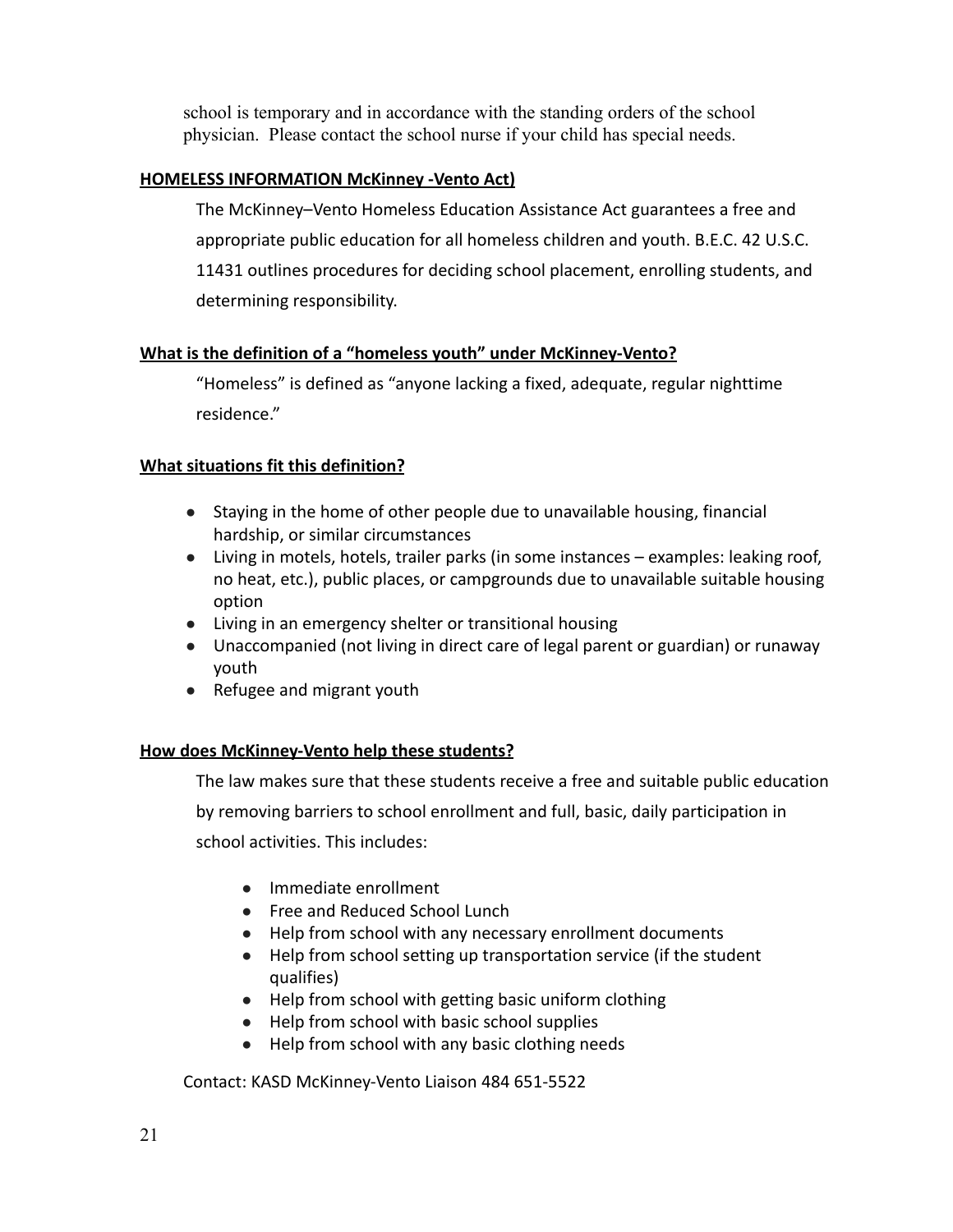#### **HOMEWORK**

Homework is an important part of a child's educational program. Its purpose is to provide practice and reinforcement of important skills being taught in the classroom. Students are responsible for completing daily homework assignments. If your child forgets any work at school, and you wish to come back to pick up a forgotten book, **remember that the office (school) closes at 4:00 p.m.**

If your child is absent and able to complete assignments, the parent may call the office in the morning **(before 9:00 a.m.)** to arrange for missed work. **Homework may be picked up in the office at the end of the school day between 3-4 p.m.** This will allow the teacher ample time to gather the assignments. If siblings are picking up homework, they should notify the teacher in the morning. They may report back at the end of the day to pick up the assignments.

#### **INJURIES**

All students sustaining a serious injury at school or at home will not be permitted to participate in physical education or recess activities until cleared in writing by the child's physician. This is for the safety of all students.

#### **INSTRUMENTAL MUSIC**

The elementary music program involves students in fourth and fifth grade. Students may choose to play a band instrument in fourth grade. Lessons are provided in school on a rotating pull out schedule for twenty minutes per week. The type of instrument, scheduling, and student ability determine how students are grouped for lessons. Lessons are continued on a semi-private basis in fifth grade.

An elementary band, which is made up of fifth grade students, meets weekly and performs in the Winter and Spring Concerts. Beginning in March, fourth grade students will have group rehearsals in preparation for the Spring Concert.

#### **INTEGRATED PEST MANAGEMENT (IPM)**

In an effort to protect every student from pesticide exposure, the Pennsylvania State legislature has mandated a new program for chemical usage and pesticide management within school districts. Otherwise known as IPM, parent information letters are posted on the district web page.

#### **JUNK FOOD**

Parents who pack their child's lunch are encouraged to send healthy foods, such as fruits, vegetables and sandwiches. Milk is available for students who pack lunch. Please note that the board policy prohibits students from drinking soda as their lunchtime beverage.

#### **LOST AND FOUND**

A "lost and found" box is located in the cafeteria. Please encourage your child to look for misplaced items. Parents are also encouraged to check the "box" for lost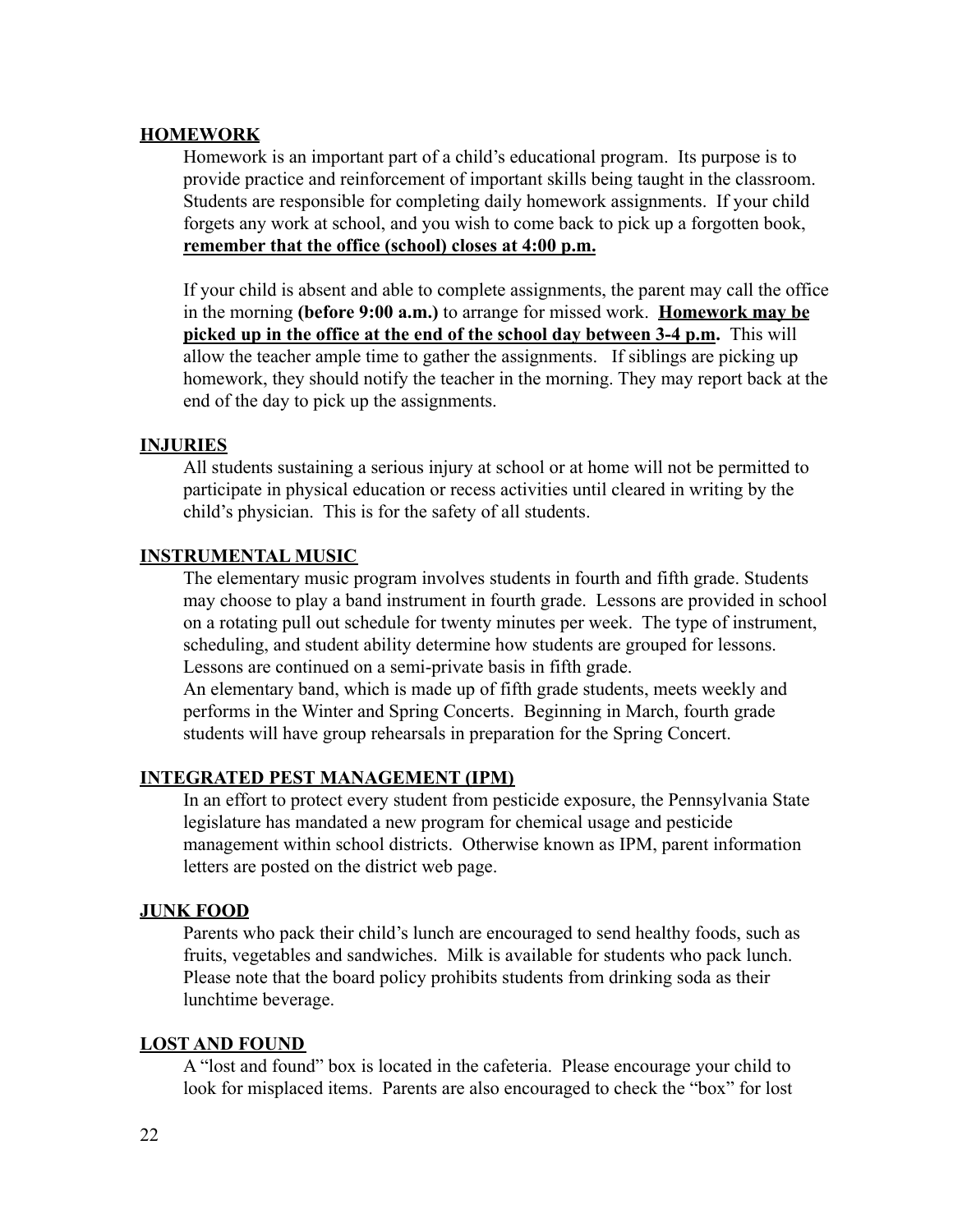clothing items.

#### **LUNCH MONEY**

The price of the standard school lunch for students is \$2.75. A la carte items are available at an additional cost. Each student is given a personal lunch account to buy food in the cafeteria, using the point of sale (POS) system. In addition to paying for meals separately, parents have the option to deposit money into their account from which the student may draw from for meals. This enables confidentiality of all students on the free and reduced lunch program, as well as allowing the lunch lines to move more quickly. In an emergency, a standard lunch may be charged and repaid the next day. Checks are to be made payable to KASD Cafeteria.

#### **LUNCH VISITATION**

Parents are welcome to eat lunch with their children in the cafeteria. We ask that parents avoid bringing fast food and soda. Please note that board policy prohibits soda as a lunchtime beverage. A note should be sent with the lunch choice  $(A, B, C \text{ or } D)$ to be ordered for that parent. Adult lunches cost \$4.25. While we welcome parents in the lunchroom, **accompanying children to recess cannot be permitted. (Due to COVID-19, Lunch visitations are on hold until further notice)**

#### **MEDICATION**

Only medication prescribed by a student's doctor may be administered at school. The medicine should be brought to the health room, by an adult, in the original container with the completed KASD medication authorization form. Students are not permitted to bring medication to school, unless they have a doctor order stating that the student may carry a certain medication and the order is reviewed by the school nurse and on file. Medication forms are available in the building or may be downloaded from the school website. [Health Room Forms](https://www.kasd.org/Page/891) Please contact the school nurse if your child needs daily medication or treatment.

Do not send cough drops in with your child. Cough drops will be administered by the nurse in the health room. Please keep in mind that cough drops do pose a potential for choking, especially with younger students.

The Pennsylvania Public School Code, Section  $1414.2(g)$  allows parents/guardians to request an exemption to the administration of an epinephrine auto-injector for their student. In order to request this exemption, contact the school nurse to make an appointment to discuss this decision, review and sign the opt-out form.

#### **NON-DISCRIMINATION POLICY**

The Kutztown Area School District is an equal opportunity education institution and will not discriminate on the basis of race, color, national origin, sex, religion or handicap in its activities, programs or employment practices as required as required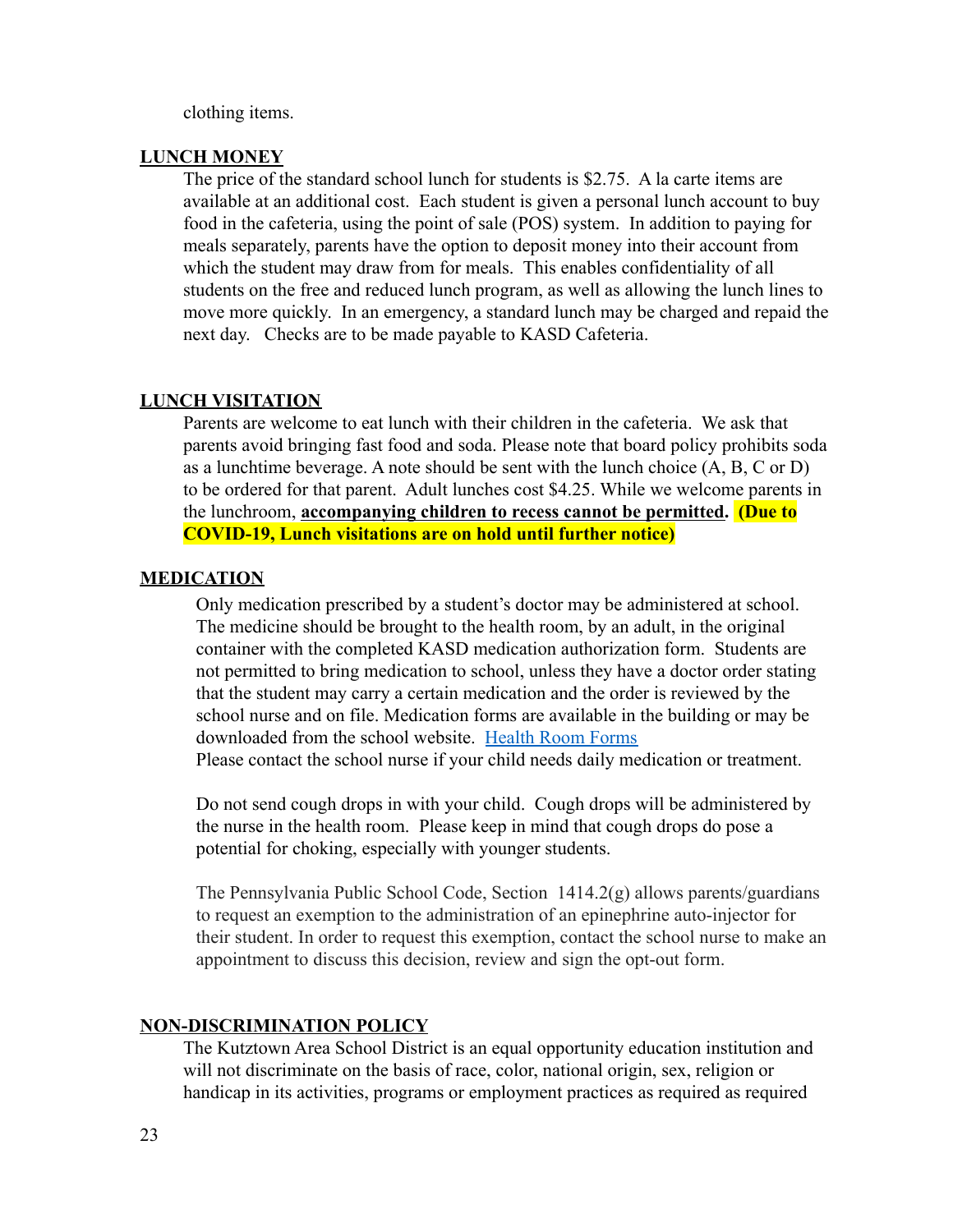by Title VI, Title IX and Section 504. For information regarding 1) civil rights, 2) grievance procedures or 3) services, activities, and facilities that are accessible to and usable by handicapped persons, contact the district human resources office, 251 Long Lane, Kutztown, PA 19530-9722 (610) 683-7361, extension 5552.

#### **OFFICE**- **Office hours are 8:00 a.m. - 4:00 p.m.**

The main office is located at the main entrance of the building. Parents and other school visitors are asked to report directly to the office to sign in each time they enter and exit the building. Visitors are required to **bring photo ID and wear a visitor badge during their stay.**

#### **ONLINE EDUCATIONAL SERVICES-**

*See page 31 of this booklet for information and parent signature page.*

#### **PTO**

The Greenwich PTO is committed to the support of our school community. Through various fundraisers and family activities, this organization actively involves parents in the school. Parents are encouraged to participate at the monthly meetings. Please check your school calendar for dates, times, and locations

#### **PERSONALAPPEARANCE**

While school accommodates a wide variety of individual tastes, appropriate dress, which helps promote a positive school atmosphere, is encouraged. Students, with the assistance and guidance from their parents, have the responsibility to keep themselves, hair, and clothes neat and clean. Students will not be permitted to attend class where there is evidence that a lack of cleanliness constitutes a health hazard.

#### **Guidelines for School Dress:**

Short shorts, halter tops, muscle shirts, cut-off tee shirts with inappropriate messages and any other revealing articles of clothing will not be permitted. As well, the use of makeup and perfume is discouraged at the elementary level.

The following types of messages, symbols and types of clothing will be excluded from what is considered acceptable:

Articles displaying indecent messages, pictures, slogans or advertisements. Articles promoting drugs, tobacco, alcohol or other dangerous chemical products.

Articles displaying violence.

Articles which could be dangerous to students or property.

Articles displaying symbols of death.

If any of these are worn to school, parents will be notified and asked to bring a suitable change of clothes to school.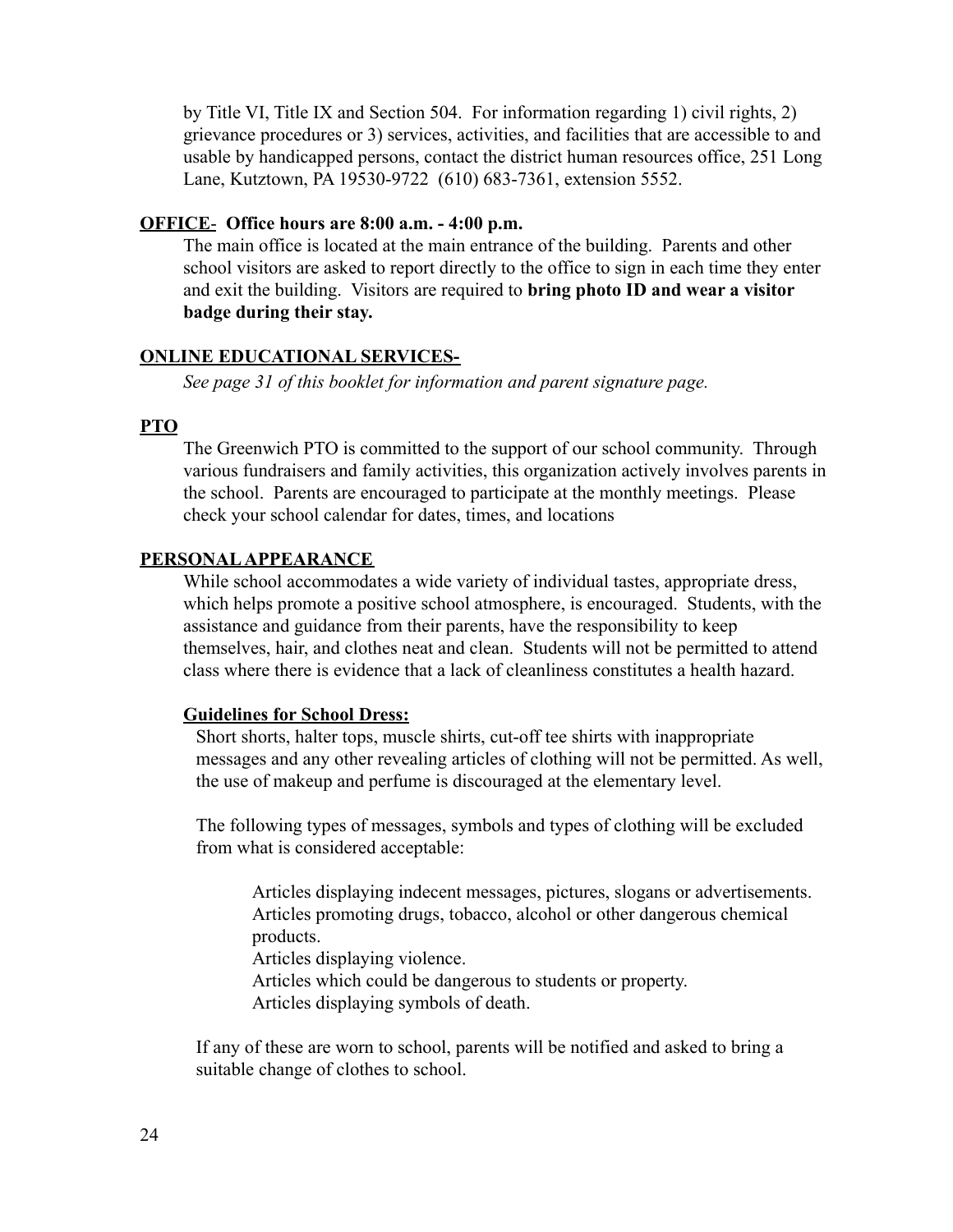In addition, common courtesy dictates that students will remove all hats upon entering the building and those hats will remain off until they have left the building. Exceptions will be made for special theme days such as 'Hat Day".

We would like to remind you that children need proper footwear to get the most out of scheduled gym activities and recess periods. It is impossible for them to play and compete safely in sandals, clogs, leather-soled dress shoes, and heels. We strongly urge you to be firm with your child (children) regarding this policy for their own safety.

Unless the weather is unusually severe, children will be outside for recess. Therefore, it is your responsibility to dress them appropriately. This includes hats, gloves/mittens, boots, etc.

Thank you for helping us develop and maintain a positive school climate.

#### **PHOTOGRAPHS**

At various times throughout the school year, your child's picture and/or video image may be taken for educational or publicity purposes. **If you do not want your child to participate in any picture/video activities please check the appropriate box on the "student information sheet" which is sent home on the first day of school. If no box is checked, we will assume you are providing permission for your child to participate.**

#### **PLAYGROUND**

Students will have recess whenever the weather permits. Children should be dressed appropriately (including footwear) for the weather as well as for large muscle activity.

#### **POLICIES**

The Kutztown Area School Board, in an effort to better inform those involved and to help the district function effectively, creates and updates policies that express the district position on issues, create rules, and express expectations for district employees and students.

These policies are available at the district office and in each building and on the school website at kasd.org. They cover hundreds of topics, including weapons and sexual harassment from which the following excerpts have been taken. The district policy manual is available for review in the elementary school office.

**Sexual Harassment** - Sexual harassment shall consist of unwelcome sexual advances, requests for sexual favors, and other inappropriate verbal or physical conduct of sexual nature when made by a member of the staff to a student, when made by a student to another student, or when made by any student to a staff member. Incidents of subjected harassment should be reported to the school guidance counselor and/or building principal.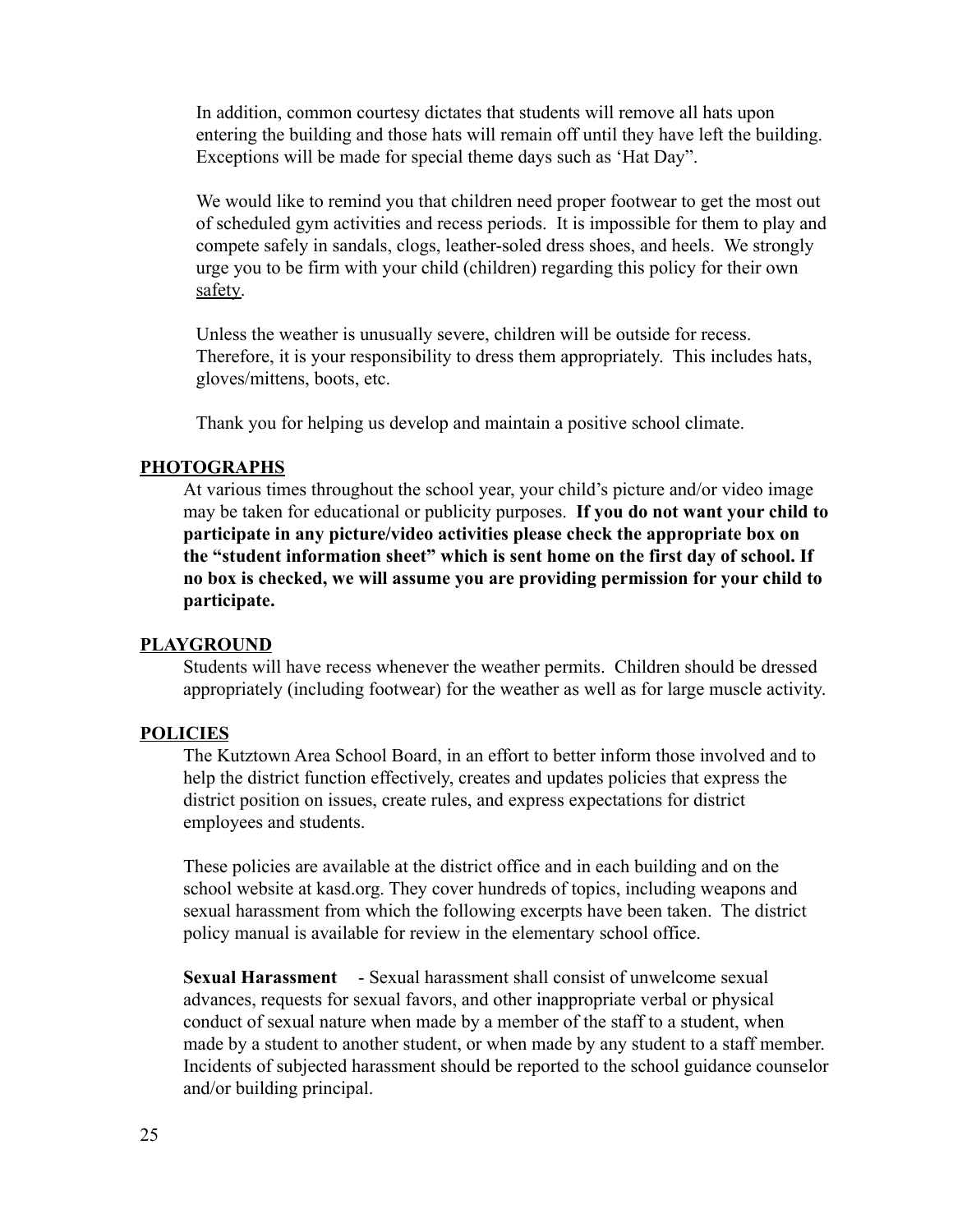**Weapons and Dangerous Instruments** - The term weapon shall include, but not be limited to any knife, cutting instrument, cutting tool, nun chucks, firearm, shotgun, rifle, and any other tool, instrument or implement capable of inflicting serious bodily harm. The term facsimile weapon shall include all instruments or implements resembling or intended to resemble a weapon. A student shall not knowingly possess, handle, or transmit any object that can reasonably be considered a weapon or facsimile weapon on school premises, at any school sponsored activities, or on any public or private conveyance providing transportation to a school or school sponsored activity…

#### **PROGRAMS FOR ELIGIBLE OR PROTECTED HANDICAPPED STUDENTS**

Pennsylvania Standards and Regulations require that school districts notify parents throughout the district of child identification activities. This information is provided on the school district's web page or hard copies may be picked up in each school through the school counselor.

For more information; contact Mrs. Jennifer Ellikert, Supervisor of Special Education Services (610-683-7361)

#### **QUESTIONS AND CONCERNS**

**Your child's teacher should be your first contact when you have questions or concerns.** Teacher contact information is available through the district website at the kasd.org home page by clicking on 'staff directory'. If you and the teacher are not able to resolve the issue, the building principal should then be contacted. Children's educational interests are best served when the lines of communication between home and school are open and positive.

#### **REPORT CARDS AND CONFERENCES**

Report cards are issued three times a year in grades Kindergarten through five. They are given to parents at the first trimester conference, and sent home with students following the second and third trimesters. Parents are asked to sign the report card envelope each trimester. Non-custodial parents may receive a copy of their child's report card by sending a written request along with three self-addressed envelopes to the school counselor each year.

In all grade levels, additional conferences may be scheduled throughout the school year by contacting your child's teacher.

#### **RETENTION IN GRADE**

Throughout every child's educational journey at Greenwich, every effort is made to meet their respective needs. Retention shall be considered as a last resort for any child in grades Kindergarten through five if not meeting grade-level standards. In all cases, parents will be part of the decision-making team.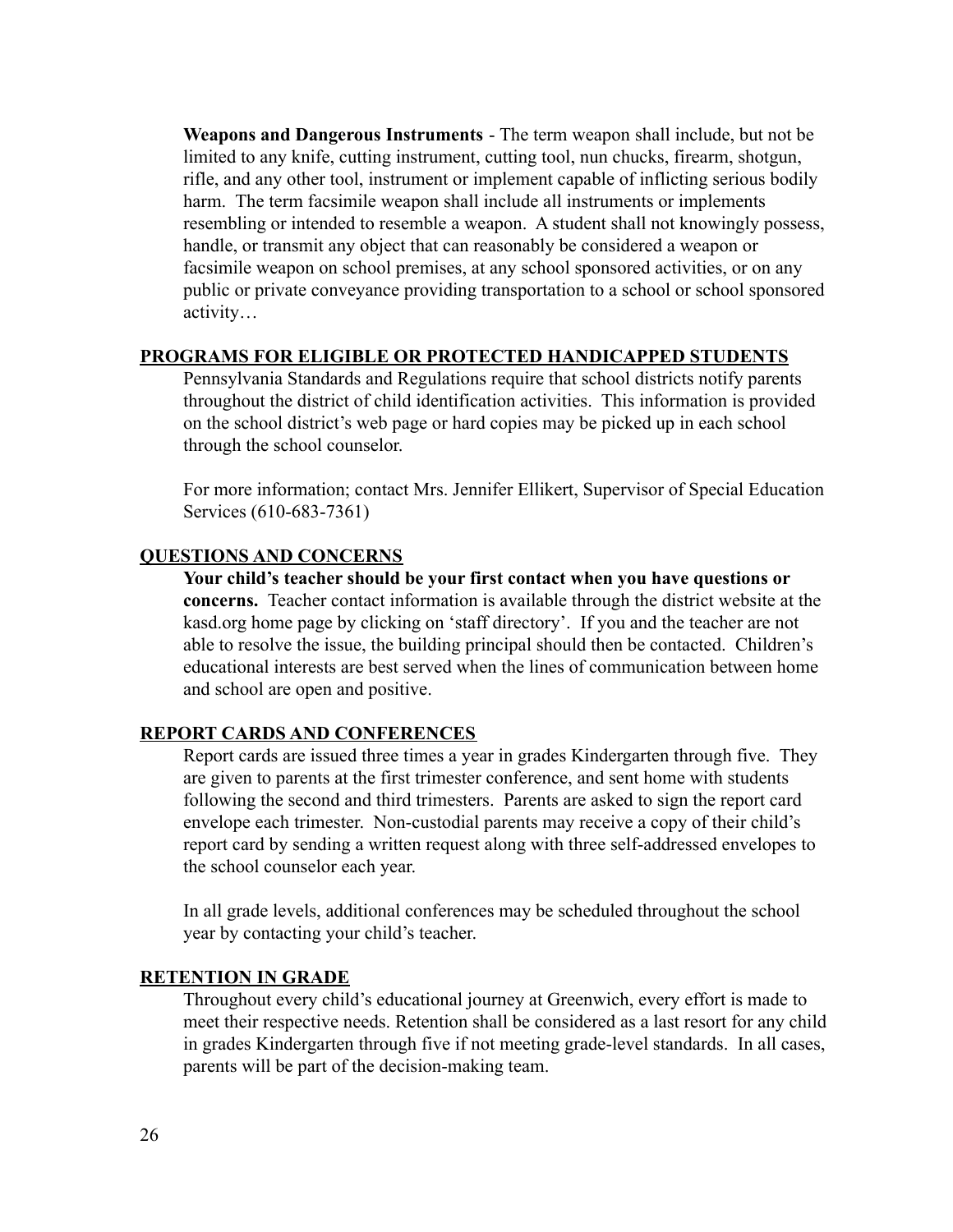#### **ROLLERBLADES/SKATEBOARDS/SCOOTERS**

None are permitted in the school building or on the school grounds for safety reasons. This includes sneaker/roller skate combination shoes.

#### **SAFE ARRIVAL PROGRAM**

For added safety for our students, we use the "Safe Arrival" call program. As always, you are welcome to call us before 9:00 a.m. when your child is absent. After attendance is taken, and if you have not notified school of your child's absence, the school will begin the "Safe Arrival" calls. A form will be sent home giving you the option of participation.

#### **SAFETY PATROL**

Safety Patrol members work to ensure the safety of students to and from school. All fifth grade students are eligible to participate as a safety patrol. However, a student may be removed from this "privileged position" due to poor academic standing, excessive student absences/tardiness, unwanted discipline report record, poor homework completion, or lack of good school citizenship behaviors.

#### **SCHEDULE**

*The elementary schools follow a FIVE-DAY NUMBER (1-5) SCHEDULE. This is a DIFFERENT schedule than both the middle and high schools.*

#### *Following is an example of how the schedule will work:*

| Monday, August 31      | $-Day1$           | Monday, September 7           | -NO SCHOOL |
|------------------------|-------------------|-------------------------------|------------|
| Tuesday, September 1   | $-Day$ 2          | Tuesday, September 8          | $-Day 5$   |
| Wednesday, September 2 | $-Dav3$           | Wednesday, September 9 -Day 1 |            |
| Thursday, September 3  | $-Dav$ 4          |                               |            |
| Friday, September 4    | <i>-NO SCHOOL</i> |                               |            |

Your child's classroom teacher will inform you as to specialist number days (ex. art, music, fitness, computer and library).

#### **STANDARDIZED TESTING**

Testing schedules will be posted on the district web page and information will be sent home with each student prior to the administration of any standardized assessment. Please note that per KASD School Board Policy, **student vacation requests during PSSA or district-wide standardized testing will not be approved.**

#### **STUDENT DAY**

*Students may report to their respective classrooms at 8:45 a.m.* This will allow ample time to unpack and prepare for the day. The school day begins promptly at 9:00 a.m. and ends at 3:30 p.m.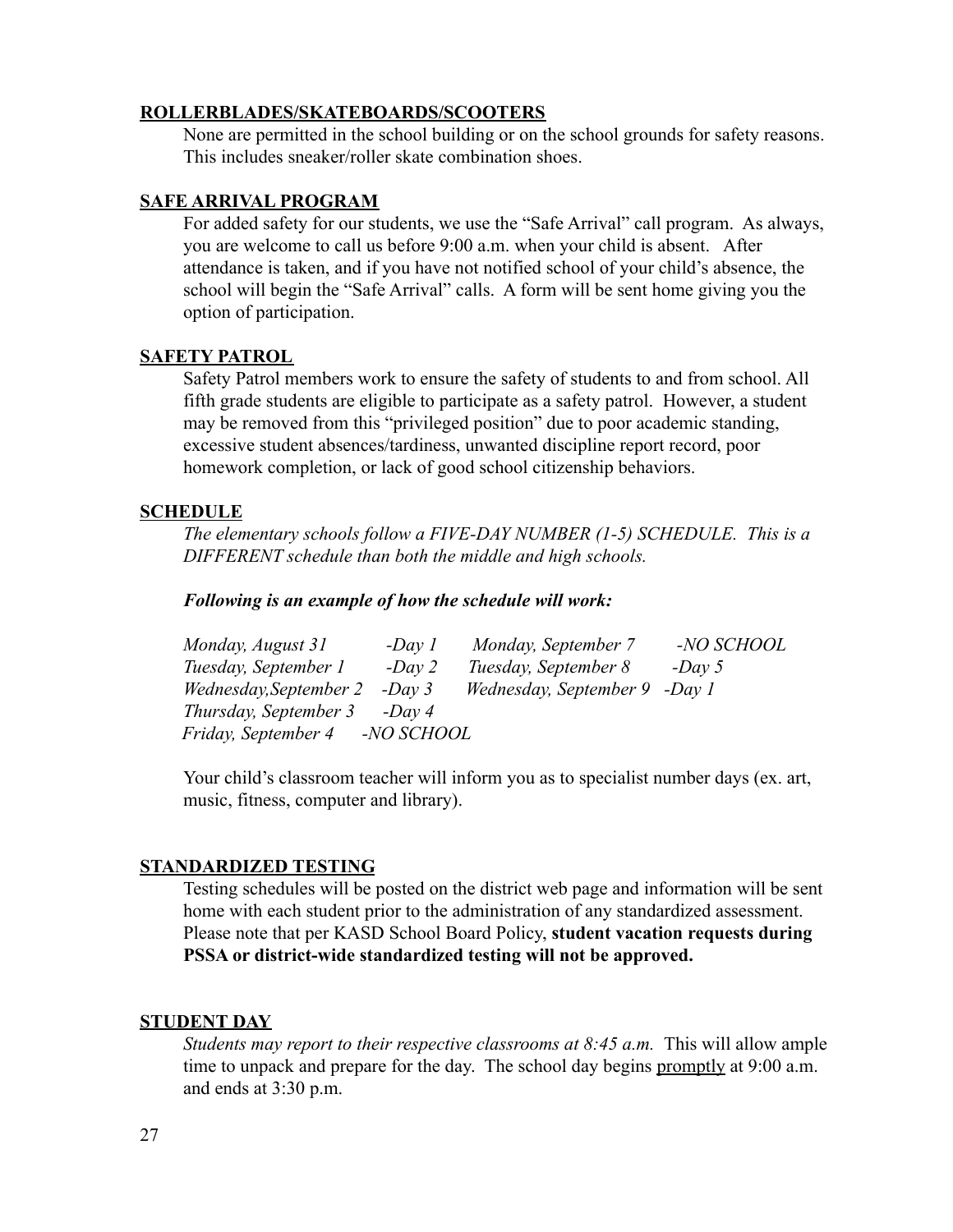#### **STUDENT RESPONSIBILITIES (Pennsylvania School Code)**

Students have a responsibility to attend school regularly.

It is the responsibility of students to be aware of all rules and regulations for student behavior and conduct themselves in accord with them.

Students have a responsibility to express their ideas and opinions in a respectful manner so as not to offend or slander others.

Students have a responsibility to volunteer information in matters relating to the health, safety, and welfare of the school community and the protection of school property. Students have a responsibility to dress and groom themselves so as to meet fair standards of safety and health and so as not to cause substantial disruption to the educational process.

Until a rule is waived, altered, or repealed, students are responsible for assuming the rule is in full effect.

Students are responsible for assisting the school staff in operating a safe school for all students enrolled in the school

It is the responsibility of students to be aware of and comply with state and local laws. Using public facilities and equipment with proper care is the student responsibility.

Submitting a proper excuse for absence from school is a student responsibility.

Students are responsible for being on time to all classes and other school functions. Making all necessary arrangements for making up work when absent from school is a student responsibility.

It is a student responsibility to pursue and attempt to satisfactorily complete the courses of study prescribed by state and local authorities.

Students are responsible for avoiding inaccuracies in student newspapers or publications and indecent or obscene language.

No student has the right to interfere with the education of his fellow students. It is the responsibility of each student to respect the rights of teachers, administrators, and all others who are involved in the educational process.

#### **SUNSCREEN \*\* UPDATED**

Section 1414.10 (2) of the PA School Code allows for the use of a non-aerosol topical sunscreen product for students in school if:

- 1. The product is approved by the Food and Drug Administration,
- 2. The parent/guardian must submit a form allowing the student to use the topical sunscreen, and
- 3. The student must submit a form stating that they are aware of the proper use and safety precautions of the product and will handle it appropriately.

It is highly recommended for elementary students that sunscreen to be applied at home prior to school for field trips and field days. However, if parents/guardians wish for students to have and self-apply, sunscreen, forms must be completed. Please see the nurse for necessary forms.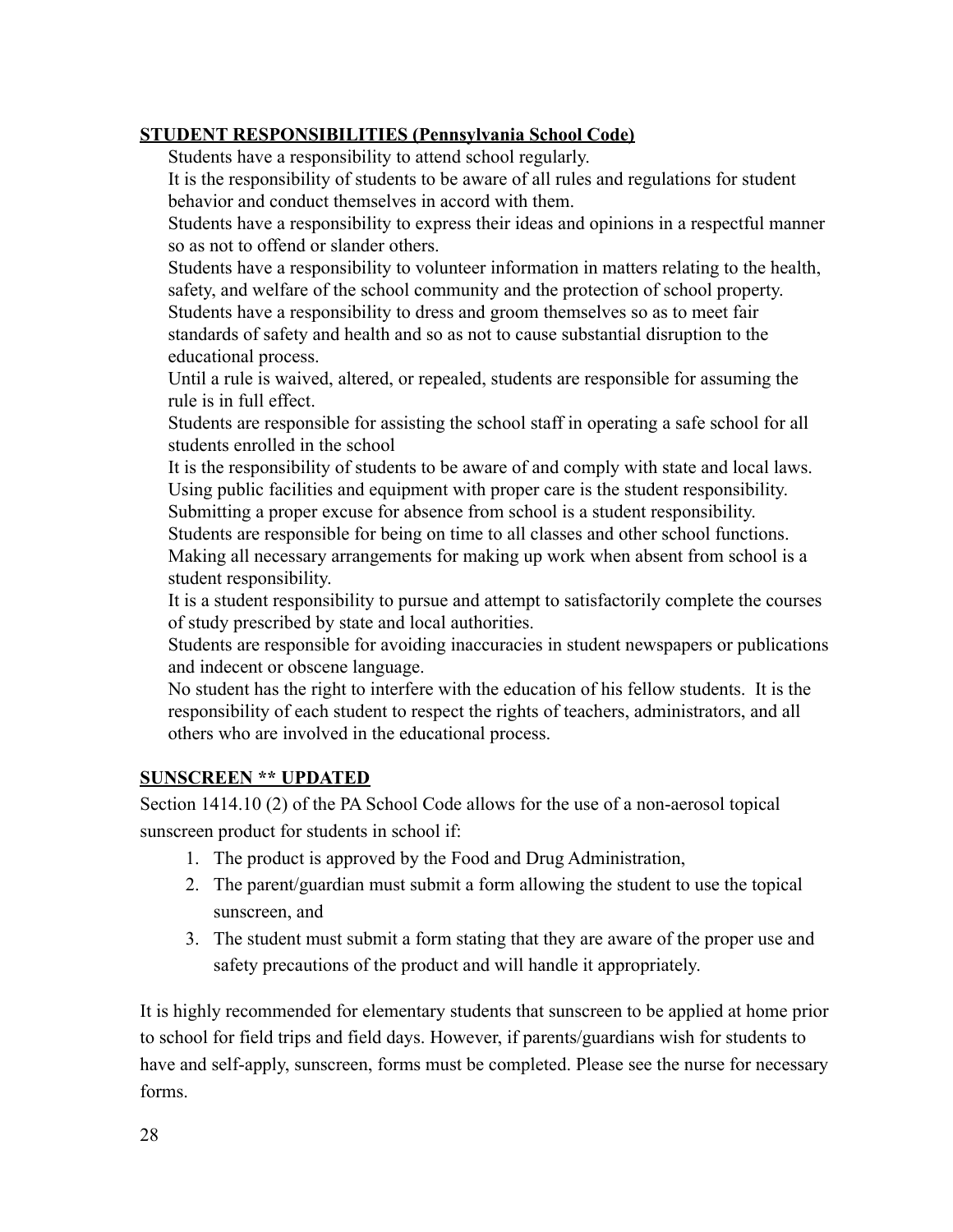#### **TECHNOLOGY ACCEPTABLE USE POLICY**

#### 224 Care of School Care

The Board charges each student in the district's schools with responsibility for the proper care of the school property, school supplies and equipment entrusted to the student's use.

It is the policy of the Board that students who willfully cause damage to school property shall be subject to disciplinary measures. Students and others who damage or deface school property may be prosecuted and punished under law.

#### 237 Electronic Devices

The Board prohibits use of electronic devices by students during the school day in district buildings; during the time students are under the supervision of the district; and in locker rooms, bathrooms, health suites and other changing areas at any time, except for school-issued devices or if consent is given by the administration.

The Board prohibits use of cellular telephones that have the capability to take photographs or record audio or video during the school day in district buildings, or on district property and while students are engaged in school-sponsored activities, unless expressly authorized in advance by the building principal or designee.

The Board prohibits the taking, storing, disseminating, transferring, viewing, or sharing of obscene, pornographic, lewd, or otherwise illegal images or photographs, whether by electronic data transfer or other means, including but not limited to texting and e-mailing.

Such prohibited activity shall also apply to student conduct that occurs off school property as outlined in policy.

In addition, the Board prohibits possession and use by students of any device that provides for a wireless, unfiltered connection to the Internet.

The district shall not be liable for the loss, damage or misuse of any electronic device brought to school by a student.

More Information regarding this policy can be found on the district web page at **[www.kasd.org](http://www.kasd.org)**

#### **TELEPHONE USE**

In an emergency, students are permitted to use the telephone in the classroom and the main office with teacher permission. *Students are permitted cell phones at school; however they are to be kept in their backpacks and turned off. As a general rule, student cell phone use is not permitted during the day.*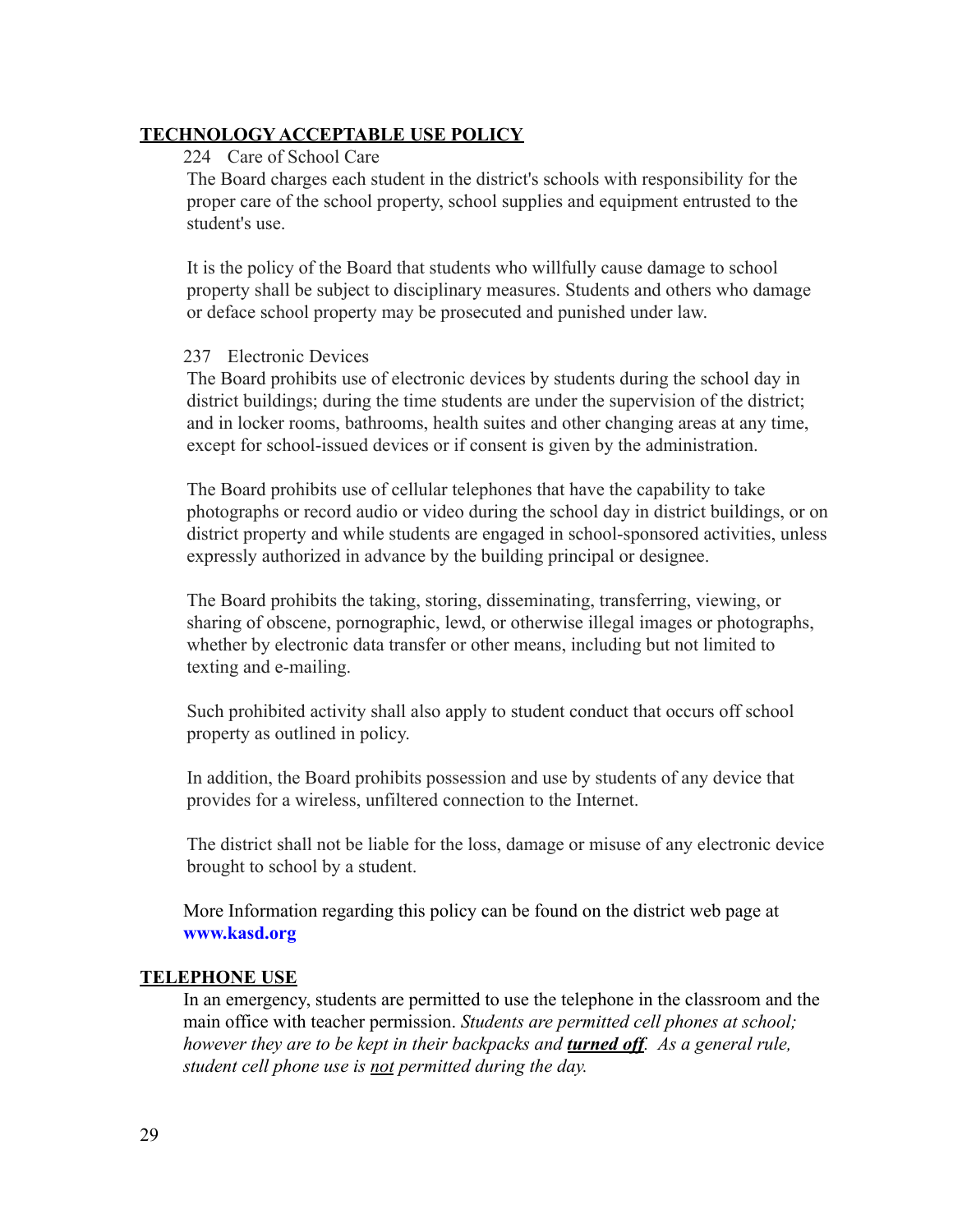#### **TOYS**

Toys are permitted in school **only** at the request of the classroom teacher for such activities as show-and-tell or indoor recess. Students should not bring toys, trading cards, and electronic devices to school. If a child brings a toy to school for use at daycare before or after the school day, the toy should remain in the backpack.

#### **TRANSPORTATION/BUS INFORMATION**

*To the extent permitted by PA law, the Kutztown Area School District may use audio and/or video recording devices on all district operated school buses and/or other district vehicles to monitor the health, safety, and welfare of all students and staff.*

#### **Parent Pick-Up:**

Please remember to send a note with your child if he/she needs to go home a different way. If you forget to send a note with a change, please call as we can not send a student home in a different manner without parent permission.

#### **School Bus:**

The bus driver can safely carry out his/her responsibilities if all students cooperate to the fullest extent. The bus driver is in charge of the vehicle and as such has the same authority as a classroom teacher. A referral from the bus driver will be dealt with in the same manner as a referral from a classroom teacher.

#### **School Bus Rules**

- The bus driver may assign seats.
- Be courteous; observe same conduct as in the classroom.
- No profanity.
- Do not eat or drink on the bus; keep bus clean.
- Violence is prohibited.
- Remain seated, facing forward, speak quietly.
- No tobacco products.
- Keep your hands, head or any part of the body inside the bus.
- Do not destroy property.
- For your own safety, do not distract the driver through misbehavior.

#### **Additional Rules for the School Bus**

- Students should be at the bus stop five minutes prior to scheduled stop time.
- While waiting for the bus at the assigned stop, pupils must not play games on the road, enter into private property, or misbehave in any manner.
- Do not throw objects out the window.
- Students must wait for the bus to come to a full stop before attempting to get on the bus or before getting up from the seat to get off the bus.
- Animals, weapons, hazardous materials, large objects, dangerous objects, glass containers, etc. are not permitted on buses.
- Students are not to get off at any other than their assigned stop.
- If a student must ride another bus for child-care purposes, the Child Care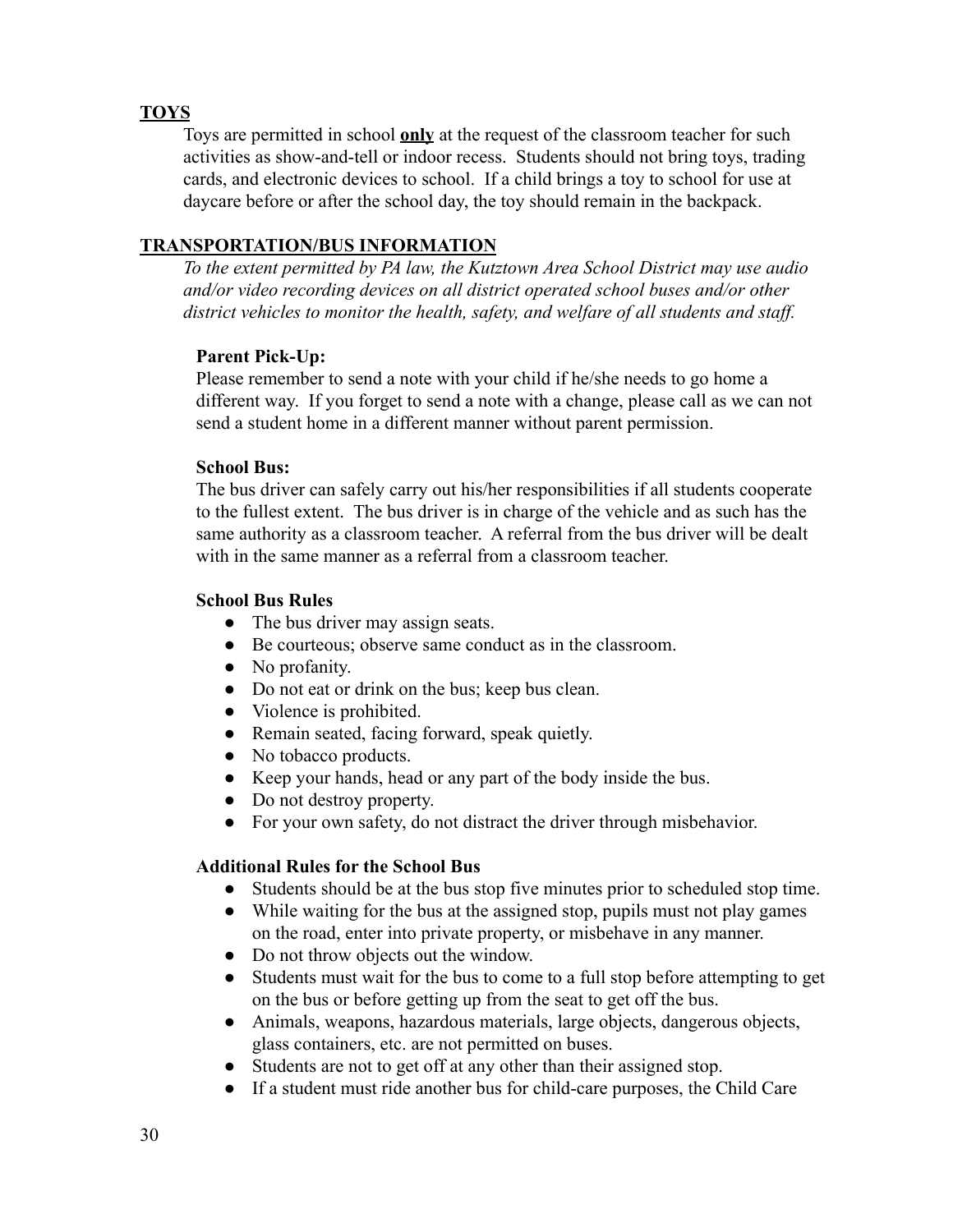Request Form **must** be completed and mailed to the transportation office. Childcare requests **must** be made annually and no later than July 15<sup>th</sup>. Please contact your respective schools for the appropriate child care form. Only existing routes will be used for childcare purposes.

● Pupils are not to get off at any other stop than their assigned stop. **Only in an emergency situation may a student ride another bus**. A written request must be made to the respective building office if such an emergency arises. If time does not permit a written request, please call the transportation department at 610-683-7361, ext. 5531 with your emergency request. *Students are permitted to ride an alternative bus for emergency reasons only.* **Only Kutztown Area School District students will be transported.**

#### **PARENTS/GUARDIANS OF KINDERGARTEN & FIRST GRADE STUDENTS**

For the safety of your child, someone must be available at the bus stop, in the afternoon, to take the student off the bus. If there is no one available to take the student off at the bus stop, the student will be transported back to their home school. A parent, or guardian, will be responsible to pick their child up after they are dropped off at their home school.

\*\**Please note that the person taking a student off the bus should be standing at the bus door so the driver can release the student. This is for the safety and well-being of your child\*\**

Please remember that parents of students involved in an incident on the bus will be notified and disciplinary action will be taken. *Parents/Guardians will be financially accountable for damage to the school buses or vans.* Students should refer to their handbook and/or the district policy book for additional provisions.

#### **UNBIRTHDAYS**

Students who celebrate their birthdays when school is not in session will be mentioned on the daily morning announcements.

#### **VACATIONS**

*See Appendix B- Policy #204 – Attendance:*

**Please note: A written request for a student to be excused due to an educational/vacation trip must be submitted to the building principal no less than ten (10) school days prior to the trip. Forms can be picked up in the school office or printed off the district website.**

**The following will be taken into consideration by the principal in granting permission for the trip**: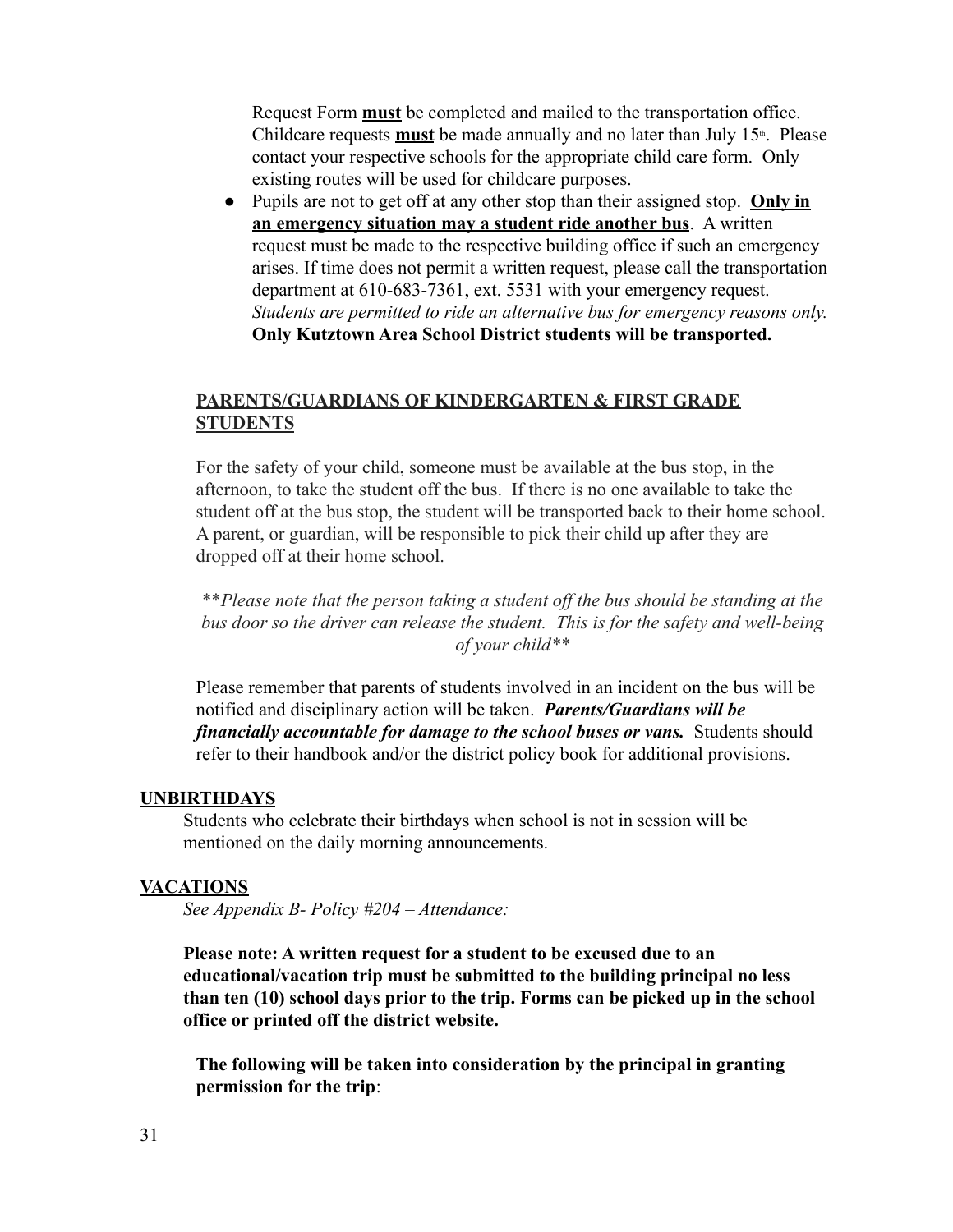The student's academic standing. The student's attendance record. The effect the absence will have on the student's educational welfare. Exceptionality of the request. Students are responsible for contacting teachers and making up missed work. Students may be excused from school for family vacations, without approval by the school board, for up to five (5) days. The office should be notified, in writing, ten (10) days prior to the trip. Missed assignments may be made up upon the child's return to school; however, it should not be expected that assignments will be

provided prior to the trip.

#### **Student vacations will not be approved during PSSA testing periods. Please check the school district's calendar for specific dates.**

#### **VISITORS**

The main office is located at the main entrance of the building. Parents and other school visitors are asked to report directly to the office to sign in each time they enter and exit the building. Visitors are asked to **bring photo ID and wear a visitor badge during their stay. (Due to COVID-19, No visitors are permitted in the building until further notice)**

#### **VOLUNTEERS**

Volunteers are always a welcome addition to our school community. *If you wish to volunteer in your child's classroom, you must contact your child's teacher. Please note that younger non-school age siblings (under age 5) are not permitted to be in classrooms with volunteers during the instructional school day.* Interested parties must complete necessary paperwork. Please contact our office staff if you need assistance. **(Due to COVID-19, there are strict safety guidelines in place for volunteers)**

#### **WEATHER**

In the event of inclement weather, parents need to ask a responsible adult to listen to the radio or TV for late starts and school cancellations. The district also uses the Connect Ed system. This system calls the home with the information of delays, early dismissals, or closing. You have the option to participate in the program or not.

#### **WEBSITE**

The Kutztown Area School District Website is available at **[www.kasd.org](http://www.kasd.org).** It contains important information on a variety of topics. We also have a twitter page @GESKASD and a Facebook Page @GESKASD

#### **WORDS OF WISDOM**

Each morning on the announcements, students hear a positive message about making good choices and being a good person. These "Words of Wisdom" are part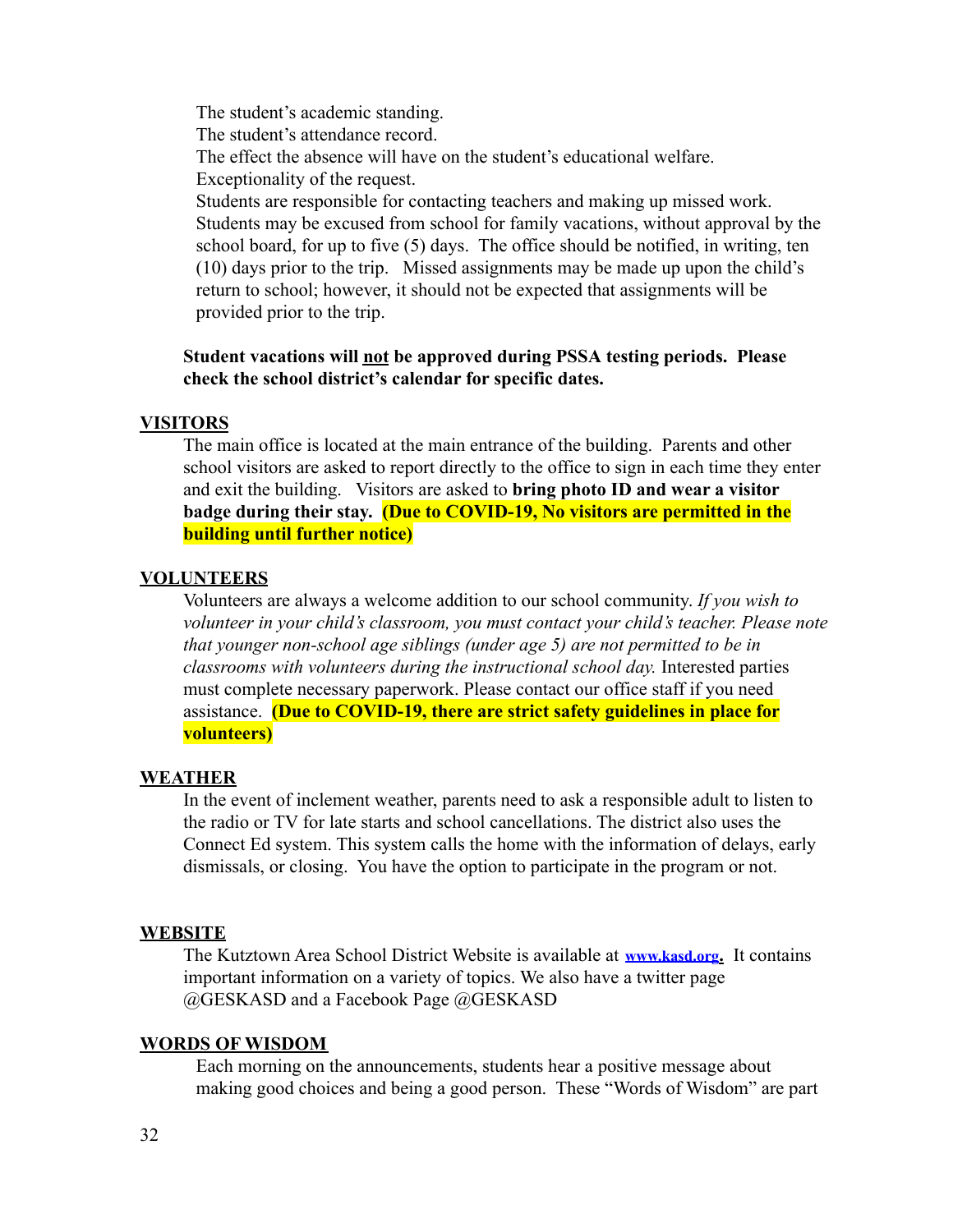of our anti-bullying initiative designed to improve student and staff empathy and awareness of their daily choices.

#### **XYZ**

If you have "e**X**tra" items to be considered for next "**Y**ear's" handbook, feel free to "Zip" them off to the office.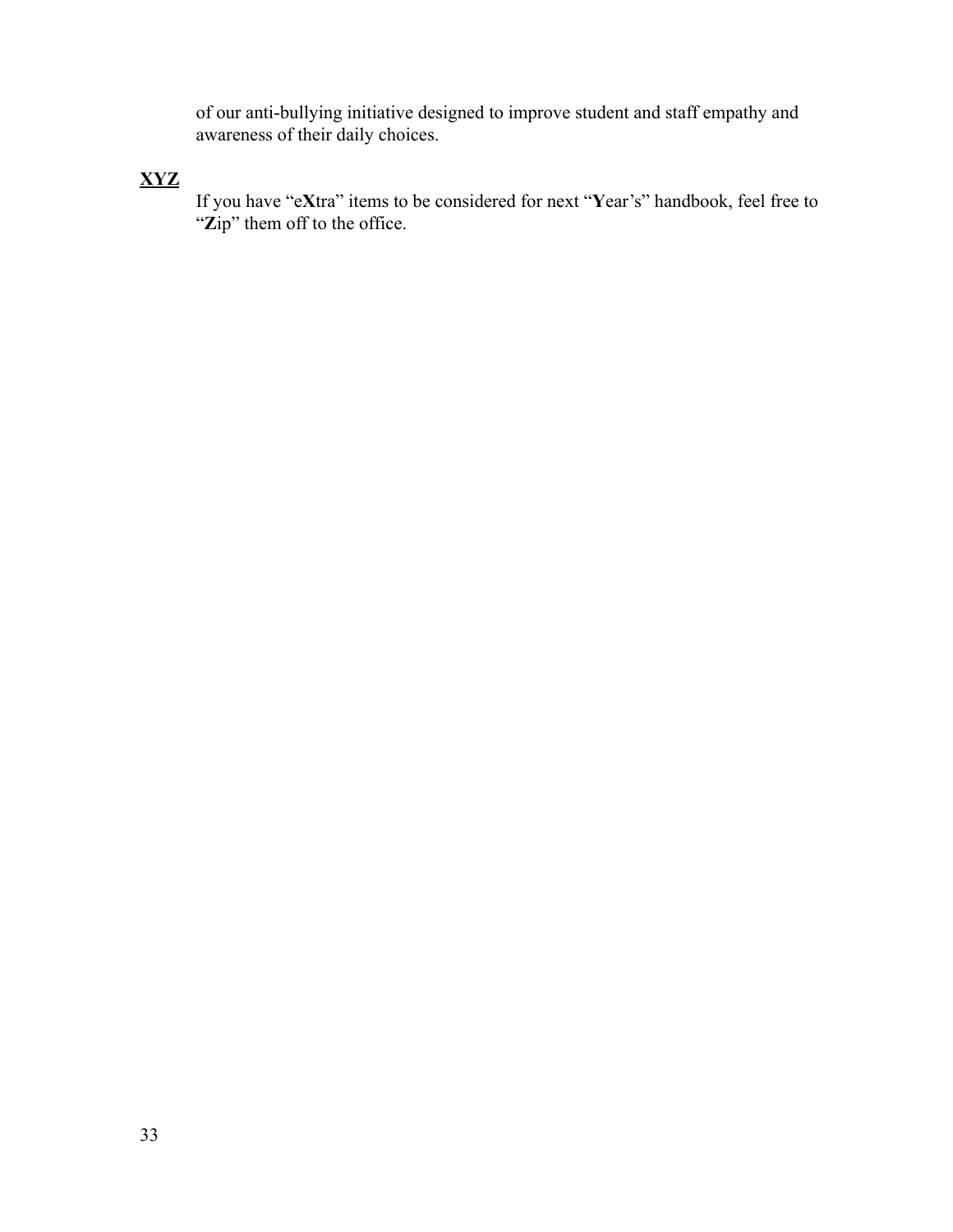## **Kutztown Area School District Health Services Authorization for Medication During School Hours**

If your child must receive medication during school hours and if you are unable to come to school to administer the medication, a day's supply of prescribed medication can be sent to school under the following conditions:

The day's supply of medication must be plainly marked with the child's name, name of medication, and the dosage. The school will hold the medication in the health room or office. It will be the child's responsibility to go to the office/health room at the correct time for administration of the medication.

 $\mathcal{L}_\mathcal{L} = \{ \mathcal{L}_\mathcal{L} = \{ \mathcal{L}_\mathcal{L} = \{ \mathcal{L}_\mathcal{L} = \{ \mathcal{L}_\mathcal{L} = \{ \mathcal{L}_\mathcal{L} = \{ \mathcal{L}_\mathcal{L} = \{ \mathcal{L}_\mathcal{L} = \{ \mathcal{L}_\mathcal{L} = \{ \mathcal{L}_\mathcal{L} = \{ \mathcal{L}_\mathcal{L} = \{ \mathcal{L}_\mathcal{L} = \{ \mathcal{L}_\mathcal{L} = \{ \mathcal{L}_\mathcal{L} = \{ \mathcal{L}_\mathcal{$ 

 $\mathcal{L}_\mathcal{L} = \{ \mathcal{L}_\mathcal{L} = \{ \mathcal{L}_\mathcal{L} = \{ \mathcal{L}_\mathcal{L} = \{ \mathcal{L}_\mathcal{L} = \{ \mathcal{L}_\mathcal{L} = \{ \mathcal{L}_\mathcal{L} = \{ \mathcal{L}_\mathcal{L} = \{ \mathcal{L}_\mathcal{L} = \{ \mathcal{L}_\mathcal{L} = \{ \mathcal{L}_\mathcal{L} = \{ \mathcal{L}_\mathcal{L} = \{ \mathcal{L}_\mathcal{L} = \{ \mathcal{L}_\mathcal{L} = \{ \mathcal{L}_\mathcal{$ 

 $\mathcal{L}_\mathcal{L} = \{ \mathcal{L}_\mathcal{L} = \{ \mathcal{L}_\mathcal{L} = \{ \mathcal{L}_\mathcal{L} = \{ \mathcal{L}_\mathcal{L} = \{ \mathcal{L}_\mathcal{L} = \{ \mathcal{L}_\mathcal{L} = \{ \mathcal{L}_\mathcal{L} = \{ \mathcal{L}_\mathcal{L} = \{ \mathcal{L}_\mathcal{L} = \{ \mathcal{L}_\mathcal{L} = \{ \mathcal{L}_\mathcal{L} = \{ \mathcal{L}_\mathcal{L} = \{ \mathcal{L}_\mathcal{L} = \{ \mathcal{L}_\mathcal{$ 

 $\mathcal{L}_\mathcal{L} = \{ \mathcal{L}_\mathcal{L} = \{ \mathcal{L}_\mathcal{L} = \{ \mathcal{L}_\mathcal{L} = \{ \mathcal{L}_\mathcal{L} = \{ \mathcal{L}_\mathcal{L} = \{ \mathcal{L}_\mathcal{L} = \{ \mathcal{L}_\mathcal{L} = \{ \mathcal{L}_\mathcal{L} = \{ \mathcal{L}_\mathcal{L} = \{ \mathcal{L}_\mathcal{L} = \{ \mathcal{L}_\mathcal{L} = \{ \mathcal{L}_\mathcal{L} = \{ \mathcal{L}_\mathcal{L} = \{ \mathcal{L}_\mathcal{$ 

 $\mathcal{L}_\mathcal{L} = \{ \mathcal{L}_\mathcal{L} = \{ \mathcal{L}_\mathcal{L} = \{ \mathcal{L}_\mathcal{L} = \{ \mathcal{L}_\mathcal{L} = \{ \mathcal{L}_\mathcal{L} = \{ \mathcal{L}_\mathcal{L} = \{ \mathcal{L}_\mathcal{L} = \{ \mathcal{L}_\mathcal{L} = \{ \mathcal{L}_\mathcal{L} = \{ \mathcal{L}_\mathcal{L} = \{ \mathcal{L}_\mathcal{L} = \{ \mathcal{L}_\mathcal{L} = \{ \mathcal{L}_\mathcal{L} = \{ \mathcal{L}_\mathcal{$ 

 $\mathcal{L}_\mathcal{L} = \{ \mathcal{L}_\mathcal{L} = \{ \mathcal{L}_\mathcal{L} = \{ \mathcal{L}_\mathcal{L} = \{ \mathcal{L}_\mathcal{L} = \{ \mathcal{L}_\mathcal{L} = \{ \mathcal{L}_\mathcal{L} = \{ \mathcal{L}_\mathcal{L} = \{ \mathcal{L}_\mathcal{L} = \{ \mathcal{L}_\mathcal{L} = \{ \mathcal{L}_\mathcal{L} = \{ \mathcal{L}_\mathcal{L} = \{ \mathcal{L}_\mathcal{L} = \{ \mathcal{L}_\mathcal{L} = \{ \mathcal{L}_\mathcal{$ 

 $\mathcal{L}_\mathcal{L} = \{ \mathcal{L}_\mathcal{L} = \{ \mathcal{L}_\mathcal{L} = \{ \mathcal{L}_\mathcal{L} = \{ \mathcal{L}_\mathcal{L} = \{ \mathcal{L}_\mathcal{L} = \{ \mathcal{L}_\mathcal{L} = \{ \mathcal{L}_\mathcal{L} = \{ \mathcal{L}_\mathcal{L} = \{ \mathcal{L}_\mathcal{L} = \{ \mathcal{L}_\mathcal{L} = \{ \mathcal{L}_\mathcal{L} = \{ \mathcal{L}_\mathcal{L} = \{ \mathcal{L}_\mathcal{L} = \{ \mathcal{L}_\mathcal{$ 

 $\mathcal{L}_\mathcal{L} = \{ \mathcal{L}_\mathcal{L} = \{ \mathcal{L}_\mathcal{L} = \{ \mathcal{L}_\mathcal{L} = \{ \mathcal{L}_\mathcal{L} = \{ \mathcal{L}_\mathcal{L} = \{ \mathcal{L}_\mathcal{L} = \{ \mathcal{L}_\mathcal{L} = \{ \mathcal{L}_\mathcal{L} = \{ \mathcal{L}_\mathcal{L} = \{ \mathcal{L}_\mathcal{L} = \{ \mathcal{L}_\mathcal{L} = \{ \mathcal{L}_\mathcal{L} = \{ \mathcal{L}_\mathcal{L} = \{ \mathcal{L}_\mathcal{$ 

The prescribing physician must complete the following:

1- Child's full name:

2- Diagnosis:

3- Medication prescribed and term:

4- Prescribed dosage and time schedule:

5- Any other medications the child is currently taking:

6- Side effects or limitations on activity: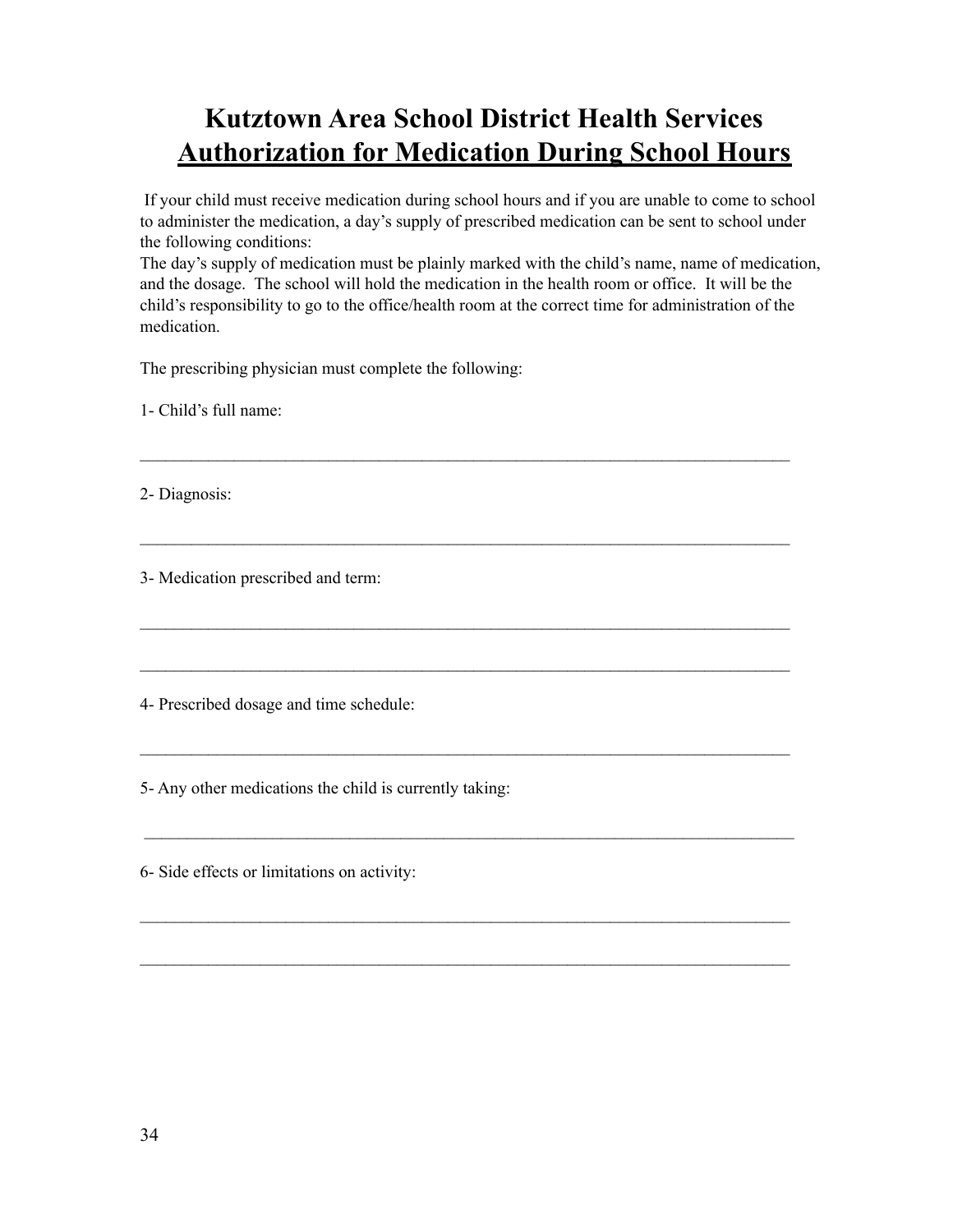I certify that it is imperative that the medication prescribed above be taken during the school hours.

| Physician's Signature                                                         | Date                                                                                                |
|-------------------------------------------------------------------------------|-----------------------------------------------------------------------------------------------------|
| We request that the school personnel administer this prescribed medication to |                                                                                                     |
|                                                                               | according to the attached directions from                                                           |
| (student's name)                                                              |                                                                                                     |
|                                                                               | our attending physician. As a parent/guardian of this child, we hereby release the Kutztown Area    |
|                                                                               |                                                                                                     |
|                                                                               | School District and all of its employees from any and all liability for damages my child may suffer |

 $\mathcal{L}_\text{max} = \frac{1}{2} \sum_{i=1}^n \mathcal{L}_\text{max}(\mathbf{z}_i - \mathbf{z}_i)$ 

Signature of Parent/Guardian Date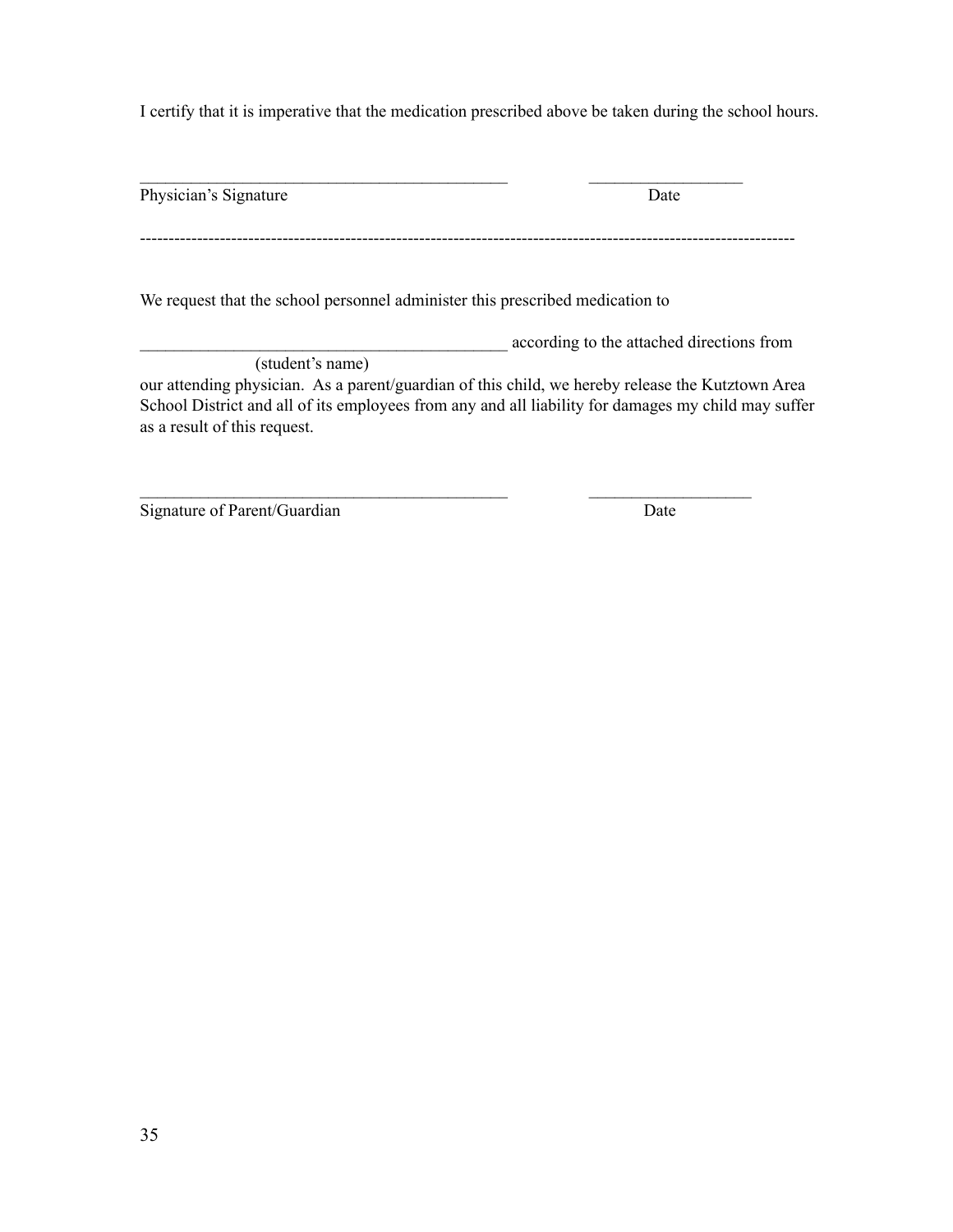#### **NOTICE TO PARENTS OF CHILDREN WHO RESIDE IN KUTZTOWN AREA SCHOOL DISTRICT PROGRAMS FOR ELIGIBLE OR PROTECTED HANDICAPPED STUDENTS**

In compliance with state and federal law, notice is hereby given by the Kutztown School District that it conducts ongoing identification activities as a part of its school program for the purpose of identifying students who may be in need of special education and related services (eligible students). If the District identifies your child as possibly needing such services, you will be notified of applicable procedures. Individualized services and programs are available for children who are determined to need specially designed instruction due to the following conditions:

- 1. Autism/pervasive developmental disorder 8. Neurological impairment
- 2. Blindness or visual impairment 9. Other health impairments
- 3. Deafness or hearing impairment 10. Physical disability
- 4. Developmental delay 11. Emotional disturbance
- 
- 
- 7. Multi-handicapped
- 
- 
- 
- 
- 5. Mentally gifted 12. Specific learning disability
- 6. Mental retardation 13. Speech and language impairment

If you believe that your school-age child may be in need of special education services and related programs, or young child (age 3 to school-age) may be in need of early intervention, screening and evaluation processes designed to assess the needs of the child and his/her eligibility are available to you at no cost, upon written request. You may request screening and evaluation at any time, whether or not your child is enrolled in the District's public school program. Requests for evaluation and screening are to be made in writing to **Mrs. Stephanie Steigerwalt Greenwich Guidance Counselor)**.

In compliance with state and federal law, the **Kutztown Area School District** will provide to each protected handicapped student without discrimination or cost to the student or family, those related aids, services or accommodations which are needed to provide equal opportunity to participate in and obtain the benefits of the school program and extracurricular activities to the maximum extent appropriate to the student's abilities. In order to qualify as a protected handicapped student the child must be school age with a physical or mental disability, which substantially limits or prohibits participation in or access to an aspect of the school program. These services and protections for "protected handicapped students" are distinct from those applicable to all eligible or exceptional students enrolled (or seeking enrollment) in special education programs.

For further information on the rights of parents and children, provision of services, evaluation and screening (including purpose, time and location), and rights to due process procedures, you may contact in writing the person listed above or any building principal, or to Mr. Matthew Link, Assistant Superintendent at the District Office (610-683-7361, Ext. 5525).

Confidentiality: All information gathered about your child is subject to the confidentiality provisions contained in federal and state law. The District has policies and procedures in effect governing the collection, maintenance, destruction and disclosure to third parties of this information. For information about these policies and procedures, as well as rights of confidentiality and access to educational records, you may contact in writing either person named above or any building principal.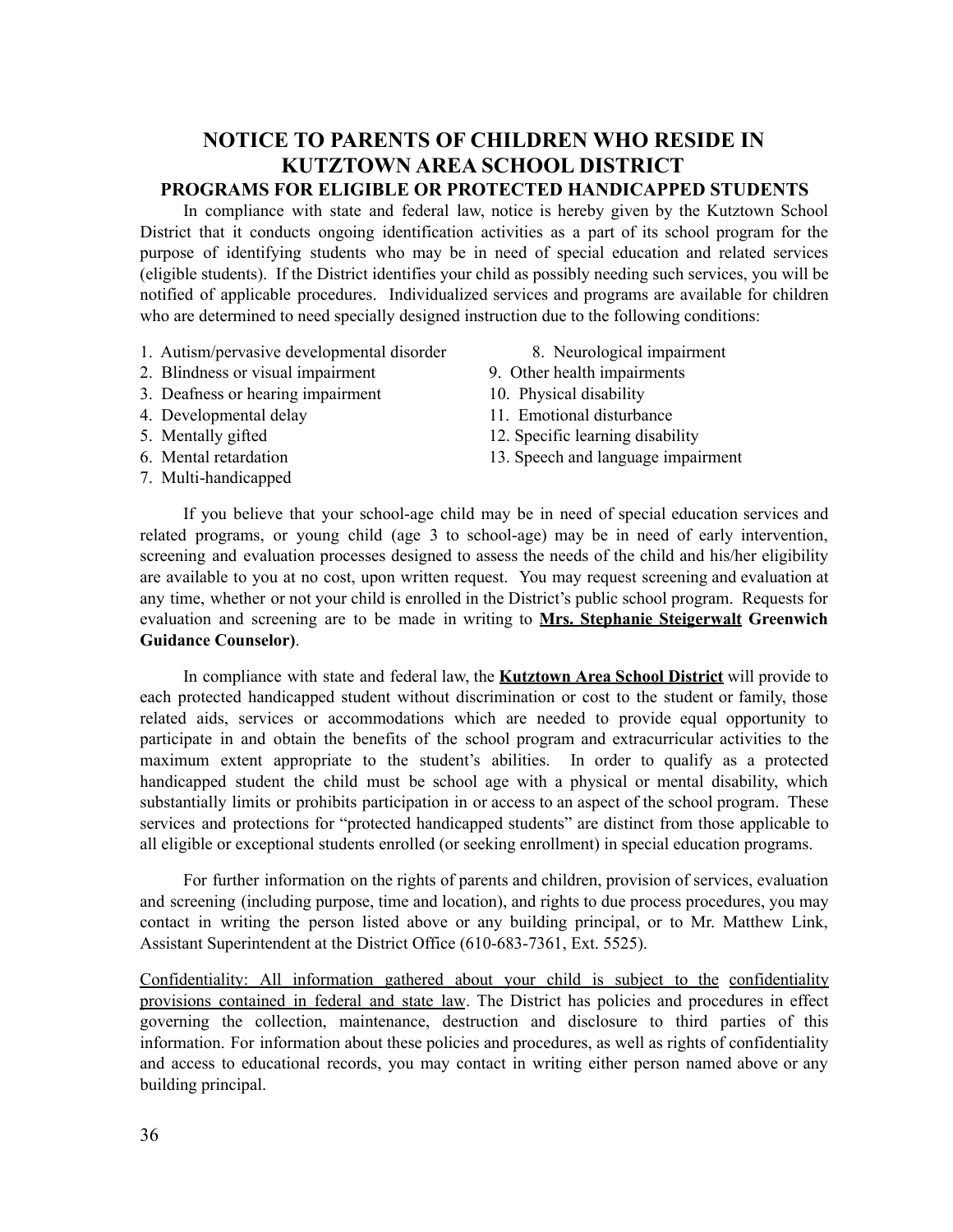#### **ONLINE EDUCATIONAL SERVICES**

With our emphasis on providing students with robust resources that enhance their learning, students will be using a variety online services and programs to support their instruction. These web-based resources are designed to help students learn, collaborate, research, and engage with content in multiple ways.

Students will be provided with **GSuite for Education** (Google) accounts with access to the suite of applications provided by Google including email, word processing, presentation, website creation, and spreadsheet tools. The Google account is also used to log in to other devices, such as Chromebooks, and other online educational applications. Student email accounts are limited to correspondence between district email accounts and addresses otherwise approved by the district.

Many of the other **online educational services** we utilize can be found on the district web page at www.kasd.org/OnlineServices, which includes more information on the products and links to their privacy policies. This list is updated regularly and parents should check back often for new approved resources.

#### **Parent Involvement**

Resources for parents and family tip sheets are available on our website at: www.kasd.org/DigitalCitizenship.

For more information about our online programs and services, please contact the school district's office of educational technology at (484) 641-5532.

I grant permission for my child to use the GSuite accounts and online educational services listed online.

 $\frac{1}{2}$  ,  $\frac{1}{2}$  ,  $\frac{1}{2}$  ,  $\frac{1}{2}$  ,  $\frac{1}{2}$  ,  $\frac{1}{2}$  ,  $\frac{1}{2}$  ,  $\frac{1}{2}$  ,  $\frac{1}{2}$  ,  $\frac{1}{2}$  ,  $\frac{1}{2}$  ,  $\frac{1}{2}$  ,  $\frac{1}{2}$  ,  $\frac{1}{2}$  ,  $\frac{1}{2}$  ,  $\frac{1}{2}$  ,  $\frac{1}{2}$  ,  $\frac{1}{2}$  ,  $\frac{1$ 

Guardian Signature **Date**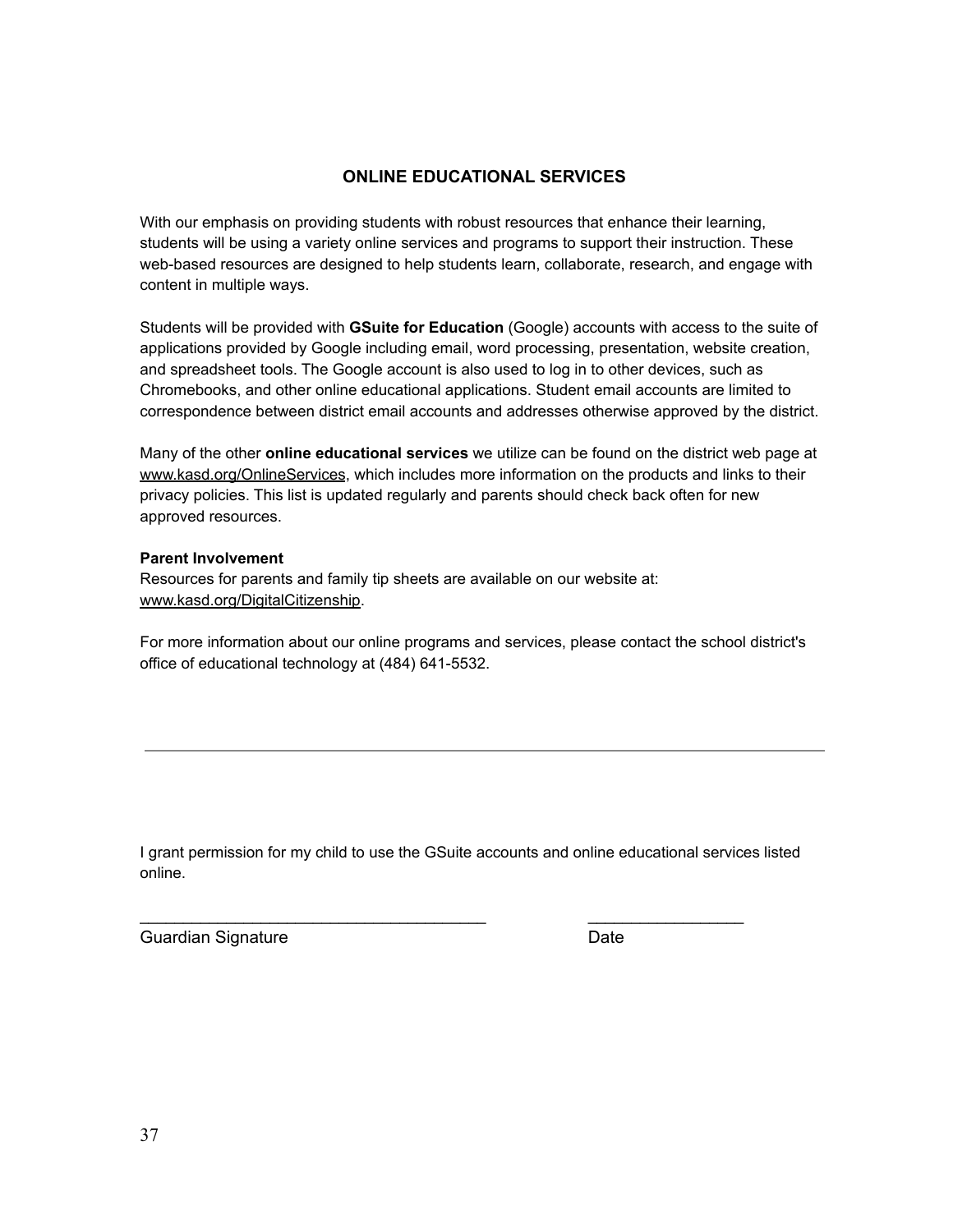## **ABC Handbook Acknowledgement Form**

Dear Parent(s) / Guardian(s):

Thank you for taking the time to read and discuss this student handbook with your child. We know that with your support, your child will have a fantastic year of learning here with us at Greenwich-Lenhartsville Elementary School!

Student Name

Teacher Name

### **Please sign and return this form to your child's classroom teacher by October 9.**

Our signatures below acknowledge that we have read, discussed, and understand the contents in the Greenwich-Lenhartsville Elementary School ABC Parent Handbook.

 $\mathcal{L}_\text{max} = \frac{1}{2} \sum_{i=1}^n \mathcal{L}_\text{max}(\mathbf{z}_i - \mathbf{z}_i)$ 

 $\mathcal{L}_\text{max} = \frac{1}{2} \sum_{i=1}^n \mathcal{L}_\text{max}(\mathbf{z}_i - \mathbf{z}_i)$ 

Student Signature Date

Parent Signature Date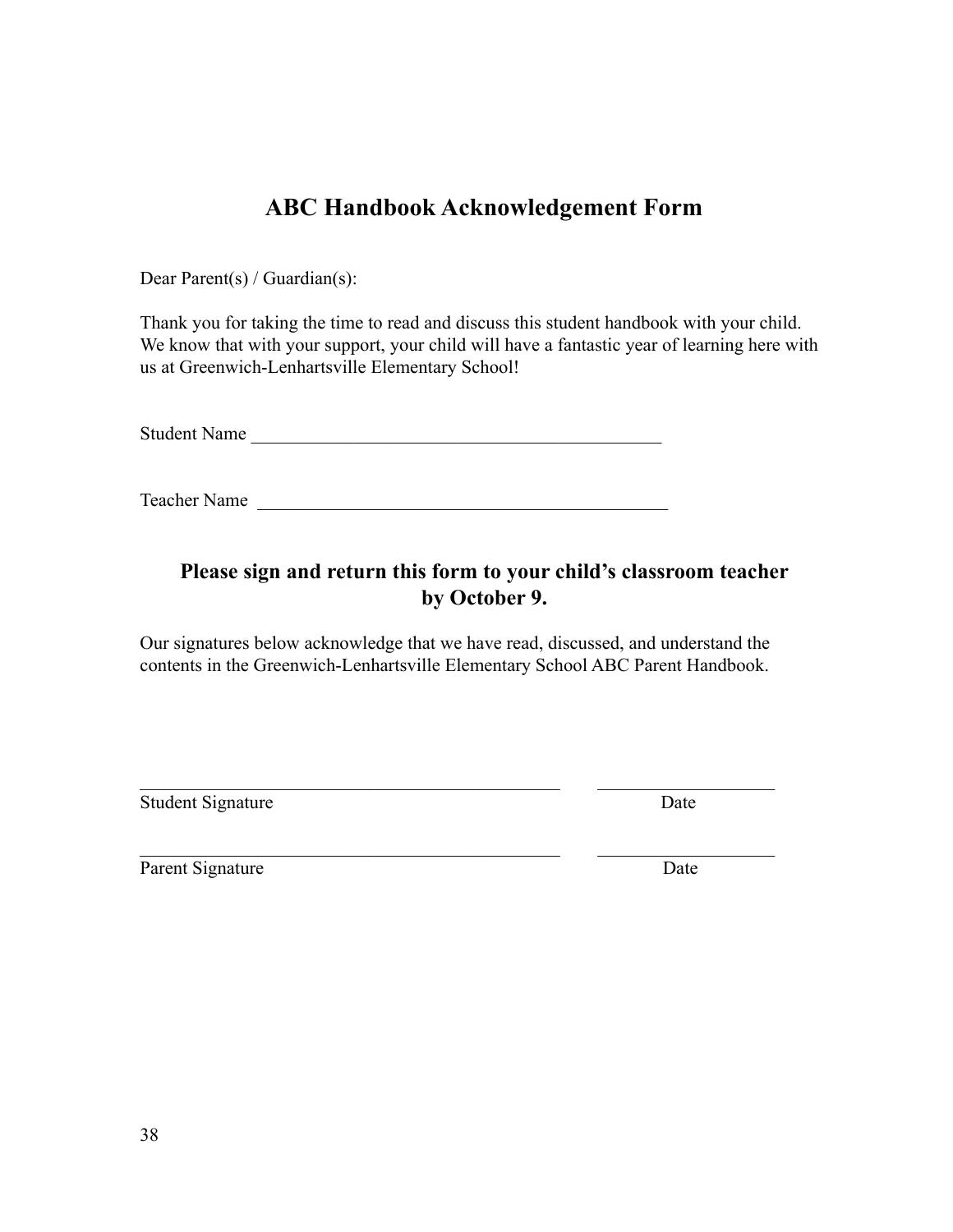## **Appendix A:**

# **[Attendance Policy](https://go.boarddocs.com/pa/kutz/Board.nsf/Public#) [#204](https://go.boarddocs.com/pa/kutz/Board.nsf/Public#)**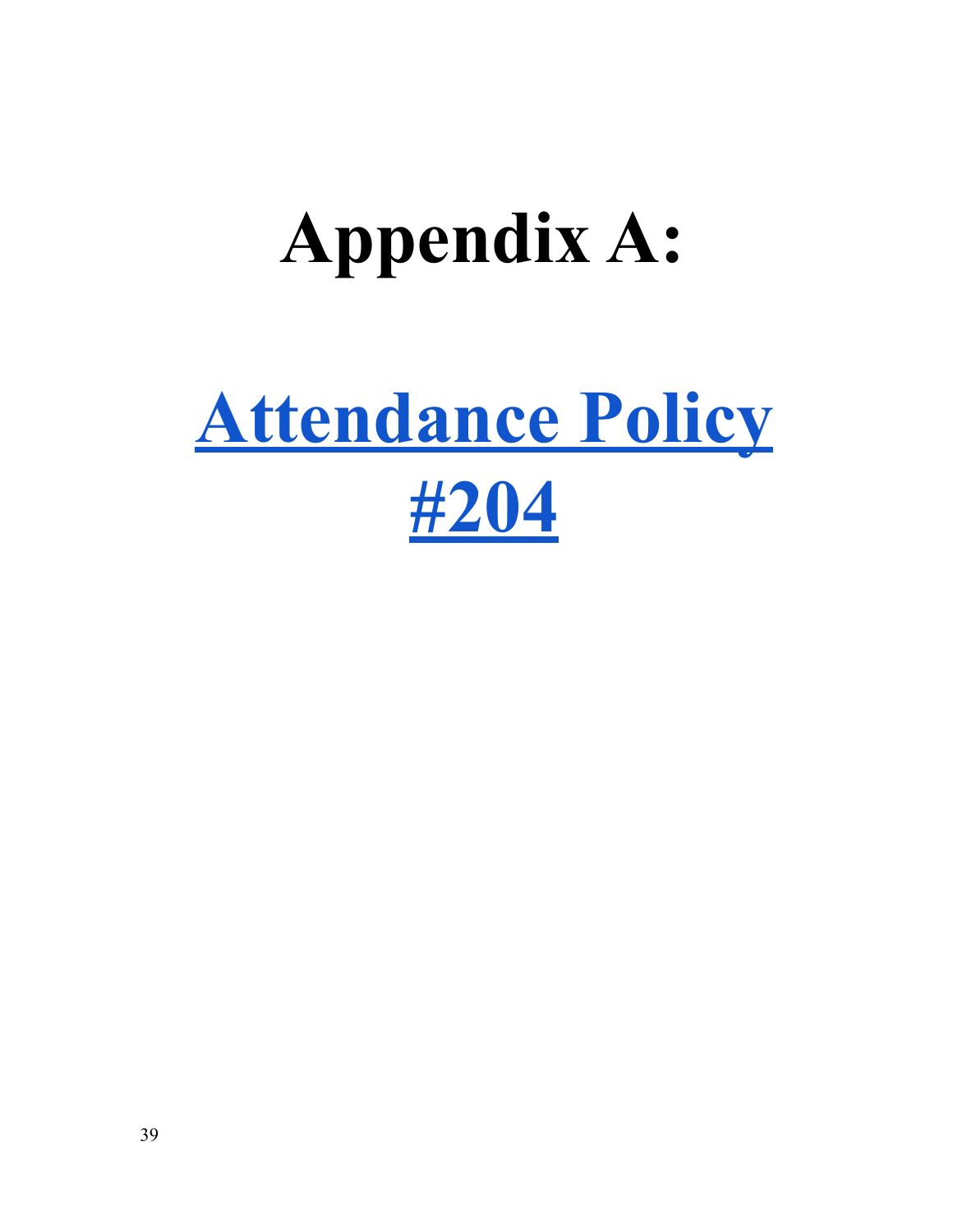# **Appendix B :**

# **[Concussion](https://go.boarddocs.com/pa/kutz/Board.nsf/Public#) [Management Policy](https://go.boarddocs.com/pa/kutz/Board.nsf/Public#) [#123.1](https://go.boarddocs.com/pa/kutz/Board.nsf/Public#)**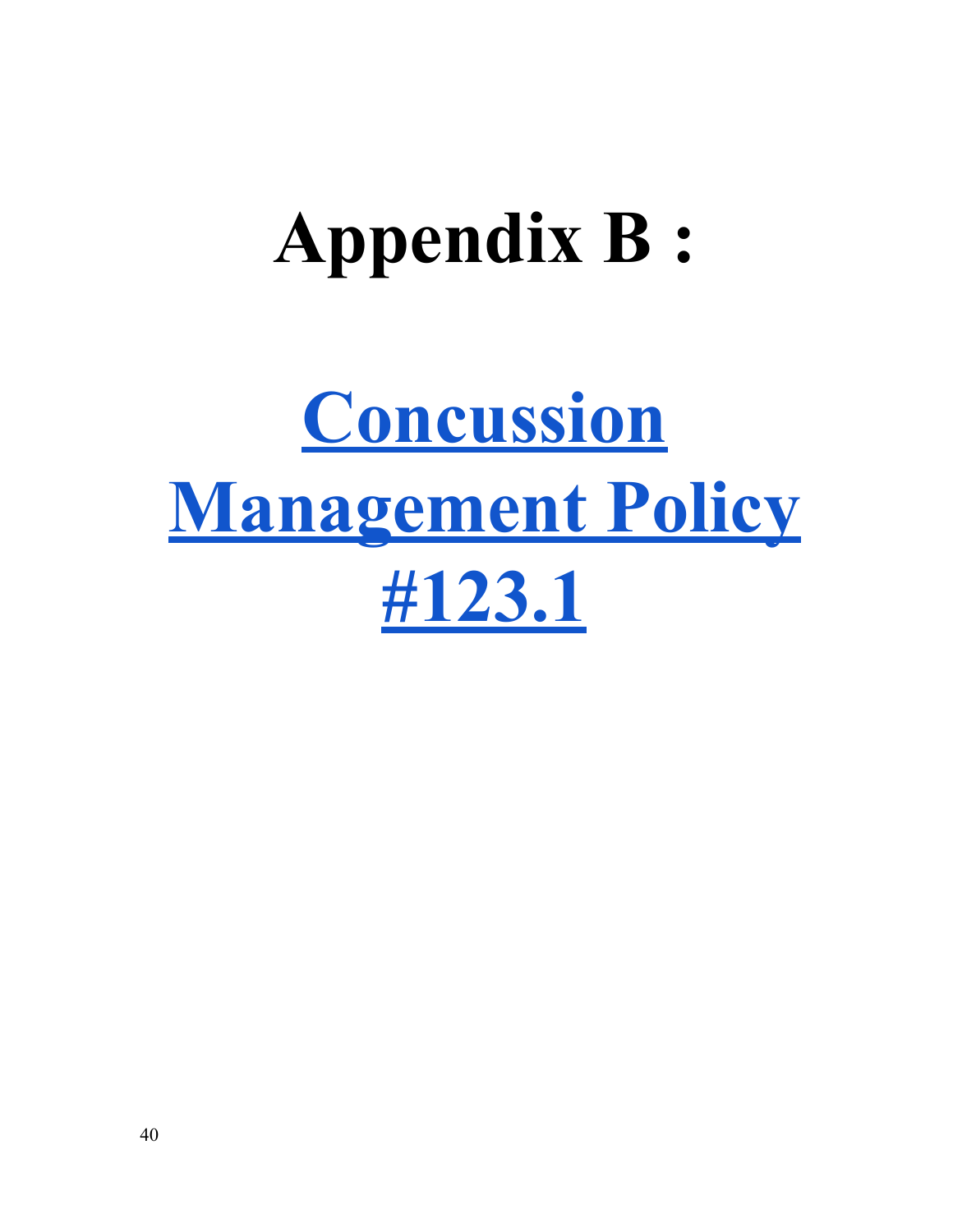## **Appendix C: Greenwich Behavior Expectations**

## **PLAYGROUND**

| <b>Greenwich Cougars are:</b> |                                                                                                                                                                                                     |
|-------------------------------|-----------------------------------------------------------------------------------------------------------------------------------------------------------------------------------------------------|
| <b>Respectful</b>             | Respect the decisions and follow all<br>adult directions the first time given<br>Use kind words when speaking with<br>$\bullet$<br>others<br>Share and take turns<br>Invite others to play with you |
| Responsible                   | Clean up after yourself<br>Immediately line up when signal is<br>given for the end of recess<br>Help others if they need help                                                                       |
| <b>Safe</b>                   | Enter/Exit the building quietly<br>Properly use the equipment                                                                                                                                       |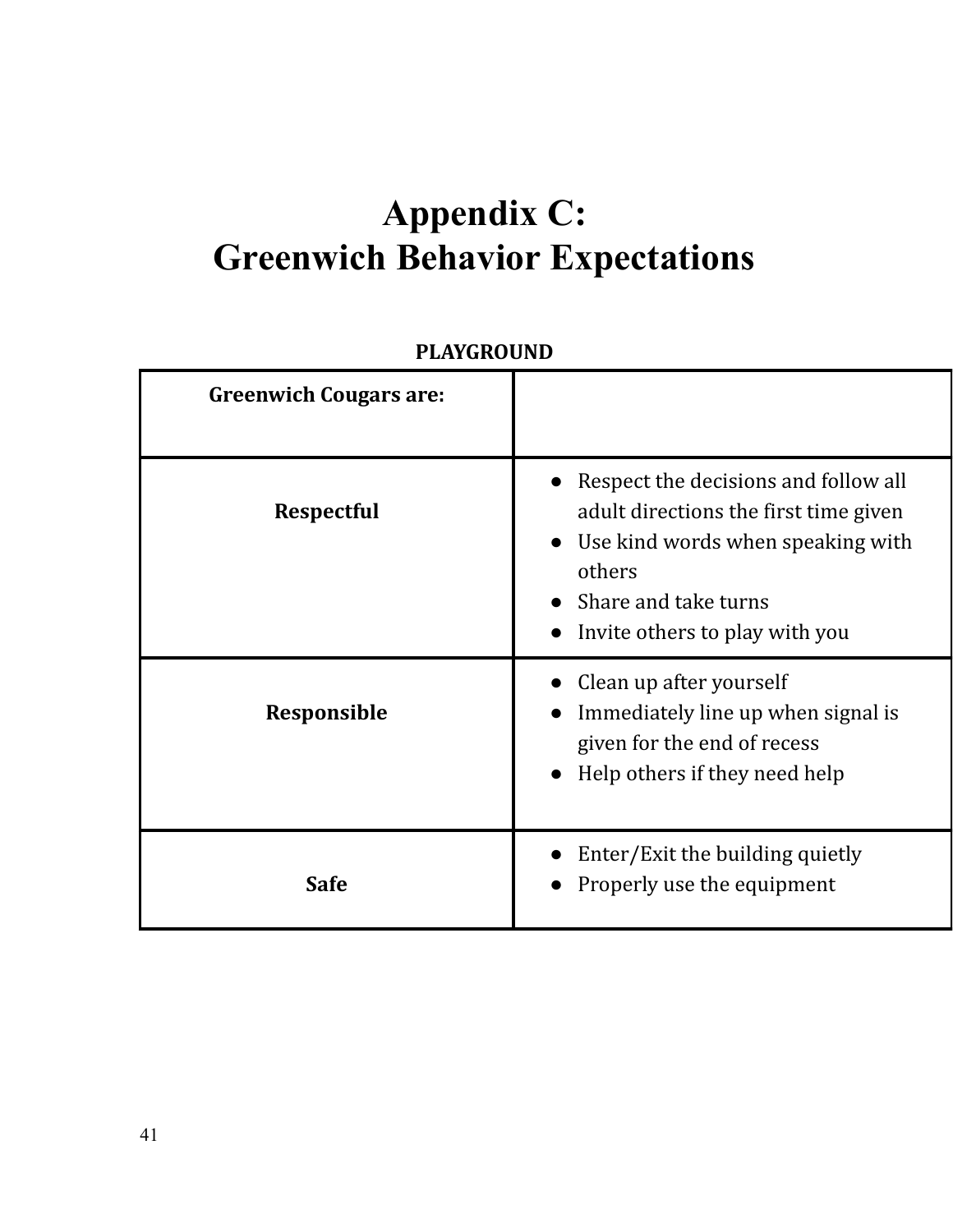| <b>Greenwich Cougars are:</b> |                                                                                                                                                                               |
|-------------------------------|-------------------------------------------------------------------------------------------------------------------------------------------------------------------------------|
| <b>Respectful</b>             | Use a quiet voice in the bathroom<br>Respect the privacy of other students in<br>the bathroom                                                                                 |
| Responsible                   | Get permission/pass to use the<br>bathroom<br>Use closest bathroom<br>Wash hands with soap and place paper<br>towels properly in trash can<br>Report any problems to an adult |
| <b>Safe</b>                   | Keep bathrooms clean<br>Use bathroom appropriately<br>Exit quietly and immediately return to<br>class<br>Follow hallway expectations                                          |

## **BATHROOM**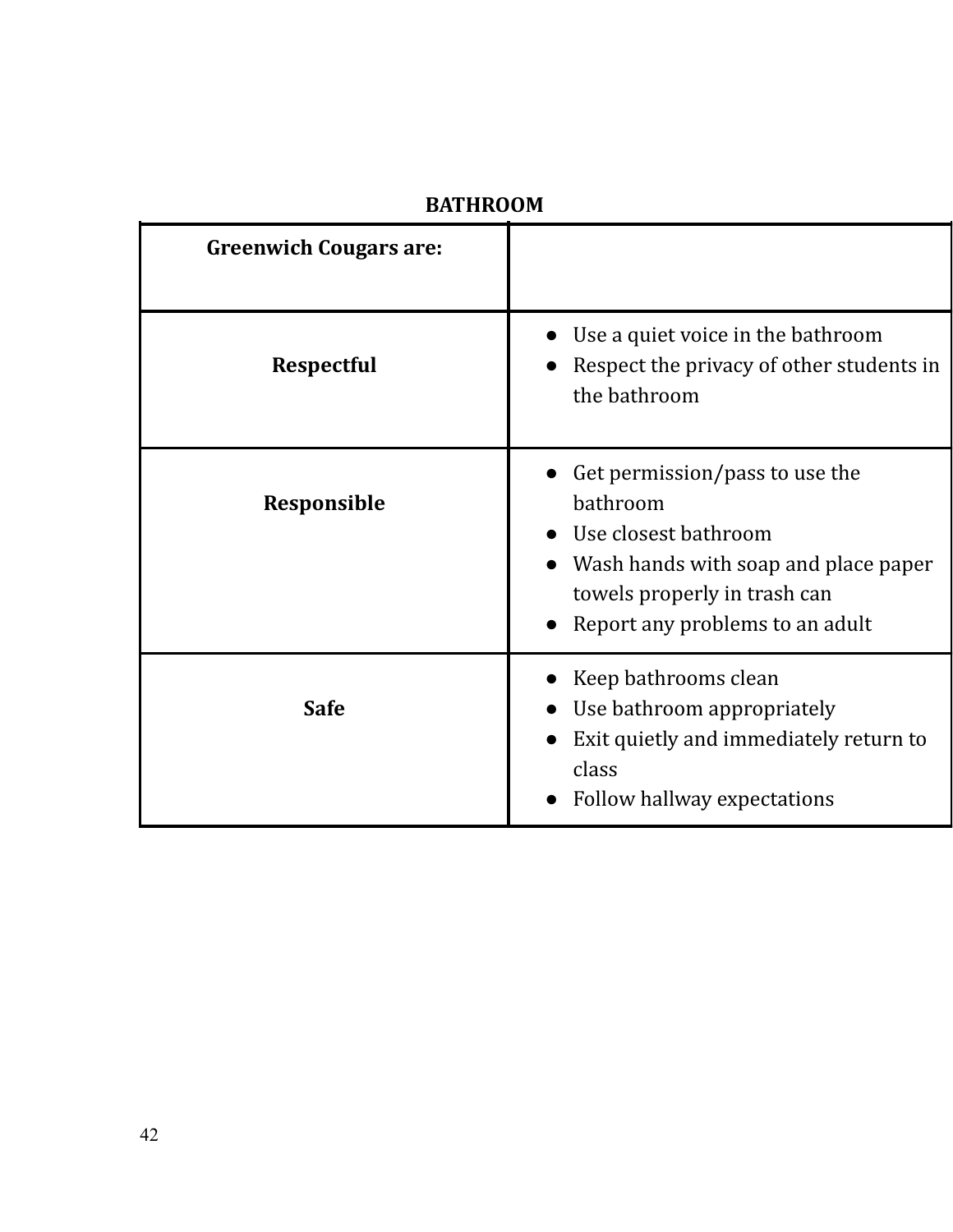| <b>Greenwich Cougars are:</b> |                                                                                                                                                     |
|-------------------------------|-----------------------------------------------------------------------------------------------------------------------------------------------------|
| <b>Respectful</b>             | Respect the decisions and follow all adult<br>directions the first time given<br>Keep hands, feet, and objects to yourself<br>Hold doors for others |
| Responsible                   | Listen carefully for dismissal<br>announcements<br>Use assigned paths to enter and exit<br>$\bullet$<br>Help others if they need help               |
| <b>Safe</b>                   | Follow all hallway expectations<br>Report any problems to an adult<br>WALK directly to your exit location                                           |

## **ARRIVAL/DISMISSAL**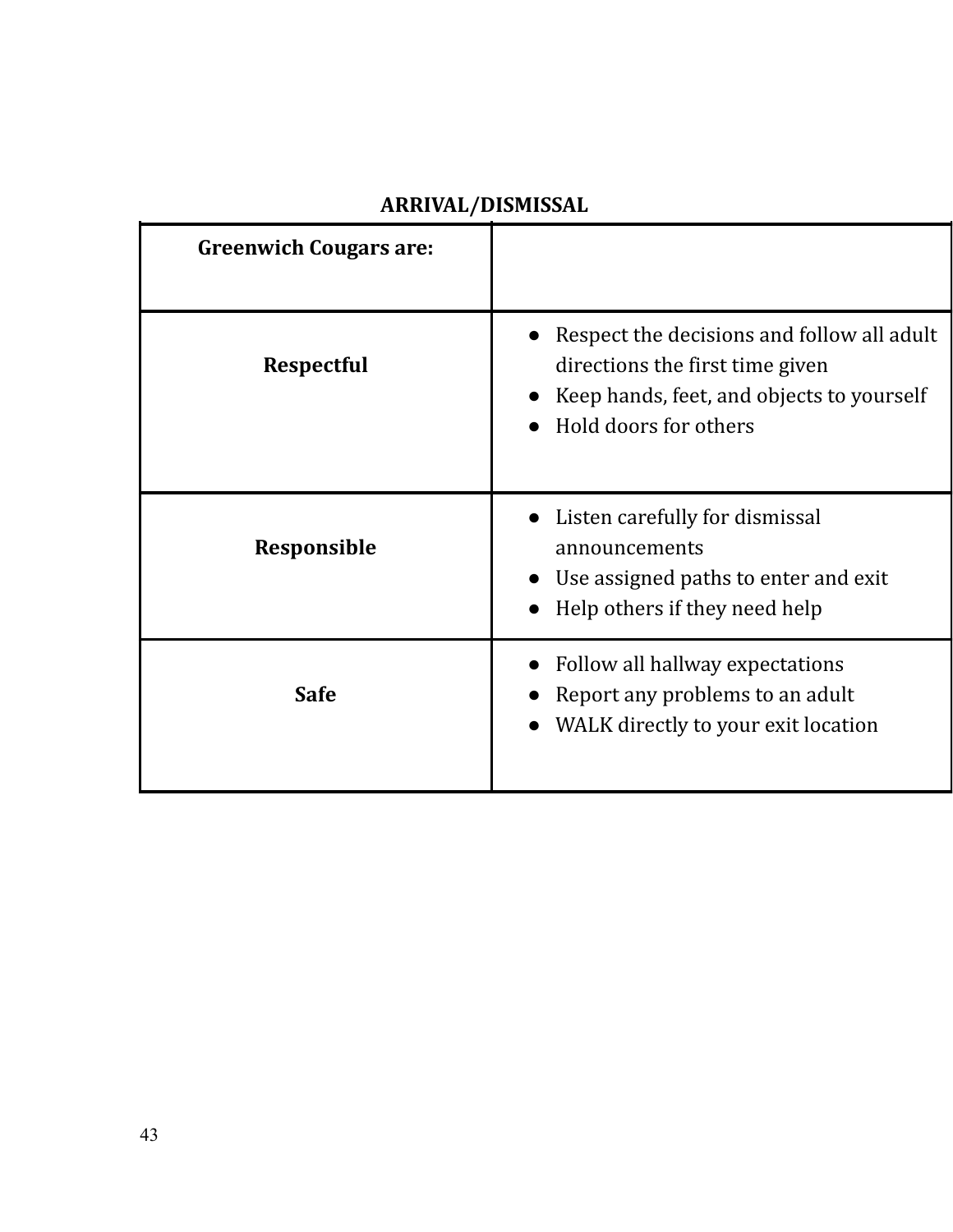| <b>Greenwich Cougars are:</b> |                                                                                                                                 |
|-------------------------------|---------------------------------------------------------------------------------------------------------------------------------|
| <b>Respectful</b>             | Raised hands mean silent voices<br>Applaud in a respectful manner<br>Use kind words when speaking to others                     |
| Responsible                   | Wait for teachers' directions<br>Ignore disruptive behavior<br>Help others if they need help                                    |
| <b>Safe</b>                   | Enter/Exit the assembly quietly in a single<br>file line<br>Keep your hands and feet to yourself<br>Sit in chair facing forward |

## **ASSEMBLY**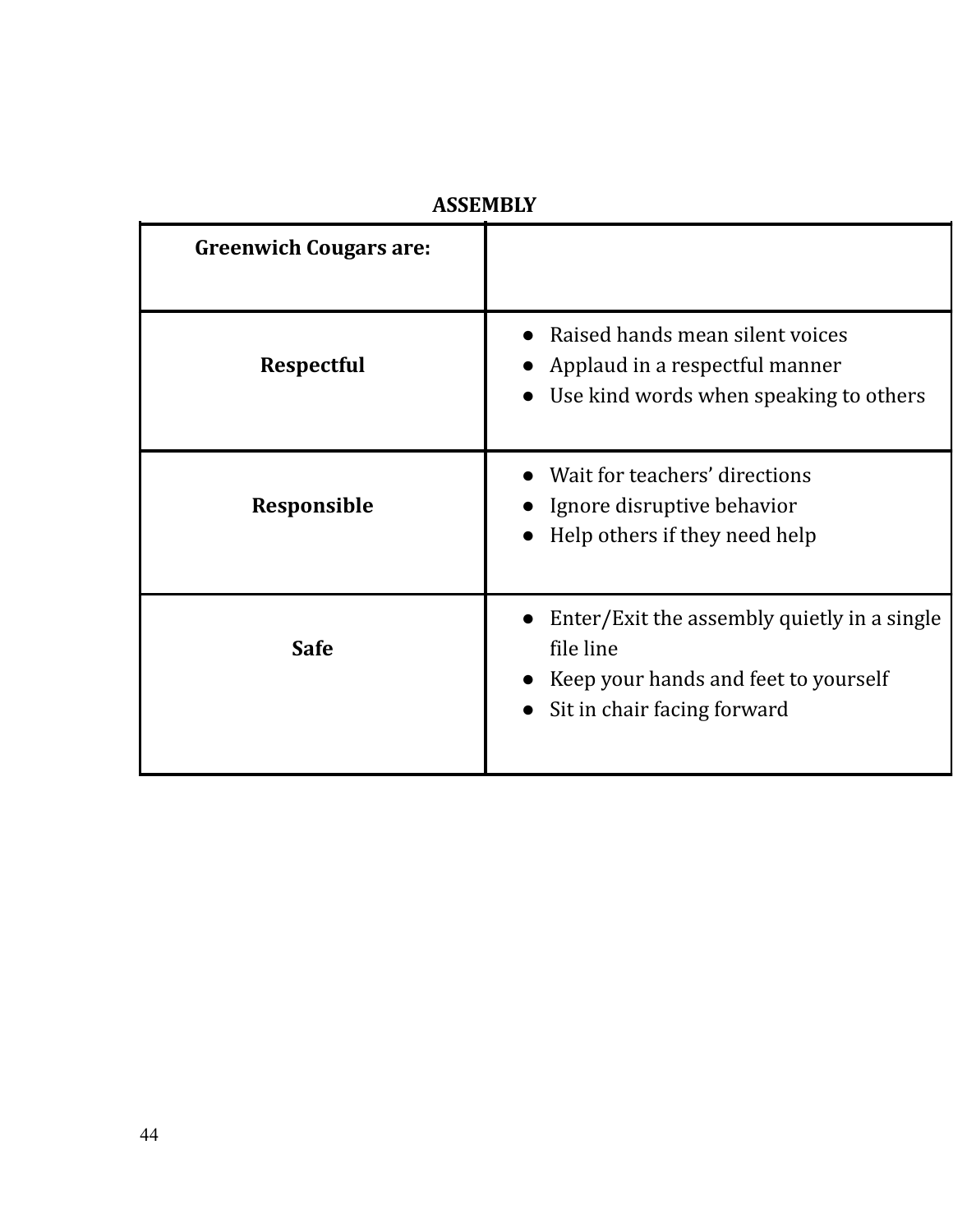| <b>Greenwich Cougars are:</b> |                                                                                                                                                            |
|-------------------------------|------------------------------------------------------------------------------------------------------------------------------------------------------------|
| <b>Respectful</b>             | Respect the decisions and follow all adult<br>directions the first time given<br>Use quiet/appropriate voice<br>Speak to others politely                   |
| <b>Responsible</b>            | Keep coat and belongings to yourself<br>Eat ONLY your food<br>Keep your area clean<br>Help others if they need help                                        |
| <b>Safe</b>                   | Enter/Exit the cafeteria quietly and<br>properly-Always walk<br>Report any problems to an adult<br>Stay in your seat keeping hands and feet to<br>yourself |

## **CAFETERIA**